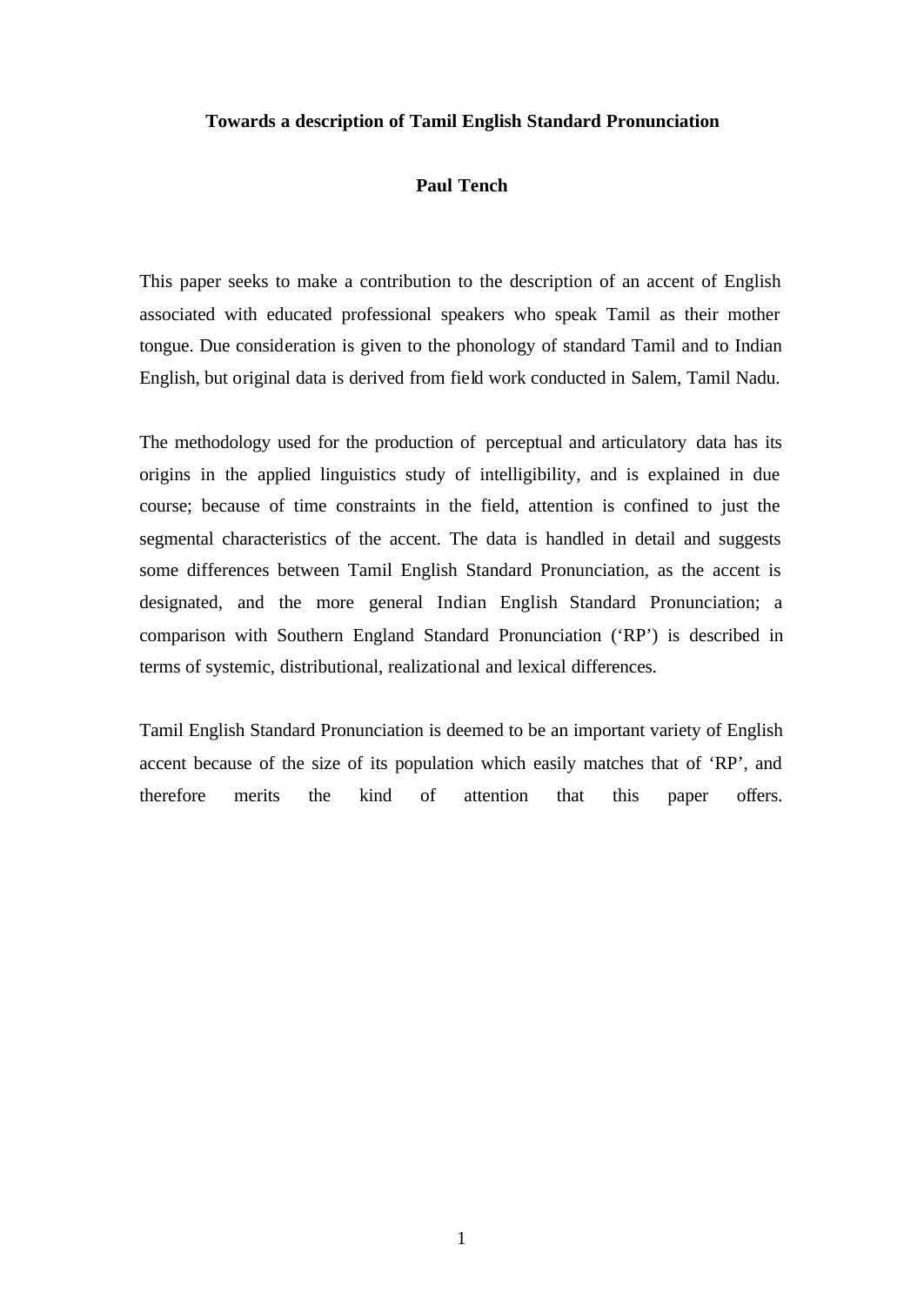#### **Towards a description of Tamil English Standard Pronunciation**

This paper aims to offer a contribution to the description of one kind of Indian English pronunciation, particularly in respect of educated Tamil English speakers' perception and articulation of word phonology. A group of 30 Tamil lecturers and professors whose academic life is conducted solely through English were willing to be subjected to a simple word perception experiment and to an articulation experiment that was processed by 5 British judges for intelligibility purposes.

The focus of attention was limited to the vowel and consonant constituents of word phonology. Prosodic features, like word stress, rhythm and intonation, were not tested, despite the widely claimed importance of them (Nihilani et al 1979:207; Bansal 1983:17), in order to keep the current project manageable. This is not to promote segmental competence unduly, but simply to recognize the size of the task that confronts the linguist when investigating the full range of phonological competence. Nevertheless, segmental competence is an essential component of the full phonological description of Tamil English.

There is no doubt about the validity and legitimacy of Indian English among linguists, but the question of intelligibility was a concern that was constantly expressed during field work in Tamil Nadu. The 30 subjects were all highly qualified academics in Higher Education, but not necessarily linguists. Their academic allegiances were to departments of Mathematics, Computing, Engineering, Electronics, Art & Fashion, English, Commerce and Human Resources. A constant concern was "Is my pronunciation good enough?" Their criterion appeared to be conformity to a standard form of native speaker pronunciation like British Received Pronunciation - in this project referred to as Southern England Standard Pronunciation (SESP). In reply, a constant reassurance was offered: Tamil English Standard Pronunciation (TESP) is perfectly acceptable and legitimate, but it is in some respects different from SESP. The issue of intelligibility between speakers of different accents of the same language is a valid issue for consideration. However it should be borne in mind that issues of intelligibility between TESP and SESP speakers are no different from those between SESP and American accents, or between Tamil English speakers and Urdu English speakers. A SESP speaker might have more difficulty in understanding a working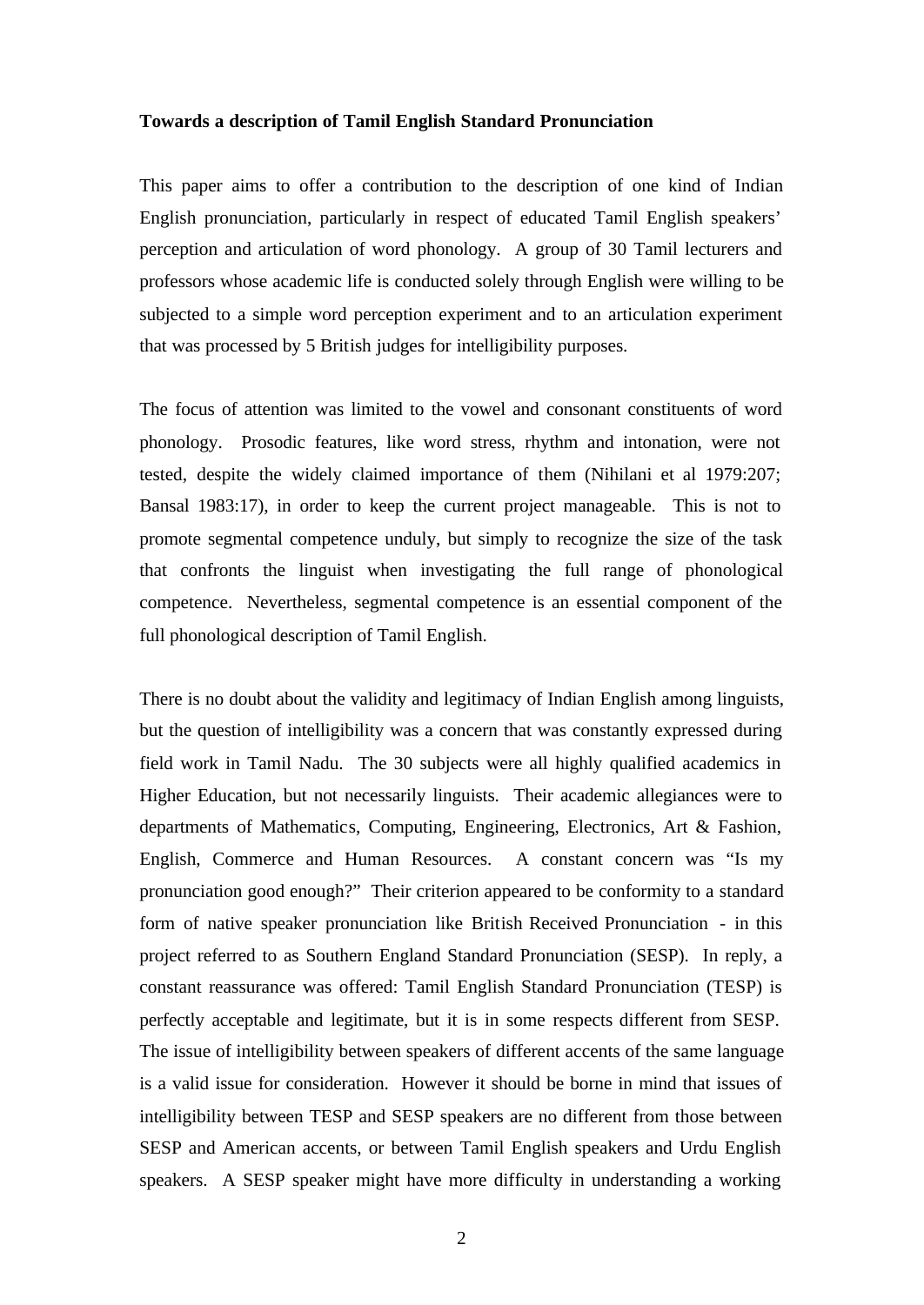class accent from Tyneside (in the north of England) than in understanding an educated Tamil English accent.

This paper is devoted to the description of TESP, but will also discuss questions of intelligibility. It is a study of accents, not a study of interlanguage, as if the Tamil academics are 'learners' of the language. No, they are proficient users of Tamil English, but all concerned recognize that there are differences. It is also worth noting that the Tamil-speaking world has approximately the same population as the UK, and so potentially, the size of the SESP community (reckoned to be approximately 4% of the UK population) is probably no greater than the size of the TESP population. Nevertheless, there well may be a distinction in prestige, as SESP has a high status among native speakers in UK which is made available throughout the world via the BBC; it is perhaps more likely that TESP speakers will come into contact with SESP than vice versa.

This paper proceeds as follows: a presentation of standard Tamil word phonology will provide essential information to understand a number of characteristics of TESP, and a presentation of standard Indian English phonology will contribute a useful guide for comparison with SESP. The perception data will be presented with a review of the most salient features, and this is followed by the production data. The differences between the two accents should emerge, and areas of potential problems in intelligibility should be revealed.

## **Standard Tamil word phonology**

Word phonology refers to the set of syllabic structures and systems of phonemes and prosodics that constitute the basis of the spoken form of words in a given language. For instance, in English, base forms of words (ie monomorphemic items like *boat, river, crocodile,* but not *boating, riverside, reptilian*) usually have a maximum of three syllables (although there are a few monomorphemic items with four, eg *caterpillar, catamaran, hullabaloo*), a prosodic system of degrees of word stress, phonemic systems of strong and weak vowels, and of consonants in specific phonotactic arrangements. Word phonology embraces all the structures and systems that are permissible in the formation of words that are characteristic of a given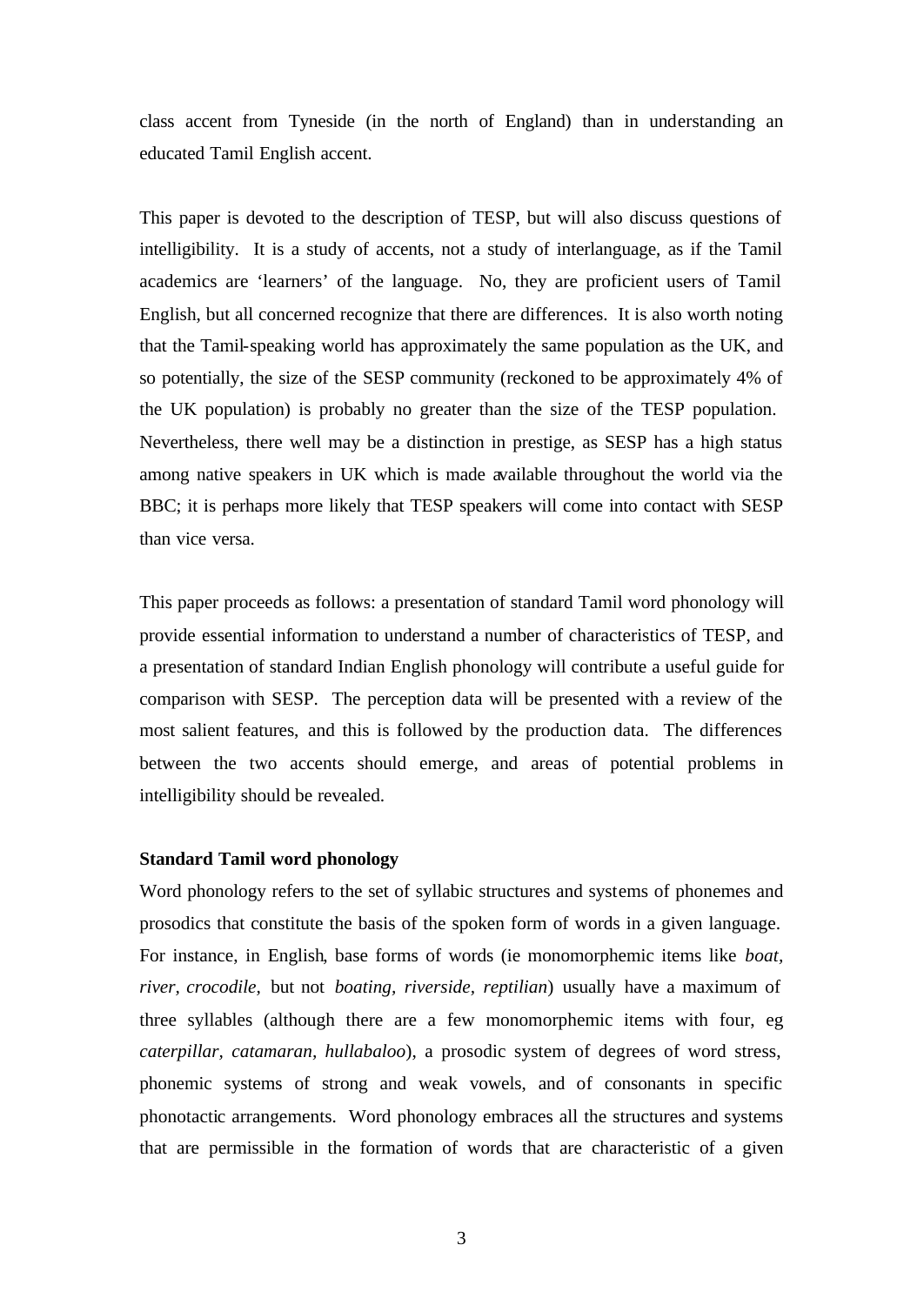language. Thus, the word phonology of Tamil will be distinctly different from the word phonology of English.

The following charts and discussion are based primarily on the following studies: Asher (1982), Steever (1998), Schiffman (1999), Krishnamurti (2003) and Keane (2004, 2006).

# Consonant chart

|             |   |          | labio-     |        |             | post-         |         | retroflex |               |                  |         |
|-------------|---|----------|------------|--------|-------------|---------------|---------|-----------|---------------|------------------|---------|
|             |   | bilabial | dental     |        | dental      | alveolar      |         |           | palatal       | velar            | glottal |
| Plosives    | p | (b)      |            |        | (d)         |               | v       | (d)       |               | (g)<br>k         |         |
| Affricate   |   |          |            |        |             | tf<br>$(d_3)$ |         |           |               |                  |         |
| Nasal       |   | m        |            |        | $\mathbf n$ |               |         | $\eta$    | $\mathfrak n$ | $(\mathfrak{y})$ |         |
| Fricative   |   |          | (f)        | O<br>ь | (z)         |               | $(\xi)$ |           |               |                  | (h)     |
| Tap         |   |          |            |        |             |               |         |           |               |                  |         |
| Lateral     |   |          |            |        |             |               |         | ι.        |               |                  |         |
| approximant |   |          | $\upsilon$ |        |             |               |         | ન         |               |                  |         |

 $($ ) = additional phonemes mainly confined to loan words

# Vowel chart

| -11                   |         | u:<br>u                       |                                |             | u                                                         |
|-----------------------|---------|-------------------------------|--------------------------------|-------------|-----------------------------------------------------------|
|                       |         |                               |                                |             |                                                           |
| e:                    |         | O <sub>i</sub>                |                                |             |                                                           |
| $ e $ $ \varepsilon $ |         | $\mathcal{L}$<br>$\mathbf{O}$ | $\tilde{e} [\tilde{\epsilon}]$ |             | $\lceil 5 \rceil$<br>$\tilde{\phantom{a}}$<br>$\mathbf 0$ |
|                       | a:<br>a |                               | $aI^*$                         | $av^*$<br>ã |                                                           |

 $*$  = relatively rare

| $\tilde{e} [\tilde{\epsilon}]$ |   |        | $\tilde{o} [\tilde{o}]$ |
|--------------------------------|---|--------|-------------------------|
| $aI^*$                         | ã | $av^*$ |                         |

See Asher (1982), Schiffman (1999) and Keane (2004) for full descriptions of the consonants and vowels. This discussion is confined to a consideration of those features that impinge on the description of TESP.

The plosive system of the native Dravidian lexicon does not employ voicing as a distinctive feature. Word-initially, plosives are voiceless; aspiration is either very light or not present at all, in noticeable contrast to the heavy aspiration of SESP voiceless plosives. Medially, they are voiced following a nasal, and are either voiced or fricativized intervocalically; however, a geminate voiceless plosive contrasts with singletons. They do not typically appear in final position as most Tamil words have suffixes with a final vowel.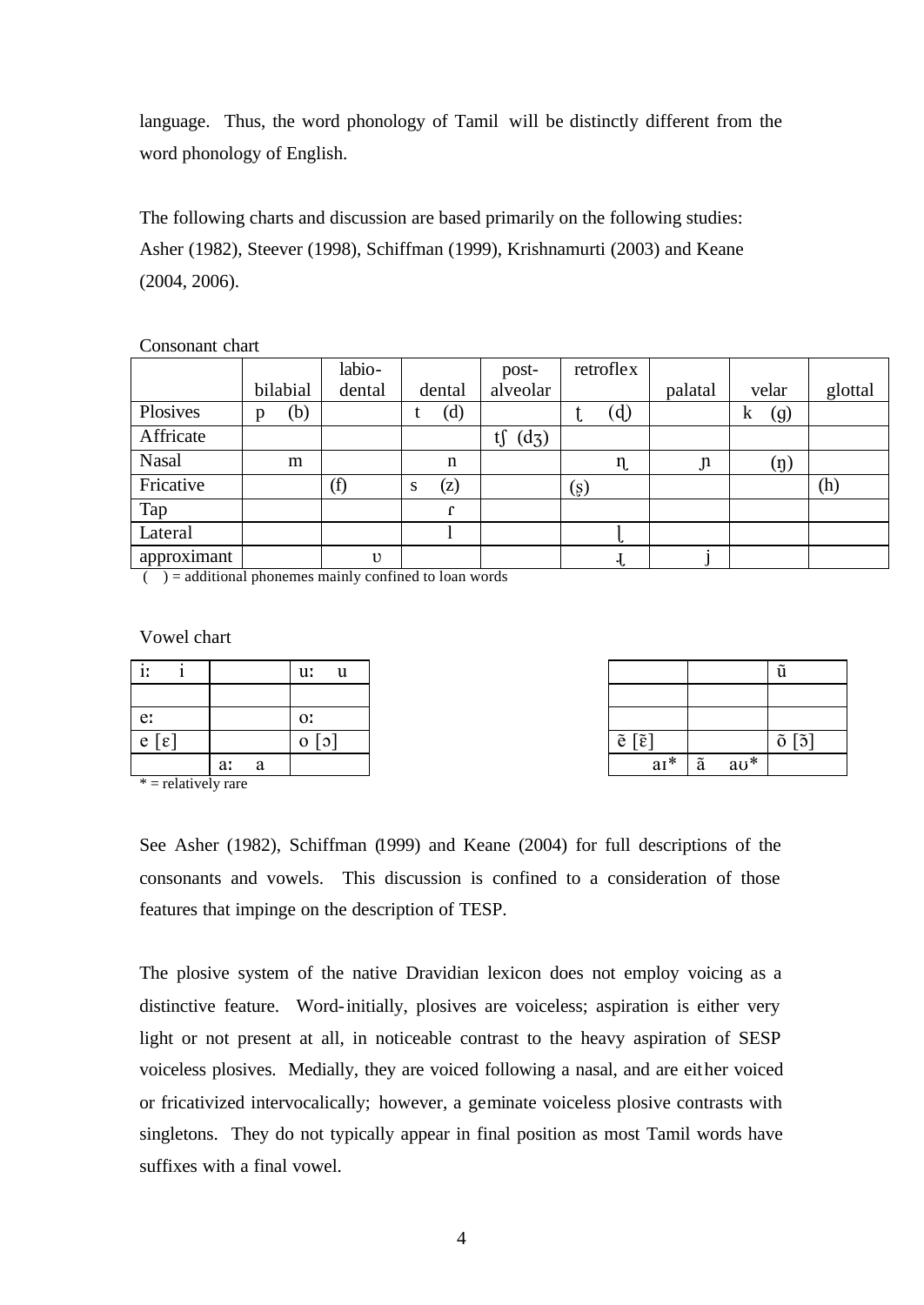As Tamil borrowed words from Sanskrit, Persian and English, a contrast in voicing has been established, mainly in word-initial and word-medial positions. The new extra phonemes are indicated by brackets in the consonant chart, and are exemplified in  $\delta$ as/ ('bus'), /dɛnɔ̃/ ('daily'), /daːktar/ ('doctor'), /maggu/ ('mug'); see Asher 1982: 213.

The affricate  $t\int$  follows the plosive pattern: voiceless in initial position; voiced following a nasal, and either voiced or fricativized (as [s]) intervocalically; a voiceless geminate version occurs contrastively intervocalically.  $/dz/d$  has also been established in word-initial position in loan words, eg  $\frac{\text{d}}{\text{d}}\frac{\text{d}}{\text{d}t}$  ('fever'); see Asher 1982: 213.

Thus Tamil provides limited parallels to SESP plosives and affricates in word-initial and -medial positions, but not at all in word-final position. However, SESP speakers rely heavily upon the presence of aspiration to distinguish voiceless from voiced plosives, while TESP speakers appear not to. We might therefore expect realizational differences in the degree of voicing and aspiration between TESP and SESP; Narasimhan (2001: 245) confirms this. In respect of word-final position, considerations from universal phonological characteristics would lead us to expect an abandonment of a system based on voicing, in favour of voiceless plosives.

The Tamil nasal system is greater than that of English but includes equivalents of English /m, n,  $\eta$ . This suggests unproblematical TESP /m,  $\eta$  in word-initial and -medial positions, but nasals in final position might well be expected to constitute a problem since Tamil relies on nasalized vowels in that position; thus distinctions between the three nasals might well be lost in TESP in word-final position.

Fricatives are a greater problem altogether.  $\frac{k}{\sqrt{2}}$  occurs word-initially, and as the allophonic realization of  $/t$  in intervocalic position. It occurs in a few loan words in final position, eg /bas/ ('bus'),  $\frac{\hbar^2}{\hbar^2}$  ('circus'). /z/ only occurs in a few loan words: /zu:/ ('zoo'), /fi:z/ ('fees'). /f/ likewise: /fo:to:/ ('photo'), /telifo:n/ ('telephone'); Asher (1982: 214) notes that such loan words have an alternative pronunciation in Tamil with  $/p/$ . /v/ does not occur, neither do / $\theta$ / and / $\zeta$ /. [ $\delta$ ] occurs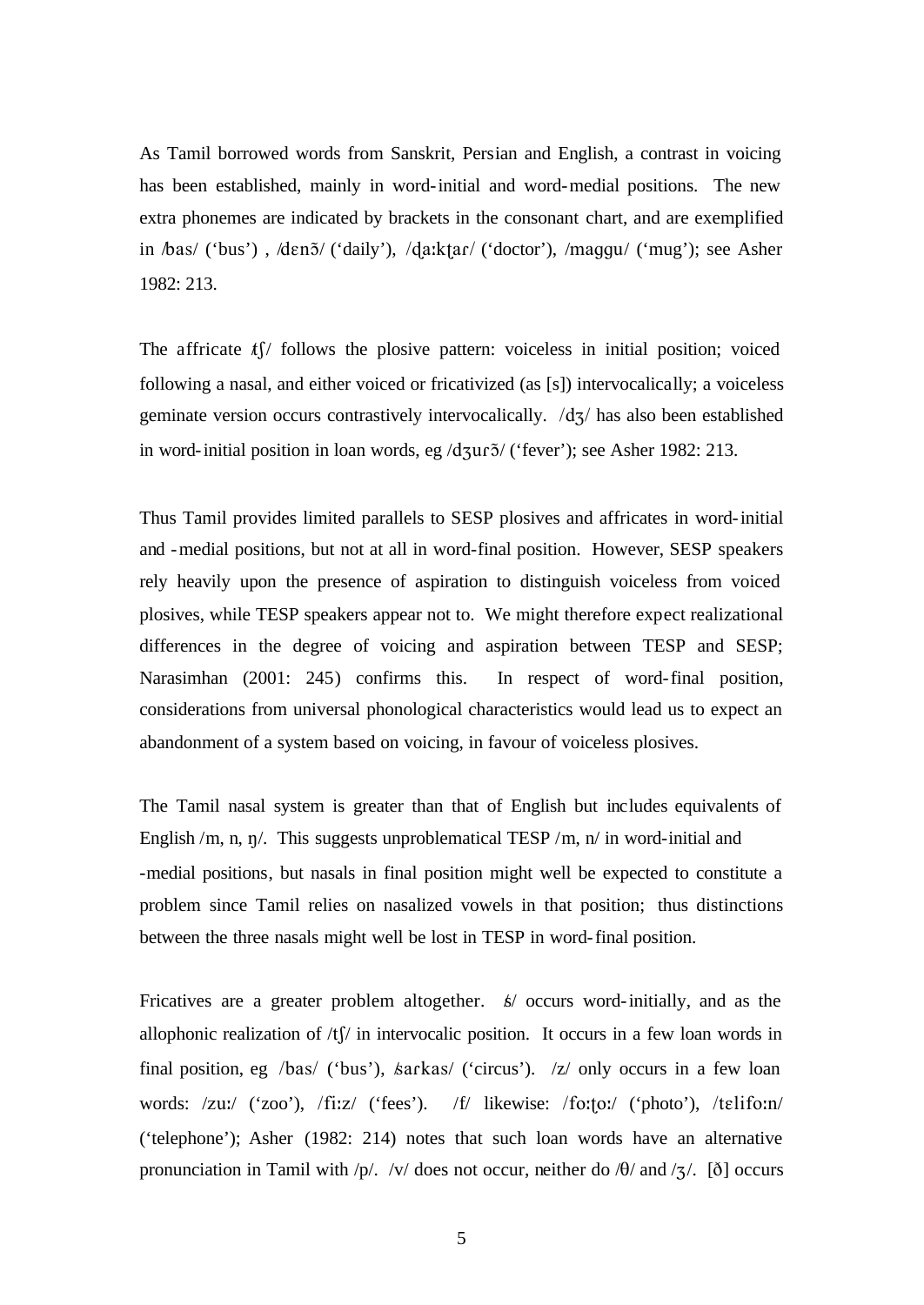as the allophonic realization of Tamil  $/t/$  in intervocalic position. English  $/f/$  is represented in loan words as Tamil /s/: /sa:ppu/ ('shop'); the Indian name *Lakshmi* is /laksmi/. /h/ also occurs solely in loan words: /hindi/ ('Hindi'), although it is dropped by many speakers.

Tamil  $/r$  currently represents a merger between  $/r$  and  $/r$  (see Keane 2004: 113) and thus appears in both initial and medial positions.  $\lambda$ <sup> $\chi$ </sup> occurs medially and finally, but is often pronounced with a lateral contact (Keane 2004: 113); indeed as Schiffman (1999: 7-8) explains, the name 'Tamil' is strictly /tamil. Tamil / $f$  has the distribution of SESP /r/, but is realizationally different: SESP /r/ is mainly realized as  $\lceil \mathbf{I} \rceil$ .

Tamil /l/ occurs freely in initial, medial and final positions, but is articulated 'clear' in each case, unlike the 'dark'  $[t]$  of English in syllable-final position. Tamil / $[t]$ represents English  $\ell$  in loan words, in word-initial clusters and in final position:  $\ell$ q $\vert$ a:s/ ('glass'),  $\ell$ a:ppi $\vert$ / ('apple') (Asher 1982: 216). Thus Tamil  $\ell$  has the distribution of SESP /l/, but is realizationally different in word-initial clusters and in final position; Narasimhan (2001: 246) confirms this.

Tamil  $\sqrt{v}$  occurs initially and intervocalically; it is the closest equivalent to both  $\sqrt{v}$ and  $\sqrt{w}$  in English. It is thus expected that SESP  $\sqrt{v}$  and  $\sqrt{w}$  will merge for many speakers, and that /v/ might not appear in final position. If it does appear in final position, consideration of universal phonology would lead us to expect it to be produced as /f/ by TESP speakers.

Tamil  $\frac{1}{4}$  shares the realizational and distributional features of SESP  $\frac{1}{4}$ . However, a feature of Tamil  $\sqrt{v}$  and  $\sqrt{\frac{v}{v}}$  is distinctive: they occur automatically as onsets to words beginning with respective close vowels. (Keane 2004 explains this (p. 114), but curiously ignores  $/v$ , j/ otherwise.). We might well, therefore, expect some TESP speakers to pronounce *east* as /ji:st/ ('yeast') and *ooze* as /vu:z/ ('woos').

Asher (1982: 226) lists the following word-initial consonant clusters in Tamil: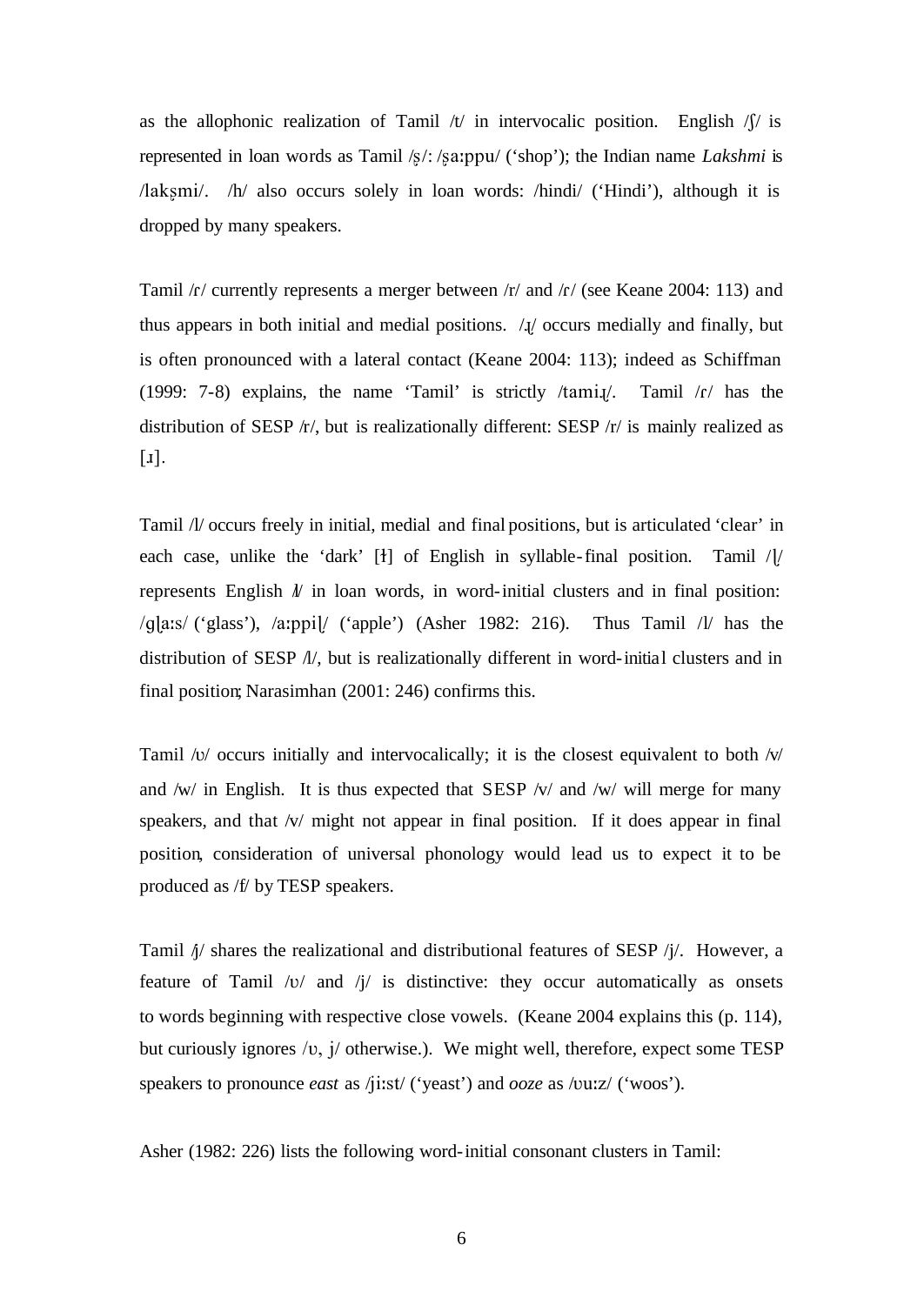/pr, br, tr, dr, tr, kr, gr, kg, sp, st, sk, sn, sv, vj/ and /str, skr/;

also  $/g\psi$  in  $/g\psi$  ('glass') (p 216). The most notable 'absences' from a SESP point of view are most clusters with  $N$ , and most clusters with  $j/\gamma$  and  $\gamma$ w. Clusters with /f,  $\theta$ ,  $\int$  are also missing, as is /sm/.

Word-final clusters are fewer in number: /lb, lk,  $r_1$ ,  $r_2$ ,  $r_3$ ,  $r_4$ ,  $k_s$ ,  $n_k$ /. Asher (1982:226) comments: "This is indicative of the possibilities rather than definitive. Clusters may be lost through the discontinuation of the use of certain loans, or the set may be increased by the introduction of new loans." All word-final clusters are loan words only. In SESP, there are 20 final consonant clusters with  $\Lambda$  alone, plus another 32 combinations, besides all the morphologically complex clusters with <-ed> and <-es>. We would, therefore, expect TESP initial clusters to match most of those in SESP but speakers to simplify most of the final ones.

Tamil has a neat symmetrical set of 5 vowel qualities with two degrees of length, a pair of diphthongs /ai, au/ and a set of 4 nasalized vowels (there is no  $\lceil i \rceil$ ). The close pairs  $\dot{i}$ , i:/ and  $\dot{\mu}$ , u:/ have near Cardinal Vowel values and only approximate to SESP  $\Lambda$ , i:/ and  $\Lambda$ , u:/ (but see also below). The mid front pair  $\mathcal{k}$ , e:/ (note that Asher (1982) transcribes the short vowel as  $[\epsilon]$ ) approximates to SESP / $\epsilon$ , e<sub>I</sub>/ and the matching back pair  $\overline{O}$ ,  $\overline{O}$ ; might be considered as approximating to SESP  $\overline{O}$ ;  $\overline{O}$  but not  $\sqrt{D}$ . The open pair /a, a:/ approximates to SESP / $\alpha$ , a:/, but nothing approximates to SESP  $/\Lambda$ , 3:/. The diphthongal pair approximates to SESP  $\Delta I$ , au, but nothing approximates to / $\frac{1}{2}$  or the centring diphthongs /1. E. U. U. nor to the weak vowel / $\frac{1}{2}$ .

However, the situation is not as simple as this. Tamil  $\alpha$  in final position is articulated as  $[\phi]$ ; /u/ in final position retains its quality if the preceding vowel is rounded, but becomes [1] otherwise. This indication of vowel harmony leads us to consider a rather more important case: a syllable containing /i, u/ will not be followed by syllables containing  $\kappa$ , a/ (Asher 1982: 229), and  $\hbar$ , u/ in an open syllable are lowered when the next syllable contains /a/ or /ai/ (Keane 2004: 114).  $\dot{\eta}$ , v/ onsets to otherwise initial front and back vowels were mentioned above.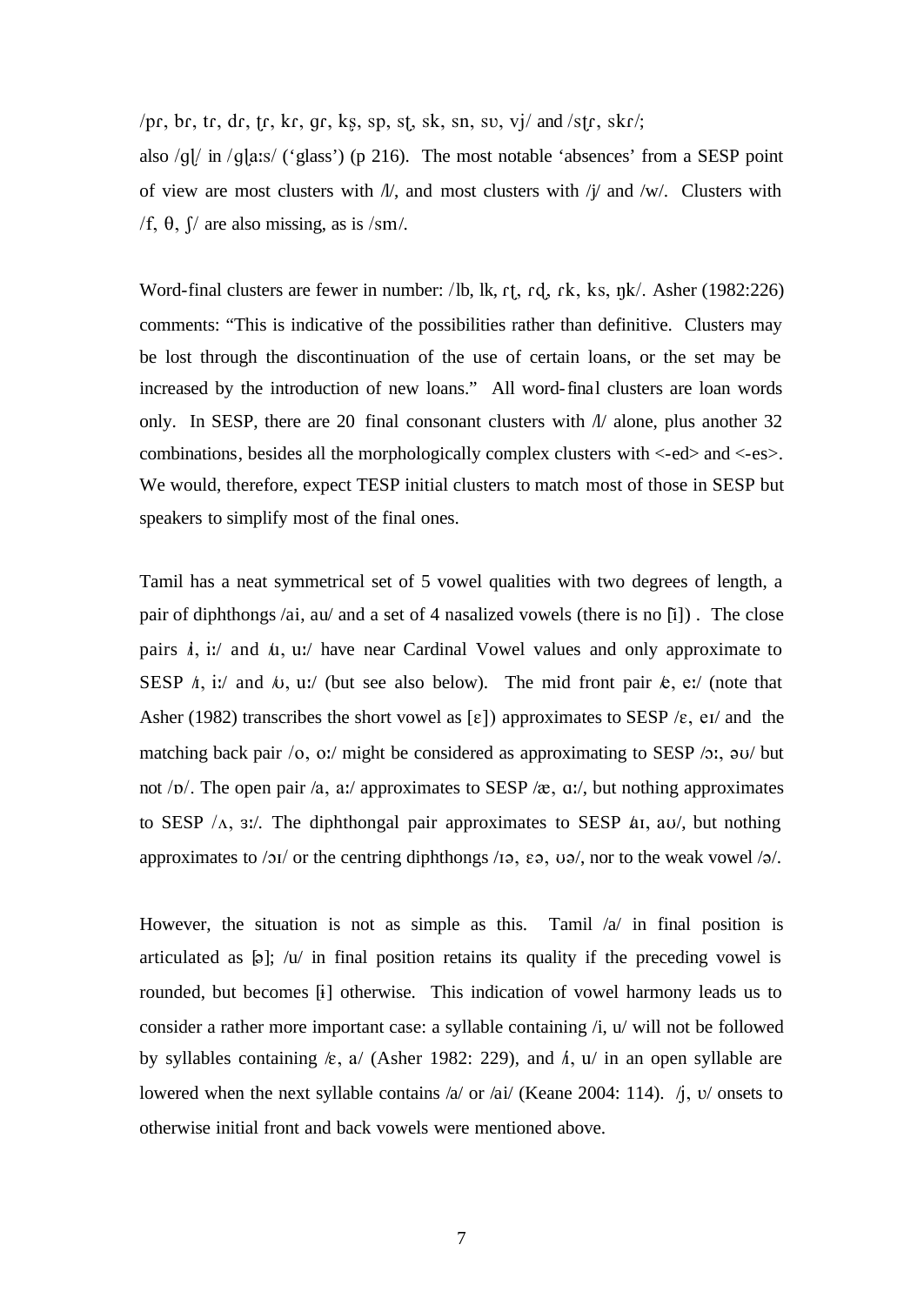Nasalized vowels occur, phonologically, only in word-final position; phonetically, they also occur between nasal consonants. (Note that Asher (1982: 221-2) transcribes  $\sqrt{\tilde{e}}$  as  $\lceil \tilde{e} \rceil$ , and  $\sqrt{\tilde{o}}$  as  $\lceil \tilde{0} \rceil$ ;  $\sqrt{\tilde{u}}$  changes to  $\lceil \tilde{u} \rceil$  when preceded by an unrounded vowel.)

The implications for TESP might be as follows:

1 corresponding vowels, though not necessarily realizationally identical, to

 $\pi$ i:,  $\pi$  [i], e $\pi$  [e:],  $\varepsilon$ ,  $\pi$  [a],  $\pi$ ,  $\pi$ ,  $\pi$ ,  $\pi$ ,  $\pi$ ,  $\pi$ ,  $\pi$ ,  $\pi$ ,  $\pi$ ,  $\pi$ ,  $\pi$ ,  $\pi$ ,  $\pi$ ,  $\pi$ ,  $\pi$ ,  $\pi$ ,  $\pi$ ,  $\pi$ ,  $\pi$ ,  $\pi$ ,  $\pi$ ,  $\pi$ ,  $\pi$ ,  $\pi$ ,  $\pi$ ,  $\pi$ ,  $\pi$ ,  $\pi$ ,  $\pi$ ,

2 vowels with no correspondence  $\pi$ ,  $\Delta$ ,  $\Delta$ ,  $\Delta$ ,  $\Delta$ ,  $\Delta$ ,  $\Delta$ ,  $\Delta$ ,  $\Delta$ ,  $\Delta$ ,  $\Delta$ ,  $\Delta$ ,  $\Delta$ ,  $\Delta$ ) which might merge with those vowels listed in 1 above; this is partly confirmed by Narasimhan 2001: 245;  $3/9/$  in word-final position only;

4 a tendency to add in word-initial position  $\psi$  before front vowels, and /w/ ([v]) before back vowels;

5 nasalization of vowels instead of vowel + nasal in word-final position.

6 the vowel harmony of Tamil might have a 'transferred' effect on the articulation of vowels in adjacent syllables.

Tamil has no lexically contrastive stress, but Keane (2004: 115; 2006) notes that word-initial syllables tend to have some phonetic prominence. Tamil is also said to tend towards syllable-timing (Asher 1982: 230-1). Thus, TESP is likely to be characterized by these prosodic tendencies from Tamil.

### **Indian English Standard Pronunciation**

We turn now to a brief review of the accent associated with Educated Indian English speakers. We are indebted in particular to Bansal's intelligibility studies (Bansal 1976, 1983) and to the codification of Indian English produced by Masica (see CIEFL 1972) and Nihilani, Tongue & Hosali (1979). These studies form the basis of other presentations, notably Wells (1982) and Trudgill & Hannah (2002). Following Wells, we discuss four kinds of variation within accents: systemic, realizational, distributional, and lexical. Systemic differences between SESP and Indian English Standard Pronunciation (IESP) will be evident from the consonant and vowel charts; realizational and distributional differences will be discussed after the charts are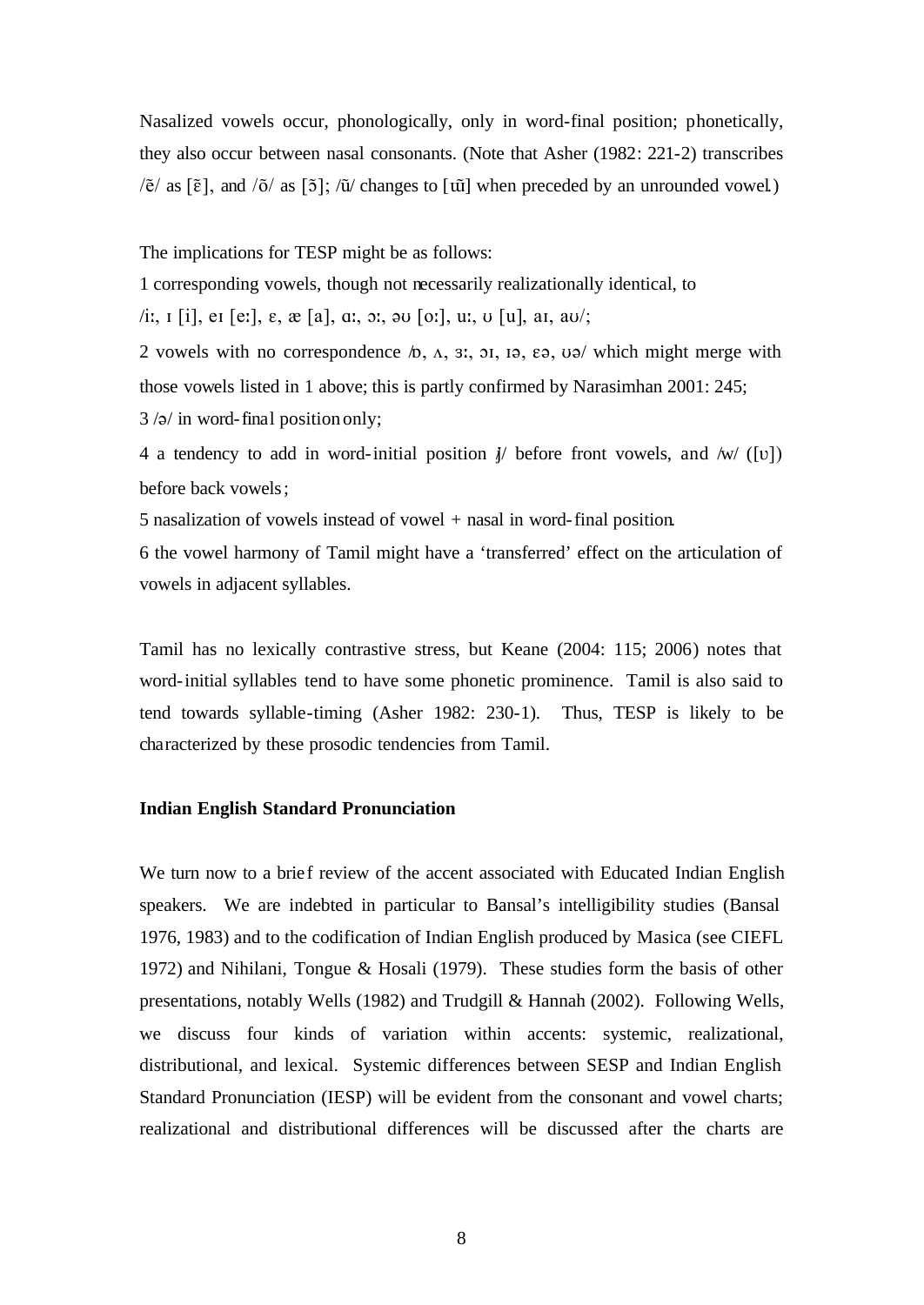presented, but lexical differences will only be treated incidentally (many examples are supplied in the Bansal and Nihilani, Tongue & Hosali publications.)

# *Consonants*

The 23 consonants of IESP are as follows:

|               | bilabial | labio-       | dental |                   | alveolar/   | post-    | palatal | velar  | glottal |
|---------------|----------|--------------|--------|-------------------|-------------|----------|---------|--------|---------|
|               |          | dental       |        |                   | retroflex   | alveolar |         |        |         |
| Plosives      | b        |              | ă      |                   | a           |          |         | g<br>л |         |
| Affricates    |          |              |        |                   |             | $d_3$    |         |        |         |
| Fricatives    |          |              |        | $\mathbf{C}$<br>ð | Z           | ス<br>ر،  |         |        | h       |
| <b>Nasals</b> | m        |              |        |                   | $\mathbf n$ |          |         |        |         |
| Lateral       |          |              |        |                   |             |          |         |        |         |
| approximants  |          | $\mathbf{1}$ |        |                   |             |          |         |        |         |

Voiceless plosives tend to be unaspirated. Dental plosives correspond to SESP  $/\theta$ ,  $\delta$ as Nihilani et al 1979: 230 recommend; the IESP plosive system tends to accommodate them by backing  $/t$ ,  $d/$  to retroflex positions, to create sufficient articulatory 'space'. These features of IESP plosives are matched in Tamil and reinforce expectations of TESP.

The post-alveolar affricates and fricatives tend to be articulated with lowered tongue tip (Bansal 1976: 18) and thus realized more like palatalized forms [t<sup>j</sup>, d<sup>j</sup>, c, z]. Wells (1982: 627) notes that some (IESP) speakers lack  $\frac{1}{3}$ and use  $\sqrt{}$  instead – thus *measure* becomes /m $\varepsilon$ [a/ ("mesher"); others lack both / $\frac{1}{2}$ / and  $\sqrt{y}$  and replace them with  $\sqrt{z}$  and  $\sqrt{s}$ ; while others do not distinguish between  $\frac{d}{3}$  and  $\frac{z}{.}$  (Nihilani et al 1979: 230 recommend the replacement of  $\frac{z}{3}$  by  $/$  $\int$  $/$ .)

/*l* remains clear in all positions, as in Tamil.  $k$  is either [1] or alveolar flap [1] (Bansal 1976: 18); Tamil has the latter. The distribution of IESP  $f/$  is wide, as for 'rhotic' accents; this has implications for the vowel system (see below). (It should be noted, however, that Trudgill & Hannah (2002: 130) dispute the rhoticity of IESP.)

IESP, like Tamil, has /v/ for SESP / v / and / w /. Whereas Nihilani et al (1979: 211-2) recommend that /v/ and /w/ should be distinguished by speakers of IESP, Bansal (1976, 1983) and Wells (1982: 627) accept  $\sqrt{v}$  as a feature of IESP, thus marking the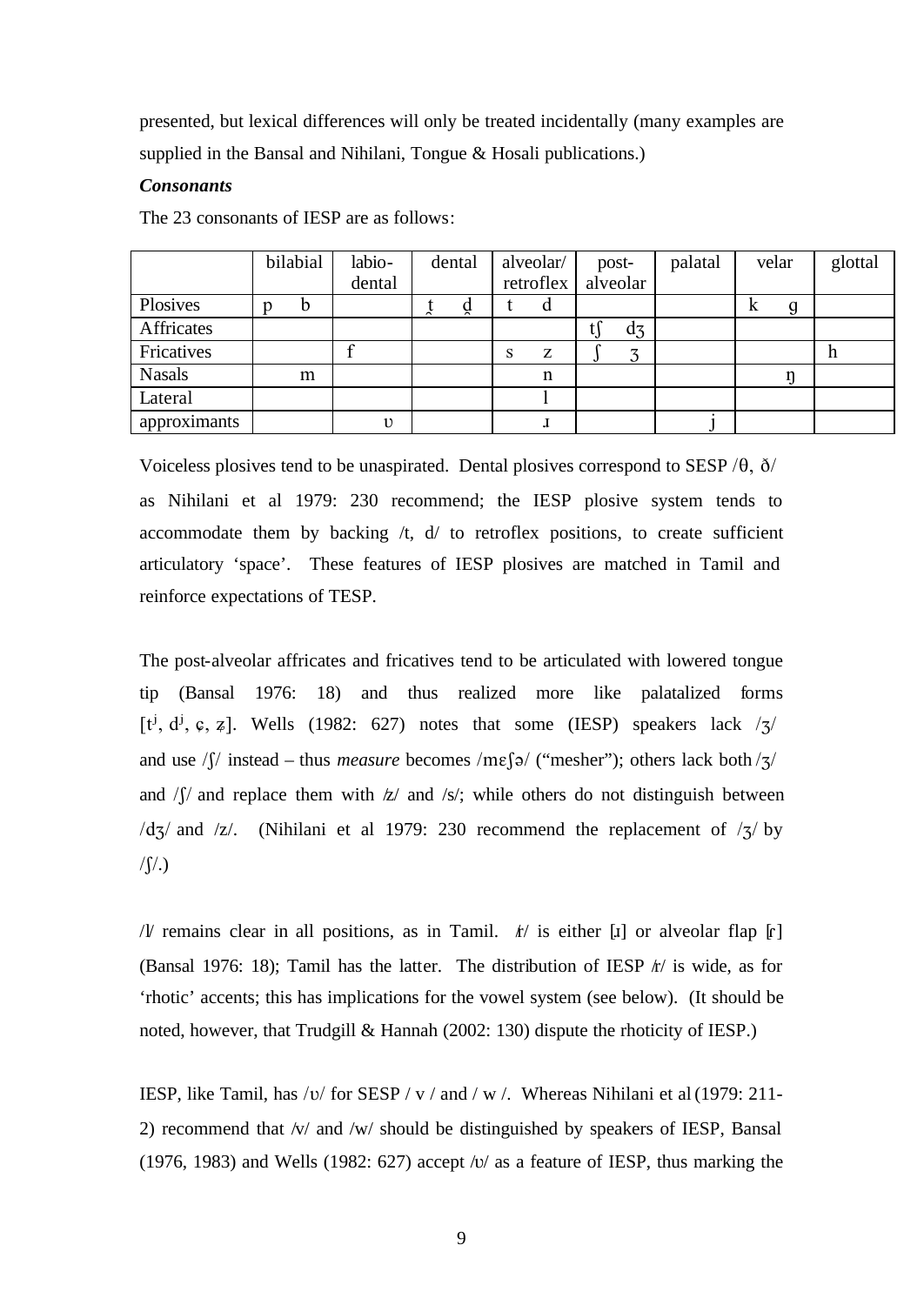most significant consonantal systemic difference with SESP. This systemic difference may also take the form of replacing  $\sqrt{v}$  with  $\sqrt{b}$  as in *"V. for bictory*" (Mehrotra 1998: 94-5).

Bansal (1976: 19) and Nihilani (p. 230) both accept that word-final SESP  $/\eta$  may well be articulated by many as  $/\eta g /$  in IESP, in which case the velar nasal is reduced in status to an allophone of /n/.

Wells (1982: 628-630) notes a number of spelling pronunciations that affect the IESP consonant system in a marginal way: *ghost* with [gh], *which* with [vh] or [wh], combinations that are peculiar to Indian speakers of languages with voiced aspiration. Spelling pronunciation no doubt also accounts for the rhoticity of IESP.

Consonant clusters in general constitute particular difficulties. Bansal (1976: 20) indicates that either a consonant is omitted or a vowel is added, but he did not elaborate. Wells (1982: 630) and Khan (1991), however, do. Wells draws attention to initial clusters with  $\frac{k}{2}$ , whereby a prothetic vowel is added to facilitate  $\frac{k}{2}$  + obstruent, eg *still* as  $[i'st1]$  – see also Trudgill & Hannah's example (2002: 130), *speak* as  $[i'spik]$  – and an epenthetic vowel to facilitate  $\frac{k}{+}$  sonorant, eg *slow* as [sə<sup>1</sup>lo]. He also draws attention to strategies with /s/ clusters in final position, usually deletion of the plosive, eg *desk* as [dɛs], *works* as [vərs]. Khan investigated the articulation of other final clusters (see also Schreier 2005: 185-7). There was a high level of /t/ deletion after /s/ as in *fast, cost, just, mist,* although she noted that the level of /t/ deletion in *missed* was lower, as was /d/ deletion in *loved, amazed.* /d/ deletion was high after sonorants as in *attend, blend, cold, gold, sold, bold;* however, representing <-ed > in *called, rolled, opened, rained, happened,* /d/ was deleted at a lower level. Deletion of /t/ after a plosive happened less often (eg *act, fact, apt, sect)*; representing  $\le$ -ed  $>$ ,  $\dot{t}$ ,  $d/d$  deletion happened accordingly less often. This suggests that IESP speakers may often be conscious of the grammatical value of the plosive representing  $\langle -ed \rangle$  in a way that many SESP speakers are not. See Khan 1991:292 for details. Khan also noted a tendency to delete voiceless plosives after sonorants, eg *scent, rent, belt, melt* lose /t/, *silk, milk* lose /k/ (see p. 291 for details.)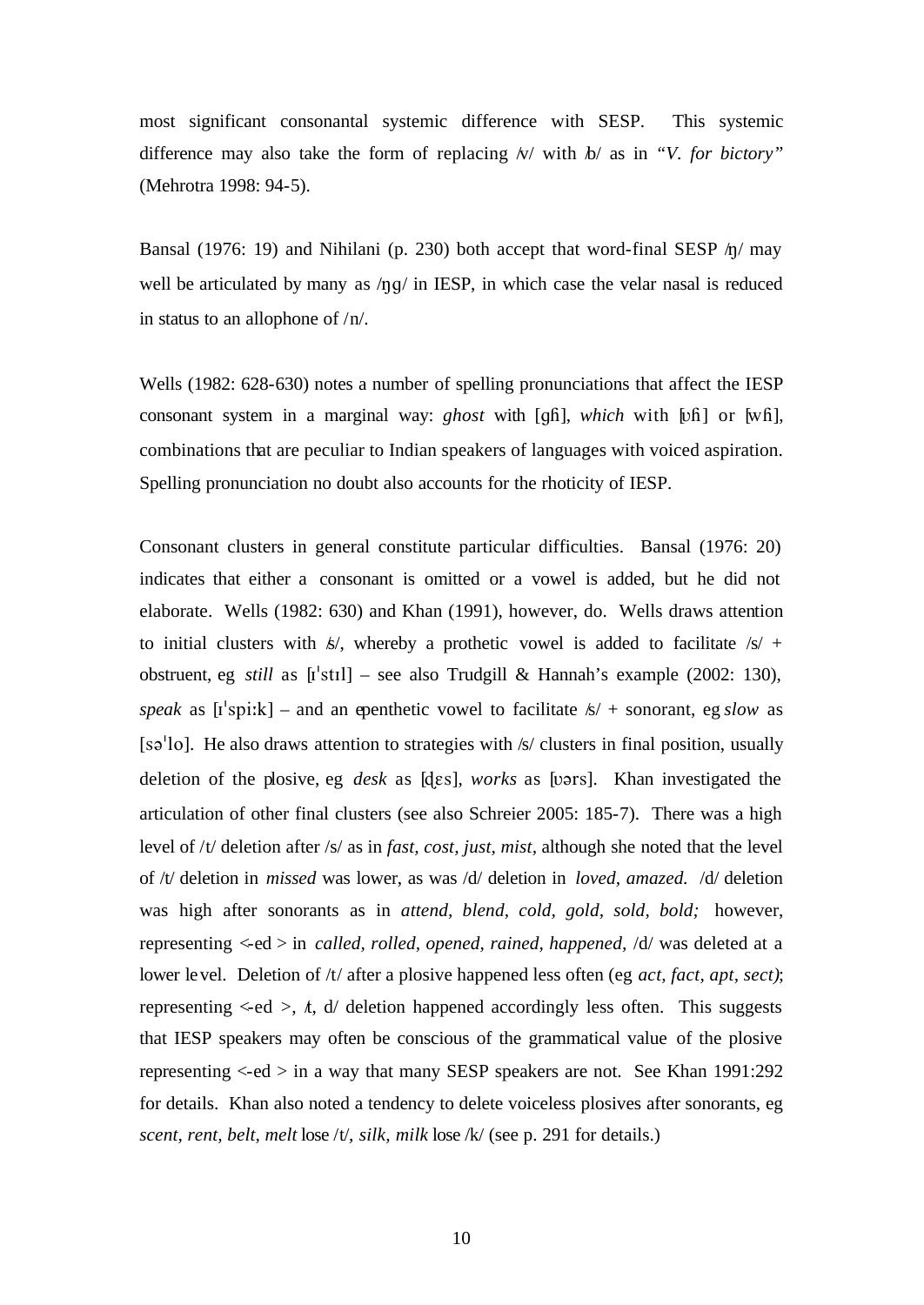It seems that, in general, whereas many speakers of IESP may well experience some difficulty with initial clusters, TESP speakers will not; but that TESP speakers join all IESP speakers in experiencing difficulties with final clusters.

|  | <b>Vowels</b> |
|--|---------------|
|--|---------------|

| -11           |    |                    | u:                    |    |    |  |
|---------------|----|--------------------|-----------------------|----|----|--|
|               |    |                    | U                     | 19 |    |  |
| e:            |    | $\partial/\Lambda$ | $0$ .                 | eə |    |  |
| $\varepsilon$ |    |                    |                       |    |    |  |
| æ             | a: |                    | $D$ :<br>$\mathbf{D}$ | ai | au |  |

| H        |    | UƏ              |
|----------|----|-----------------|
| eə       |    |                 |
|          |    | $\overline{O}I$ |
| <b>a</b> | au |                 |

The distinctions between  $\Lambda$ : - I/ and  $\Lambda$ : - U/ are maintained in stressed syllables; [i] occurs in weak open syllables, eg *Daddy* [dædi] (Bansal 1976: 15) and  $\Lambda$ :/ in weak closed syllables, eg *studied* [stadi:d].

/e:/ and /o:/ correspond to SESP /eI/ and /@U/; [e] occurs in weak syllables eg *cottage*  ['kptedz].  $\kappa$  is noticeably opener than the latter, as in *bed* /bed/. This accords with Tamil. Note that Shackle (2002: 229) suggests that IESP /o:/ has a more open articulation [O:].

/a:/ is noticeably more front than SESP /A:/; /r/ is retained in words like *start* /sta:rt/. The length contrast of  $\phi$  -  $\frac{dy}{dx}$  accounts for *cot* and *caught*, but *shot* and *short* are distinguished solely by the presence of  $/r/$  (Bansal 1983: 5). Nihilani et al (1979: 232) note that SESP  $/2$ : "gets realized as [p], [p:] and [o] in Indian English". This range of variability roughly corresponds to the problems that a contrastive analysis with Tamil would suggest.

Wells (1982: 626-7) and Trudgill & Hannah (2002: 130) also draw attention to the influence of spelling pronunciations where SESP  $\phi$  and  $\phi$ : correspond to <a>, eg *want, sausage, all, caught, saw, where an alternation with*  $a$ *:/ is common. Bansal* (1976: 15) likewise notes IESP *warden, rewarding* as [wardon], [rI<sup>1</sup>vardIn].

The central IESP vowel  $\sqrt{\frac{g}{c}}$  corresponds to both SESP  $\sqrt{\sqrt{a}}$  and  $\sqrt{a}$ ; thus *bud* and *bird* as /b@d/ and /b@rd/, as well as the weak vowel in *about.* Again, spelling influences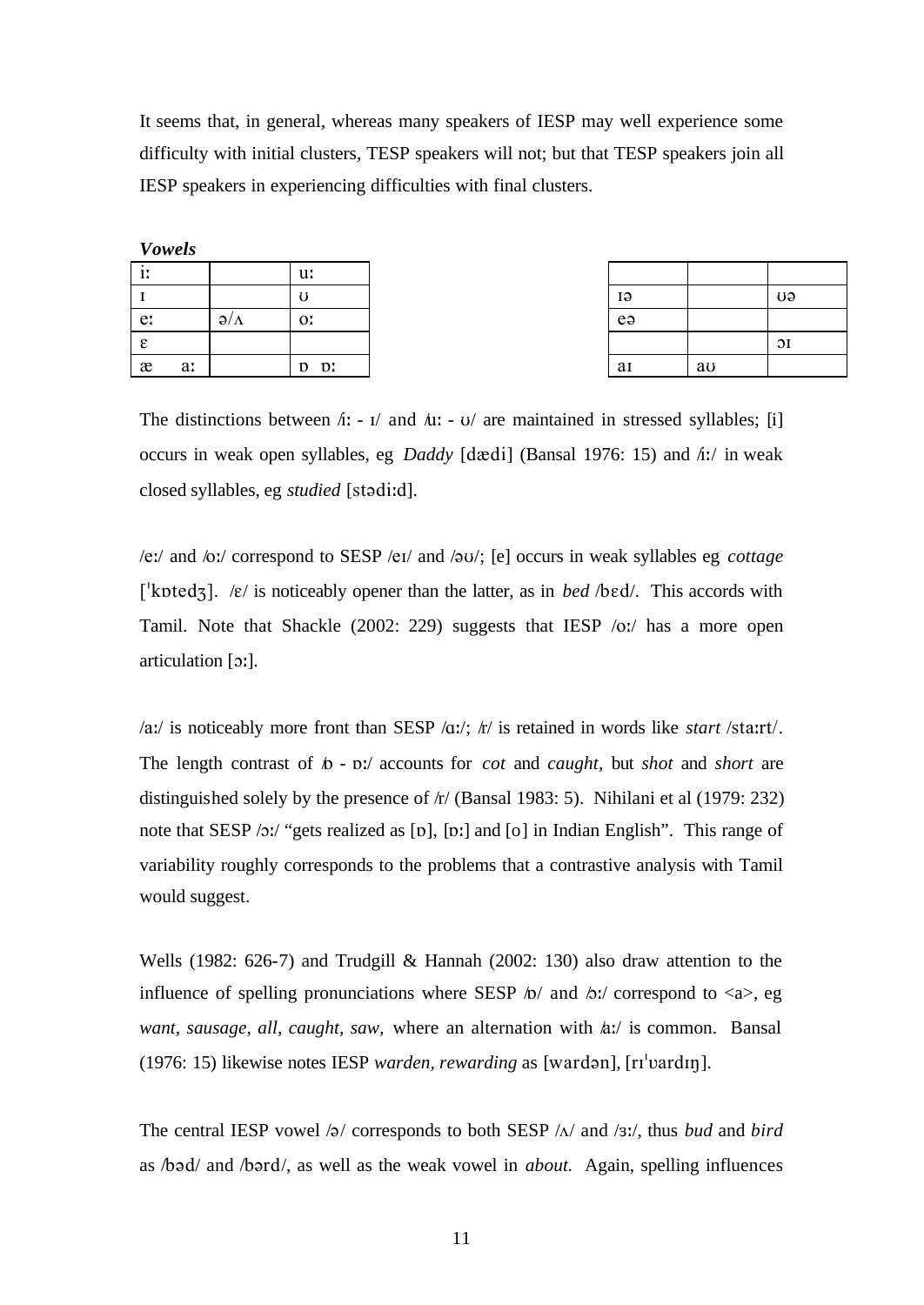the pronunciation of SESP  $\phi$ : *arrive* as [ $\alpha$ <sup>-</sup>raIV], *comma* as [<sup>'</sup>kpma], *bravest* as [bre:vest], *introduce* as ['Intro<sub>'</sub>dju:s]; weak forms are treated as a corresponding strong vowel represented in the spelling: *a* as [e], *to* as [tu], *from* as [from], *and* as [ $\alpha$ nd], *that* as a conjunction as [ $\alpha$ ], *can* as [k $\alpha$ n], etc (Bansal 1976: 6; Wells 1982: 627).

Centring diphthongs match those of SESP, though  $k\vartheta$  begins with a closer tongue position. /r/ is retained as in *near* /nIar/, *square* /skwear/, *cure* /kjuar/, although Wells (1982:  $626$ ) notes also  $[0.02]$  and  $[0.02]$  for the latter. The centring diphthongs do not occur, however, before an intervocalic /r/; thus *period* is ["pi:riad], *area* is ["e:rIa], *during* is ["dju:rIN] (Bansal 1976: 17).

As noted above, educated Tamil speakers of English are likely to conform to IESP /e:, o:/, and to the degree of indeterminacy surrounding the vowels corresponding to SESP  $\phi$ ,  $\phi$ :/ and  $\phi$ ,  $\phi$ :,  $\phi$ / and, quite possibly, to cases of spelling pronunciation. However, they are likely to differ from most IESP speakers over the pronunciation of /oI/ and the centring diphthongs; they may not distinguish  $\hbar$  from  $\hbar$ :/ and  $\hbar$ / $\sigma$  from /u:/ in quite the same way and are likely to add /j/ and  $\omega$ / to initial front and back close vowels. Shackle's note on the Indian pronunciation of SESP  $\delta I$  as [a:1] (Shackle 2002: 229) is appropriate for a Tamil speaker.

### *Stress*

Bansal (1976: 20) noted that "A common fault among Indian speakers is the incorrect accentuation of English words, that is, accenting them differently from the usual native pattern". This remark was adjusted  $-$  surely, correctly  $-$  to "The patterns of accent ..... in Indian English are often different from those in native English" (Bansal 1983:8). Examples provided include *character* [kæ<sup>l</sup>rektər] (although this pattern was once true of RP – see Gimson (2001: 231), *educated* [edzu<sup>1</sup>ke:ted], *necessary* [ne<sup>'</sup>seseri] (Bansal 1976: 20-1). IESP pronunciations like *develop* /<sup>*'develop*/ and</sup> *event* /'i:vent/ seem to be permanent, despite all Nihilani et al's (1979: 213-219) advice to "refer to an English Pronouncing Dictionary to check the correct stress…"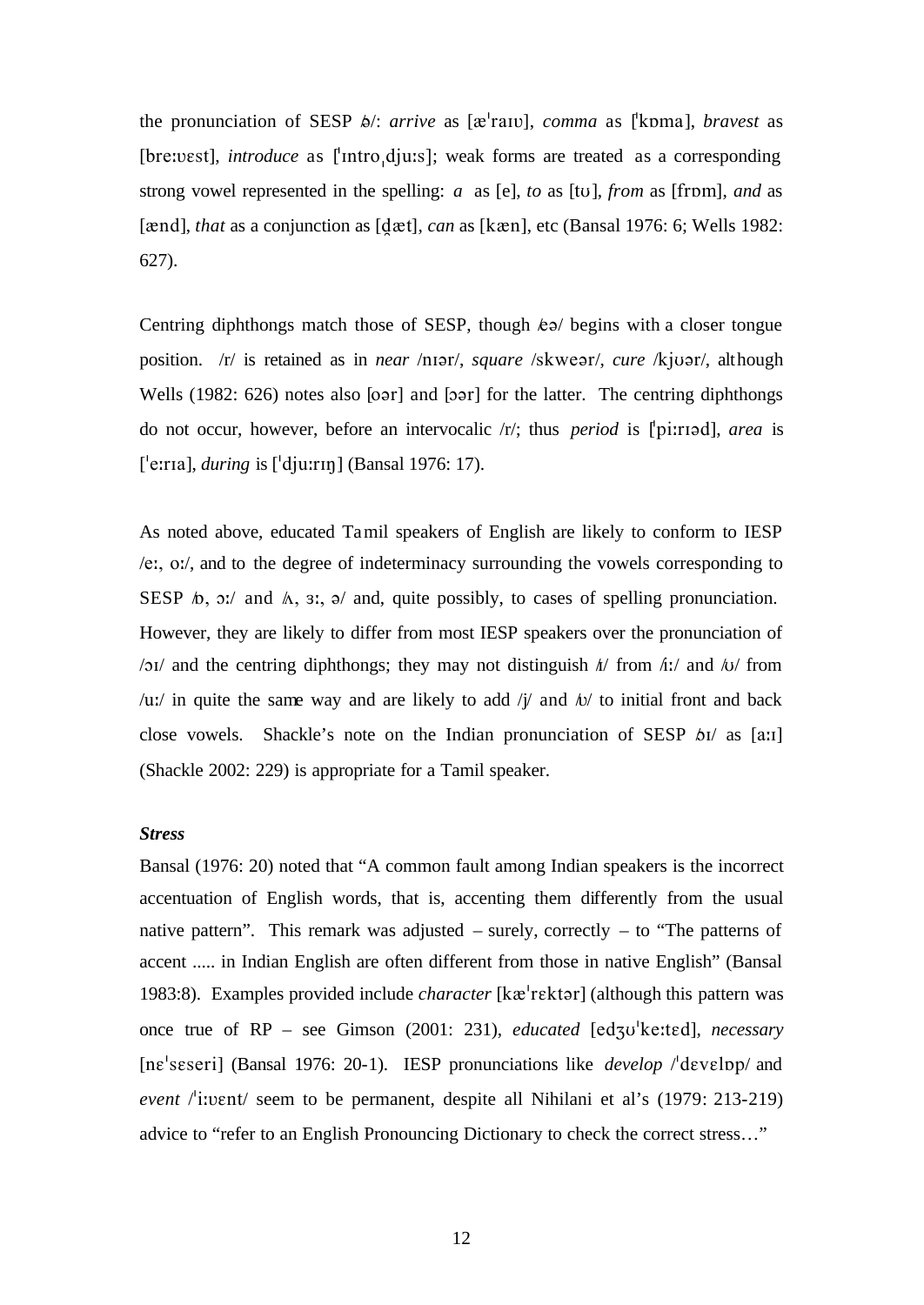The syllable timing of Indian languages clearly contributes to such differences, but in the case of Tamil, it is not only syllable timing but also the lack of any clear use of prominence in word phonology that would make the perception and production of SESP stress patterns difficult.

We turn now to the experimental data.

### **Perception**

Our phonological competence is both receptive and productive, that is, we have to recognize other people's phonological output when we hear them, and produce our own phonological output when we speak. Phonological competence is more than the recognition and production of the consonants and vowels of a language, but that is what we shall concentrate on in our report of the experiments. Phonological competence naturally embraces prosodic features too, but also the 'shape' of word phonology as alluded to earlier. (It also includes the recognition and production of the phonological processes at work when words come together in phrases (eg assimilation, elision, etc); it includes rhythmic features and intonation systems; it also includes recognition (if not production) of a range of accents, prosodic styles of genres (eg news-reading, jokes, prayer, etc), rhyme and other poetic features, paralanguage, and, where available, the relationship between pronunciation and orthography.)

Investigating phonological competence, or a particular person's phonological competence, has often been undertaken in terms of intelligibility. Intelligibility depends on all the factors that constitute a linguistic communication, not only pronunciation (or orthography), but also vocabulary, grammar and the whole range of discourse features. In this present study, we are confining ourselves to the role of consonants and vowels within word phonology, but wish, on the other hand, not to confine ourselves to the cause of intelligibility. Intelligibility is usually conceived of as how well a person produces language to enable themselves to be understood satisfactorily by an interlocutor. This would limit us to investigating productive phonological competence. However, it seems a reasonable hypothesis to consider our ability to *produce* sounds as partly a reflection of our ability to *perceive* them. If we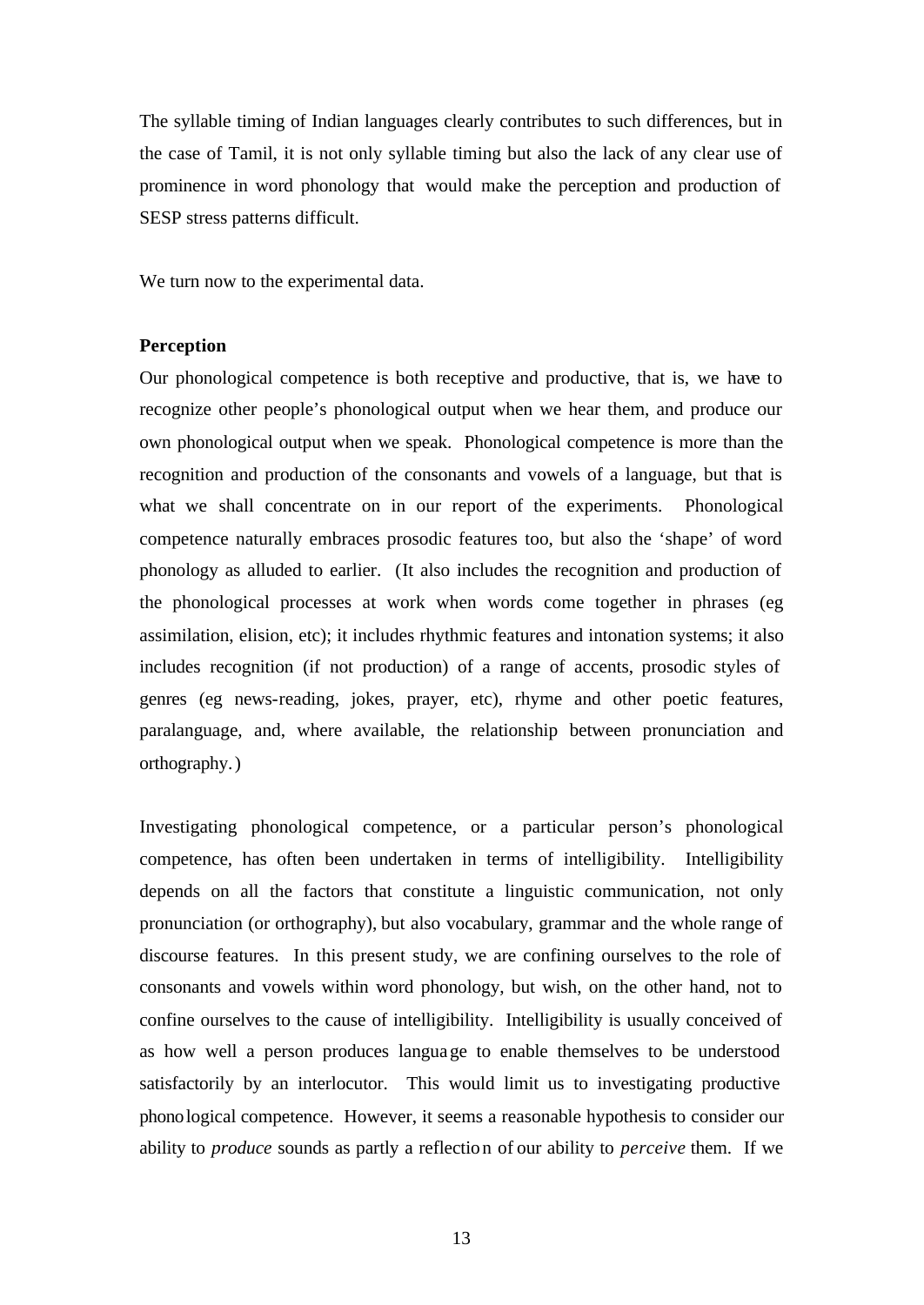cannot perceive a distinction in sounds, it is most unlikely that we will be able to produce that distinction, except incidentally, or accidentally.

The discussion in the preceding two paragraphs does not necessarily presuppose a multi-lingual dimension; it is general enough to be valid for monolingual situations, eg one Tamil speaker communicating with another, or one native speaker of English communicating with another one. The discussion does, however, become more complicated in a situation where more than one language is involved, eg when a bilingual person is involved as an interlocutor; the discussion becomes progressively more complicated where both interlocutors are bilingual but the language of communication is not the mother tongue of either of them. These two situations are the common concern of linguists in India, where, for instance, a bilingual Indian speaker addresses a monolingual native speaker of English (British, American, Canadian, Australian, etc) or a Tamil speaker addresses a Gujarati speaker but in English. As mentioned earlier, it was also a common concern of the academic community in which the field work reported here took place. "Is my accent good enough?" Good enough for what? "Good enough if I want to visit Britain (or present a paper at a conference, etc)".

Successful interlocutory communication depends as much on skills in perception as well as skills involved in intelligibility. Bansal (1976) reports a significant study in intelligibility; Kenworthy (1987) discusses a number of ways of assessing intelligibility; and Tench (1996) presents a comprehensive methodology for analyzing intelligibility. But these studies offer little discussion on perception, and this is typical of many studies in 'interlanguage' phonology. Following Ahn (1997) Tench (2001, 2003) tied perception studies to production studies, by attempting to assess perception competence as part-explanation for the results of how well, or how poorly, second language learners managed to make their pronunciation intelligible to native speakers of that language. In this present study, we conducted a simple assessment of perception as a guide to the design of the assessment of production.

The perception experiment was a simple dictation of 25 unrelated words. The words were chosen as well as possible to focus attention on expected problems from a consideration of the differences between SESP and Tamil. Why words, and not a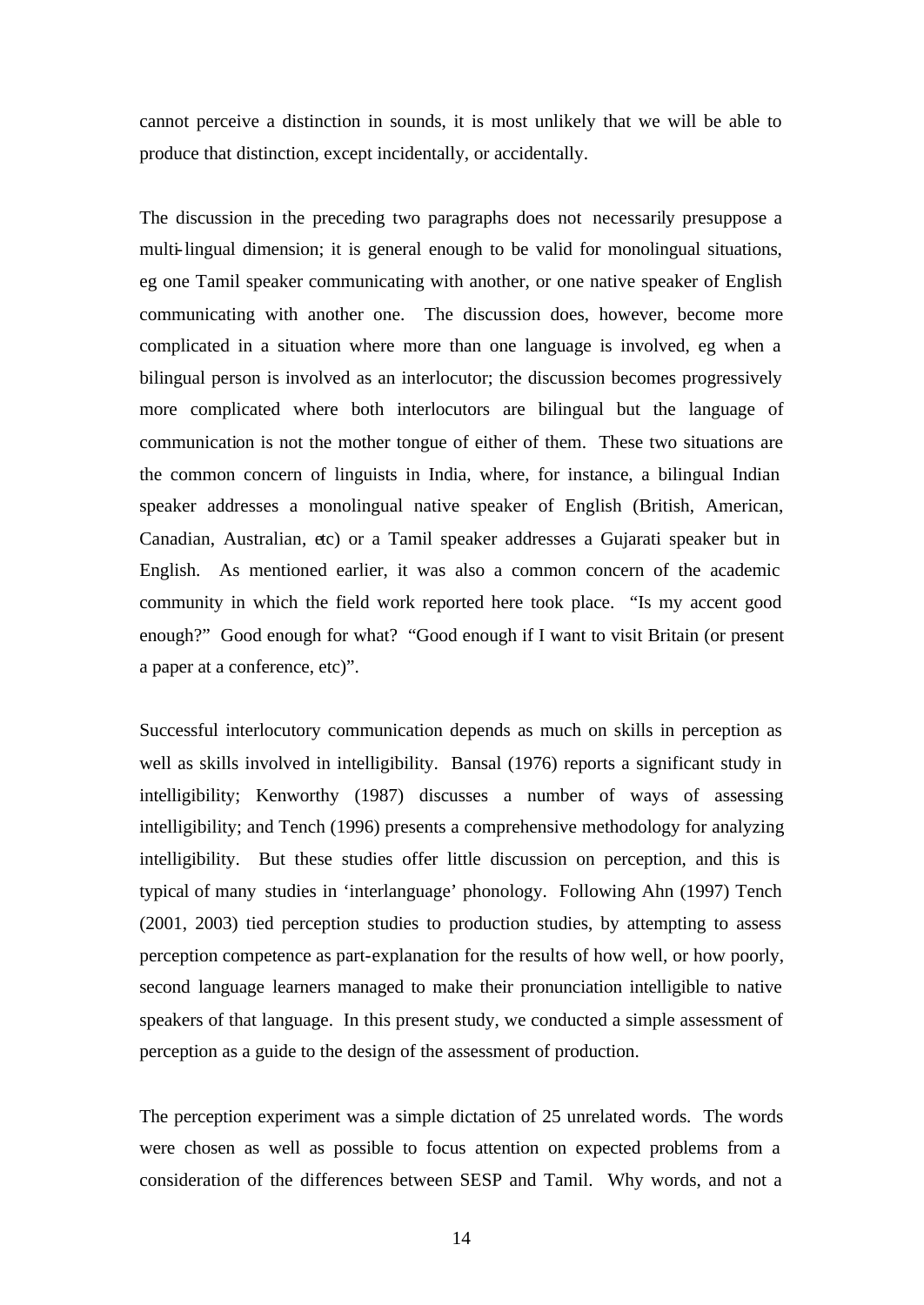simulation of 'natural' discourse? The advantage of a list of single, isolated words is that there is no possibility of contribution from any other source in the context, and the focus of attention can be purely on the consonants and vowels themselves. Each word is intended to represent a token of an expected phonological problem; thus item 1 *wrote* represents the contrast between /t/ and /d/ in word-final position.

Each word was read out as in a traditional dictation exercise, and the participants were given time to write them down. Each word was given twice with an interval of approximately five seconds. No clues were given, except in a general introduction informing them to expect words from any word class, plurals, past tenses, etc. They were also told that one word would be repeated, but not which one; this was intended to test their power of observation in distinguishing close minimal pairs. For instance, *rut* and *rot* were listed to see if they could distinguish SESP  $\Lambda$  and  $\Delta$ ; but it was the word *card* that was repeated, as items 4 and 20. The list concludes with a demanding set of words which are distinguished solely by vowels in a  $/k$  d/ frame.

The participants were assured that it was not a spelling test! Thus, a mis-spelling such as \**rought* was counted with *wrought.* There were, however, certain 'coinages' such as \**rupt, \*racte, \*cood* which proved useful guides to the way a participant had interpreted what they had heard, but others had to be ignored as unhelpful, such as *\*thai, \*roup, \*culed.* (Did *roup*, for instance, represent /u:/, or /aU/, or /@U/? Since we cannot tell, it has to be ignored.) Homophones were, of course, accepted.

The word list was administered to 46 participants, but we shall only consider the results of the 30 Tamil speakers whose audio recordings in the second (production) experiment were subjected to native speaker judges. In some cases, a participant was unable to interpret an item; this is indicated by  $\emptyset$  in the table below. The list was also administered to a group of native speakers as a control; they all scored 100%.

The following words were chosen to test Tamil speakers' perception of SESP phonological features:

- 1 **wrote**: to test for the distinction between /t/ and /d/ in final position.
- 2 **bought**: to test for the distinction between  $\sqrt{2}$ ; and  $\sqrt{2}$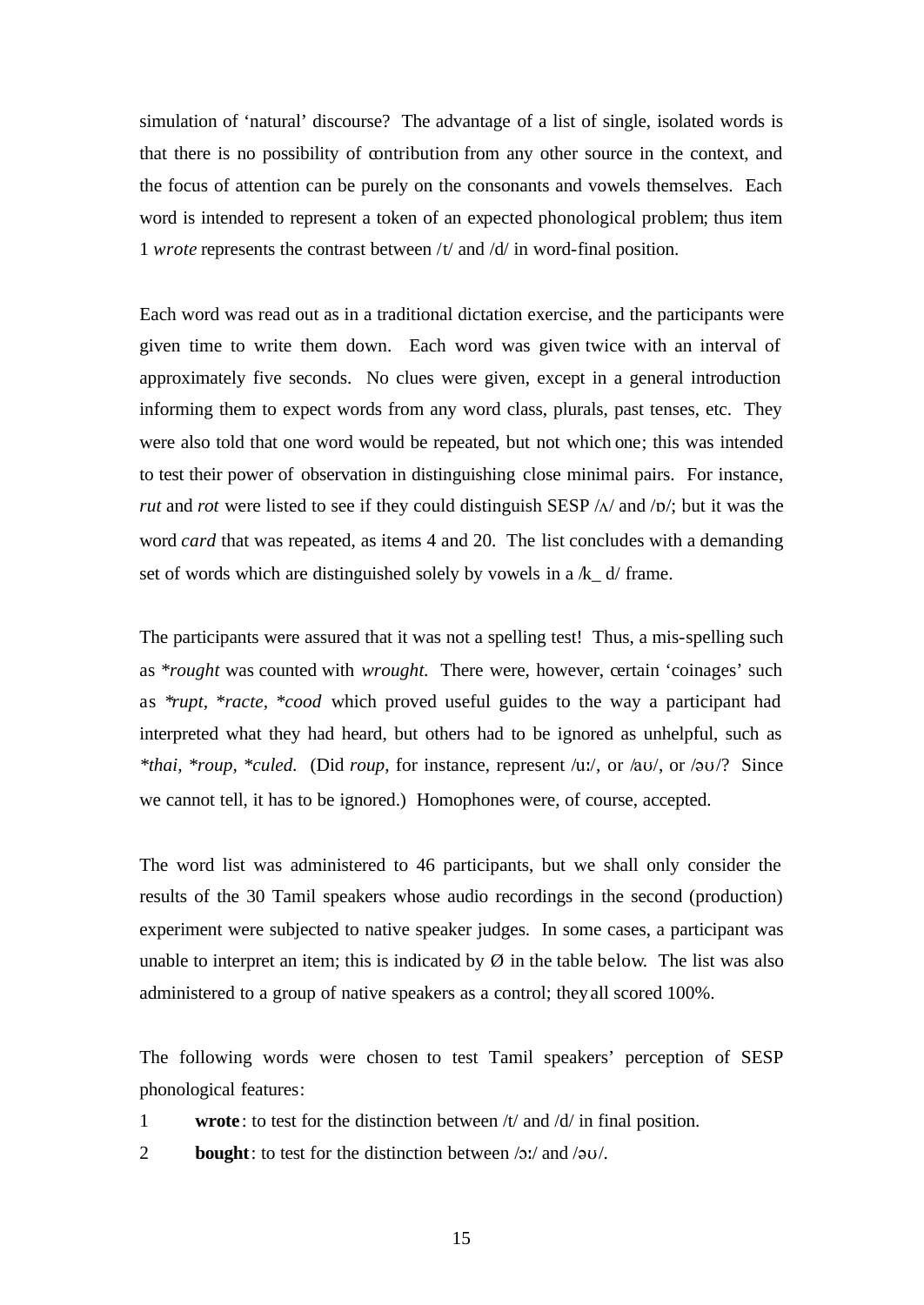| 3  | <b>reach</b> : to test for the distinction between /iː/ and /i/.                                                              |
|----|-------------------------------------------------------------------------------------------------------------------------------|
| 4  | card: to test for the distinction between $/k/$ and $/q/$ in initial position.                                                |
| 5  | <b>whale</b> : to test for the distinction between /e1/ and /e/, and /w/ and /v/.                                             |
| 6  | <b>rut</b> : to test for the distinction between $/\Lambda$ and a number of other vowels.                                     |
| 7  | said: to test for the distinction between $/\varepsilon$ and $/\varepsilon$ .                                                 |
| 8  | <b>vary</b> : to test for the distinction between $\ell \in \mathcal{A}$ and $\ell \in \ell$ .                                |
| 9  | taught: to test for the distinction between $/t$ and $/t$ in initial position.                                                |
| 10 | <b>pool</b> : to test for the distinction between $/u$ ; and $/v$ .                                                           |
| 11 | <b>watch:</b> to test for the distinction between final $/f /$ and $/f /$                                                     |
| 12 | rot: to test for the distinction between /p/ and a number of other vowels.                                                    |
| 13 | <b>rung</b> : to test for the distinction between $/\Lambda$ and $/\mathbf{R}$ , and $/\eta$ and $/\eta$ .                    |
| 14 | <b>full</b> : to test for the distinction between $\overline{v}$ and $\overline{u}$ , and $\overline{f}$ and $\overline{p}$ . |
| 15 | surface: to test for the distinction between $f/\sqrt{t}$ and $/\sqrt{v}$ in medial position.                                 |
| 16 | <b>measure</b> : to test for the distinction between $\frac{d}{3}$ and $\frac{7}{3}$ in medial position.                      |
| 17 | <b>author</b> : to test for the distinction between $\theta$ and $\pi$ , and $\theta$ ; and $\theta$ .                        |
| 18 | <b>rope</b> : to test for the distinction between $/p$ and $/b$ in final position.                                            |
| 19 | jug: to test for $/\Delta$ / itself, and for initial $/dz$ and final /g/.                                                     |
| 20 | card: this and the following five words were chosen to test for the distinction                                               |
|    | between six vowels.                                                                                                           |
| 21 | curd                                                                                                                          |
| 22 | cord                                                                                                                          |
| 23 | code                                                                                                                          |
| 24 | cod                                                                                                                           |
| 25 | cad                                                                                                                           |

The results appear in the following table. It shows how 30 Tamil speakers who use English regularly in their professional activities interpreted the pronunciation of a native SESP speaker. Some participants were undecided between two interpretations, writing, eg *boat/bought* as two alternatives; each alternative was given 0.5.

| Word      | as  | not as            | <i>alternatives</i>                           |
|-----------|-----|-------------------|-----------------------------------------------|
|           |     | SESP SESP $(\%)$  |                                               |
| 1. WROTE  | 16. |                   | 14 (46.7%) root/route: 9; road: 5             |
| 2. BOUGHT |     | $4.5$ $25.5(85%)$ | boat: $19.5$ ; both: $3$ ; board, 'bot', bolt |
| 3. REACH  | 15  | $15(50\%)$        | rich: 13; ridge, which                        |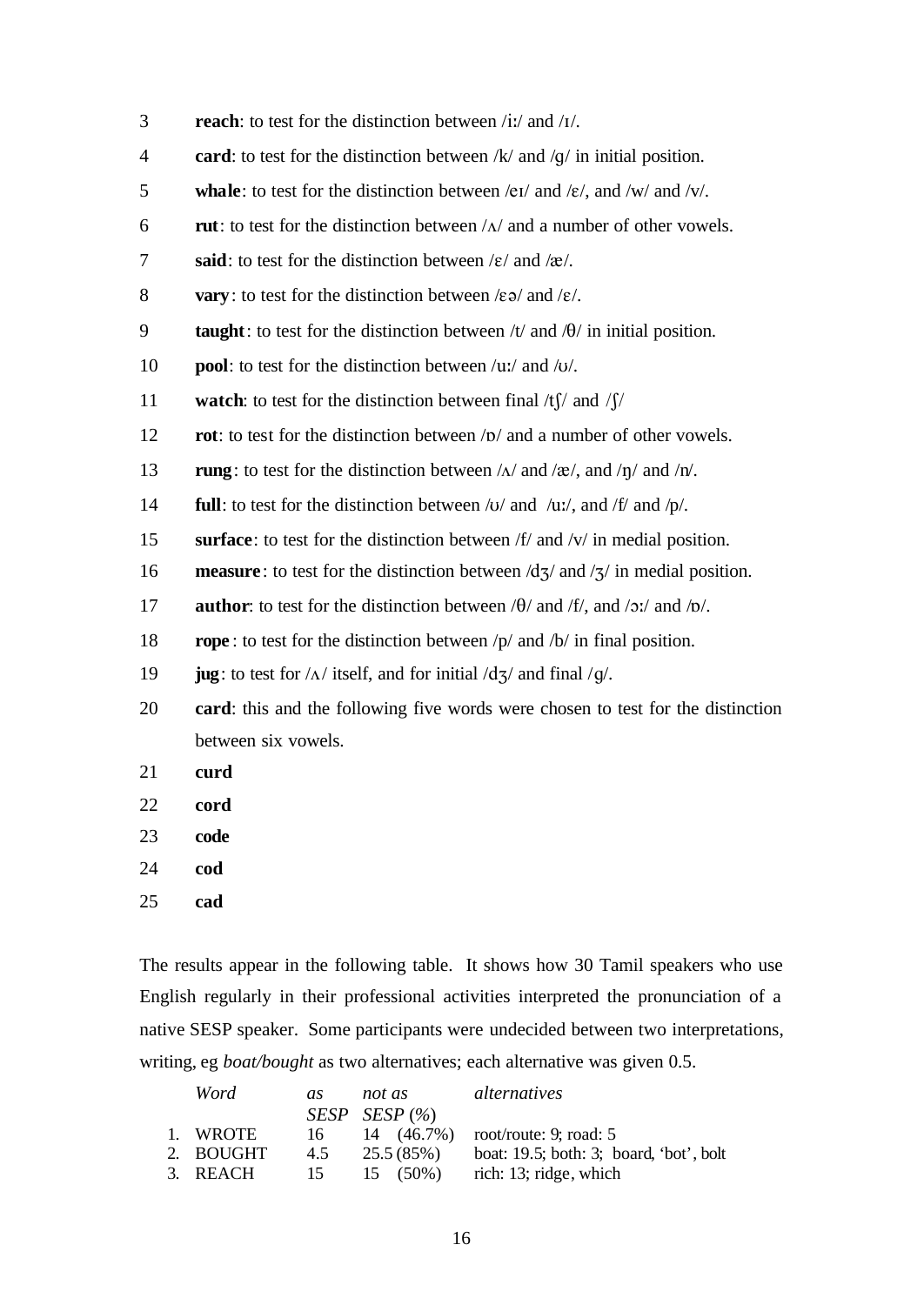| 4. | <b>CARD</b>     | 28   | 2                | $(6.7\%)$   | Cardiff, 'gaurd'                                |
|----|-----------------|------|------------------|-------------|-------------------------------------------------|
| 5. | <b>WHALE</b>    | 12.5 |                  | 17.5(58.3%) | where/ware/wear: 10; while: 3; wall: 2;         |
|    |                 |      |                  |             | well, wire, weird                               |
| 6. | <b>RUT</b>      | 9    | 21               | (70%)       | wrought: 5; rocked: 3, rocket; $\emptyset$ : 4  |
|    |                 |      |                  |             | wrecked: 3, wreck; erupt/'rupt':2; rat, 'racte' |
| 7. | <b>SAID</b>     | 20   | 10               | (33.3%)     | sad: 8; sat, sage                               |
| 8. | <b>VARY</b>     | 11.5 |                  | 18.5(61.7%) | very: 15.5; weary: 2; where                     |
| 9. | <b>TAUGHT</b>   | 21   | 9                | $(30\%)$    | thought: 4; talked: 3; tough, 'thai'            |
|    | 10. POOL        | 27   | 3                | $(10\%)$    | fool, pull; $Ø$                                 |
|    | 11. WATCH       | 30   | $\boldsymbol{0}$ |             |                                                 |
|    | 12. ROT         | 10   | 20               | (66.7%)     | rocked: 9, rock, locked; wrought:4, brought;    |
|    |                 |      |                  |             | wrath, laugh, 'wroked', rat, 'ract'             |
|    | 13. RUNG        | 24   | 6                | (20%)       | run: 3; rang: 2; rage                           |
|    | 14. FULL        | 21   | 9                | $(30\%)$    | phone: 2, fold: 2 folk; four: 2 fork; firm      |
|    | 15. SURFACE     | 28   | $\overline{2}$   | $(6.7\%)$   | suffix, shutters                                |
|    | 16. MEASURE     | 30   | $\boldsymbol{0}$ |             |                                                 |
|    | 17. AUTHOR      | 14   | 16               | (53.3)      | offer: 5, often: 8; ocean, awesome, 'autor'     |
|    | <b>18. ROPE</b> | 25.5 | 4.5              | (15%)       | loop: $3.5$ ; 'roup'                            |
|    | 19. JUG         | 26   | 4                | $(13.3\%)$  | jag: 2; junk; juke                              |
|    | 20. CARD        | 28   | 2                | $(6.7\%)$   | carved, car                                     |
|    | 21. CURD        | 27   | 3                | $(10\%)$    | cure, curl, 'c bard'                            |
|    | 22. CORD        | 16   | 14               | (46.7%)     | cold: 3, code, coat; card: 2; core, called      |
|    |                 |      |                  |             | caught; cod, 'cood', 'gauge', crowd             |
|    | 23. CODE        | 11   | 19               | $(63.3\%)$  | crowd: 7; could: 3; cold: 6, crowed, 'cood',    |
|    |                 |      |                  |             | 'culed'                                         |
|    | 24. COD         | 12   | 18               | $(60\%)$    | card: 5 cart; cord/chord: 7, caught, called;    |
|    |                 |      |                  |             | cat, cot; $\emptyset$                           |
|    | 25. CAD         | 19   | 11               | (36.7%)     | cared: 3, care: 2; can, cat; 'cade', 'caud',    |
|    |                 |      |                  |             | card                                            |

The results produced some surprises!

- 1 **wrote**: 5 Tamil speakers (16.6%) perceived final  $\pi$  as  $\frac{d}{d}$  and interpreted the word as *road*. But, surprisingly, 9 (30%) interpreted SESP / $\sigma$ U/ as /uː/, clearly focussing on the close ending of the diphthong.
- 2 **bought**: Only 4 unhesitatingly interpreted this word as intended. 81.6% interpreted SESP /O:/ as /@U/, if we include \**bot*; this accords with IESP*.* Only 1 interpreted final  $\frac{\hbar}{a}$  /d/, but 3 interpreted it as if SESP / $\theta$ /, and possibly the \**bot* indicates that too.
- 3 **reach**: exactly half of the participants interpreted the vowel as SESP /i:/; the other half as /I/, suggesting the non-observation of quality and quantity differences between the two SESP vowel articulations. One interpreted final  $/t$  s  $\frac{d}{3}$ , and another the initial SESP alveolar approximant [1] as another approximant, /w/.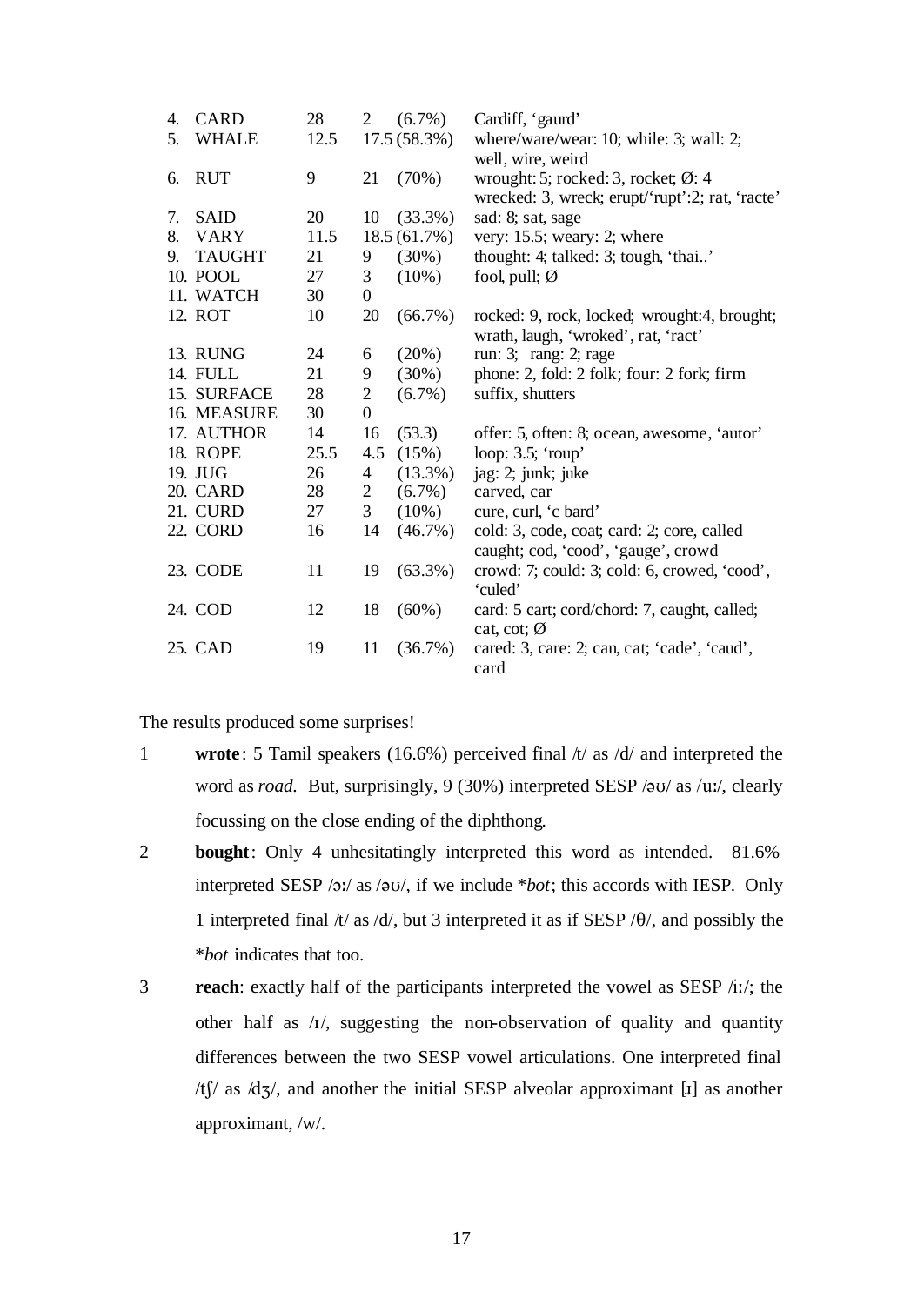- 4 **card**: no real problem. 1 participant probably interpreted the release of final /d/ as an extra syllable. Only 1 interpreted initial /k/ as /g/.
- 5 **whale**: 12 (40%) misinterpreted the final 'dark' lateral, leading 10 (33.3%) to interpret /eI/ as /E@/ (*where*, etc). 4 perceived /eI/ as /aI/, suggesting that the initial tongue position was more open than they are used to hearing. No one interpreted /w/ as /v/.
- 6 **rut**: only 36.6% interpreted the vowel as SESP  $/\Lambda$ ; others interpreted it as  $/Q$ :/,  $/Q$ ,  $/(\varepsilon)$  and  $/Q$ . Interestingly, 4 could not decide. When we reviewed the experiment, all participants knew the word. See below for the notes on lexical anticipation for the imagined /k/.
- 7 **said**: two-thirds interpreted this as SESP; but 30% interpreted the vowel as  $\alpha$ , suggesting they heard a more open tongue position than they are used to. 1 interpreted it as /seId $\frac{1}{2}$ /; maybe the release of final /d/ misled this person, who was thus induced to interpret the word quite differently.
- 8 **vary**: half interpreted the vowel as  $\mathcal{E}$ , presumably not noticing the relevance of quantity in the SESP articulation; one as either *very* or *vary*. 3 treated the initial consonant as /w/, possibly inducing them to re-interpret the whole word.
- 9 **taught**: there seemed to be no problem with the vowel, no doubt as *tote* and *tot* were not considered likely. 5 interpreted initial SESP  $/t /$  as  $\theta$ . *Tough* (SESP  $/t \Lambda f$ ) probably indicates indecision between *taught* and *thought* (note the  $\langle \text{ough}\rangle$ . Another case of imagined /k/.
- 10 **pool**: little problem, but the two alternatives are understandable from a Tamil point of view.
- 11 **watch**: no problem with  $/t \frac{f}{f}$ .
- 12 **rot**: 22 interpreted /p/ as in SESP (including *rock, rocked, locked* and *wrath*); 5 as /O:/, again not noticing the effect of vowel quantity. Many cases of an imagined  $/k$ . Final  $/t$  interpreted once as SESP  $/\theta$ .
- 13 **rung**: vast majority (90%) interpreted the vowel as  $\Delta/$ ; only 2 as its most obvious minimal pair, **rang**. 3 did not recognize  $/\eta$  from  $/\eta$ . Difficult to account for *rage.*
- 14 **full**: no problem with 70%. No-one interpreted the vowel as /u:/, as in *fool.* Rather, the alternatives show an interpretation as an opener vowel; five as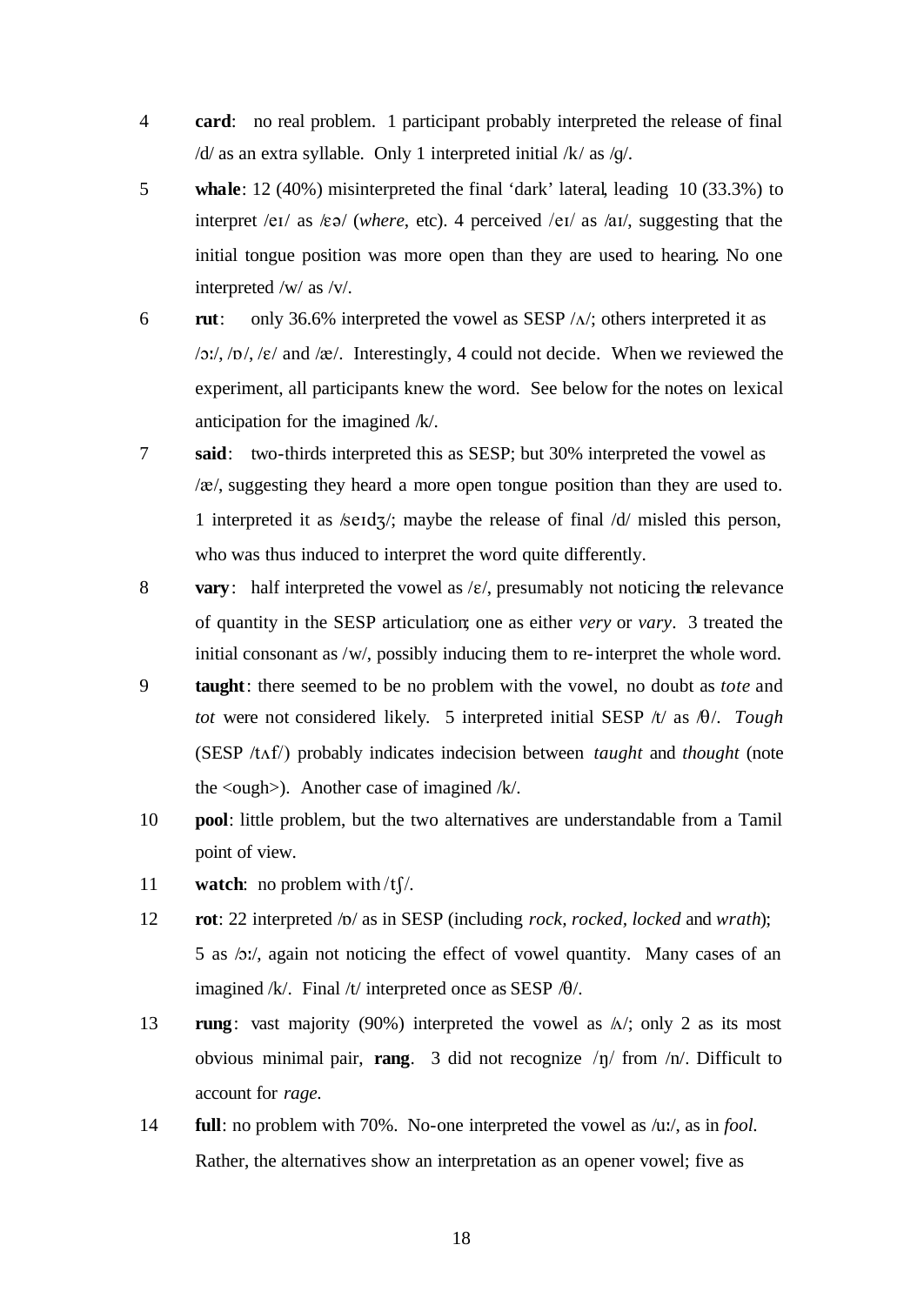SESP / $\partial U$ , 3 as / $\partial U$ ; 1 as / $\partial U$ . Note again imagined /k/ and final nasal.

- 15 **surface**: no real problem, but still an imagined /k/ in <x>. 1 interpreted initial **/**s/ as SESP /S/ and re-interpreted the word they heard.
- 16 **measure**: no problem with  $\frac{1}{3}$ .
- 17 **author**: 50% interpreted this as SESP if we include \**autor.* But 13 (43.3%) interpreted medial  $/\theta$  as /f/, and 2 as a voiceless sibilant, which led those 15 to re-interpret the word they heard, with initial  $\Delta x /$  as SESP  $\Delta b /$  - although an older RP form must be borne in mind, with  $\Delta$ :/. The differences in quality and quantity in the SESP articulations again did not seem to register with the participants.
- 18 **rope** : slight tendency to hear the vowel as SESP /u:/; see **wrote** above. SESP [ $I$ ] produced an interpretation as  $/1/$  at 12.5%.
- 19 **jug**: 100% interpreted initial  $d\vec{\lambda}$  correctly. 90% interpreted the vowel as SESP  $/\Lambda$ , although 2 as SESP / $\alpha$ / and 1 as /u:/. 28 (93.3%) interpreted final /g/ correctly; the remaining 2 as its voiceless equivalent.
- 20 **card**: score exactly as item 4, but now there was an imagined  $\pi$ , and 1 interpreted the word without the final /d/.
- 21 **curd**: generally no problem, despite the potential problem over SESP  $\frac{\partial z}{\partial x}$ . Final /d/ missed by 2. \**c bard* is presumably a mis-spelling of *cupboard*.
- 22 **cord**: 19 (63.3%) interpreted the vowel as SESP  $\delta$ :/ (could *gauge* /geid $\frac{1}{2}$ / possibly be a mis-spelling for *gorge*  $\sqrt{q}$ o:dz $\sqrt{q}$  or *gauze*  $\sqrt{q}$ o:z/ ?); 5 as SESP /@U/; see **bought** above. 2 interpreted final /d/ as /t/.
- 23 **code**: 18 (60%) interpreted the vowel as SESP  $\phi$ U/; see **bought** and **cord** above. 7 surprisingly interpreted the word as *crowd* /aU/; a check on local pronunciation indicated that *crowd* is pronounced locally with /au/. It seems that the aspiration with initial  $/k$  was interpreted by these 7 participants as an additional consonant, a devoiced  $\lceil \frac{1}{k} \rceil$ , with consequent lexical re-interpretation (see below). Presumably, this very same aspiration in the other items, 20, 21, 22, 24 and 25, was discounted as there is no corresponding word with /r/.
- 24 **cod**: 13 (43.3%) interpreted the vowel as SESP  $\langle \textbf{D}' \rangle$ ; 9 as  $\langle \textbf{D}' \rangle$ ; 6 as  $\langle \textbf{q} \rangle$  and 1 as  $/\mathbf{\hat{x}}$ , see **rot** above. 4 interpreted final  $/d /$  as  $/t$ .
- 25 **cad**: 21 (70%) interpreted the vowel as SESP / $\alpha$ /; 5 as / $\epsilon \approx 0$  as in *care(d)*.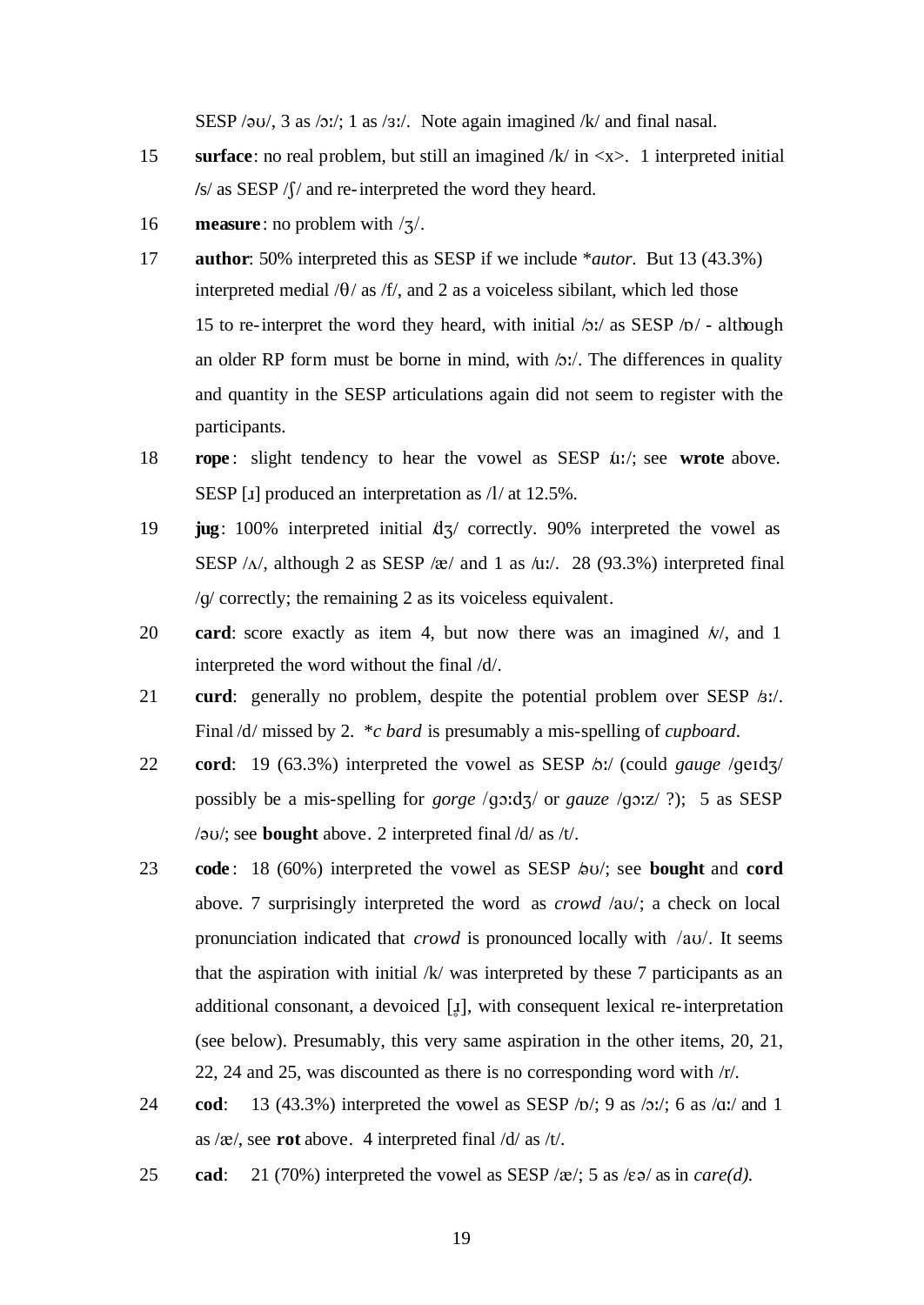Before a summary is drawn up, we need to comment on 'perceptions' of sounds that were not produced, the so-called 'imagined' sounds. Most of the participants identified most of the SESP sounds correctly. Where there are mismatches, most of them can be explained by reference to features of the Tamil phonological system, such as misinterpretation of final SESP /t/ and /d/ as the other, of initial /w/ and /v/ as the other, of  $\sqrt{2U}$  and  $\sqrt{2}$  as the other, etc.

But a person listening to words in their second language may well employ a number of strategies to identify such context-less words. One such strategy is *over-correction*. A person may know that they have to monitor their own articulation if they are required to distinguish two sounds in the second language that 'correspond' to only one in their mother tongue, such as SESP  $\theta$ / from /t/, and  $\theta$ :/ from / $\theta$ U/. Upon hearing /t/, they have to decide whether to interpret it as SESP /t/ or / $\theta$ /; the strategy of over-correction is to 'correct' their interpretation when it is not required. Thus initial  $t/d$  in **taught** was over-corrected as if *thought*, **bought** as *both*, **rot** as *wrath*. This will happen, obviously, only where the alternative sound would be valid; thus this over-correction did not occur with **wrote** or **rut.**

A second strategy is *lexical re-interpretation*. If a person fails to hear, for example, the word-final SESP 'dark' /l/ as in **full**, and knows there is no word like SESP /fu/, then they may well re-interpret what they heard, in terms of a similar sounding word that they know does exist. Similarly, there is no \**roop* in English; a lexical reinterpretation of the stimulus (**rope**) may lead them to re-assess the initial consonant as  $/V$ ; it certainly was not the Tamil-like  $[r]$ . This also seems to produce a reasonable explanation for **code**  $[k^h$ <sup>2</sup>vd] being 're-interpreted' as *crowd*, as above.

It is a similar strategy that presumably is employed in cases like *rocked* for **rut** and **rot**. This strategy might be called *lexical anticipation*, as when a person hears a stimulus but expects a more familiar word than the one they actually heard. In this particular case, having heard two past tense forms of verbs, they may have anticipated another instance, and this led to imagining an additional consonant that was certainly not articulated. It also helps to explain the imagined /p/ in *erupt*/*\*rupt* for **rut.**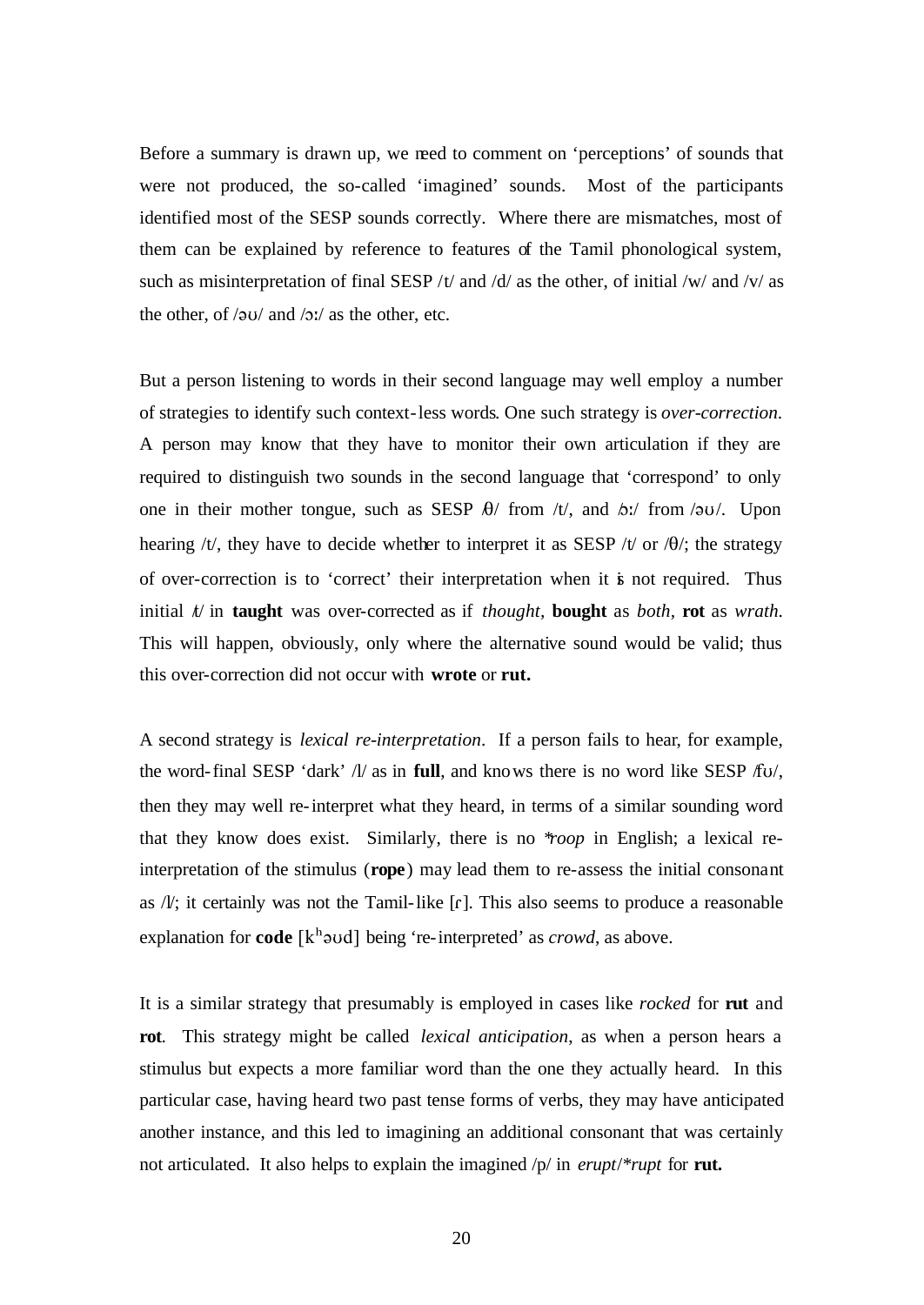A fourth strategy is *guessing* – conceding an awareness of their own limitations in the second language lexicon. There are English words *erupt* and *rupture*; might there be an independent 'base' form \**rupt* ? In this case, the guesswork was misguided. Could this explain false 'backformations' like *\*ract, \*roup, \*cand,* etc?

These strategies (see Tench 2003: 163-4) help us to understand how people use lexis and grammar in seeking to interpret a phonological stimulus that they cannot immediately interpret in a satisfactory way.

The results of this perception experiment show instances of both confident and indeterminate interpretation. For instance, TESP speakers interpret most SESP plosives and affricates confidently, although there is a certain degree of indeterminacy about final  $/t/$  and  $/t/$ , and, to a lesser extent, about the release of final  $/d/$ . The presence of relatively heavy aspiration with voiceless plosives also led to a certain degree of indeterminacy as evidenced in the responses to **code**. (I often could not get a cup of tea unless I dispensed with aspiration following /t/; my articulation may well have been perceived as *tree*!)

There was confident interpretation of nasals, but for a 10% level of indeterminacy over final  $/n - n$ .

There is a certain level of indeterminacy in distinguishing SESP /t/ from  $\theta$ / in initial and final positions, and of distinguishing SESP  $/\theta$  from  $/f$  and other voiceless fricatives in medial position. There were no problems with /f/ in initial and medial positions; none with /s/ in initial and final positions, nor with  $\frac{1}{3}$  in medial position. /v/ was well perceived in initial position, although 3 (10%) perceived it as /w/. On the other hand, there appears to be no problem in identifying SESP /w/ in initial position.

There is little difficulty in interpreting SESP [£] in initial position; no one interpreted **rot** as *lot*, or **rung** as *lung*, although a small number of participants did interpret [1] as /l/ in **rope**.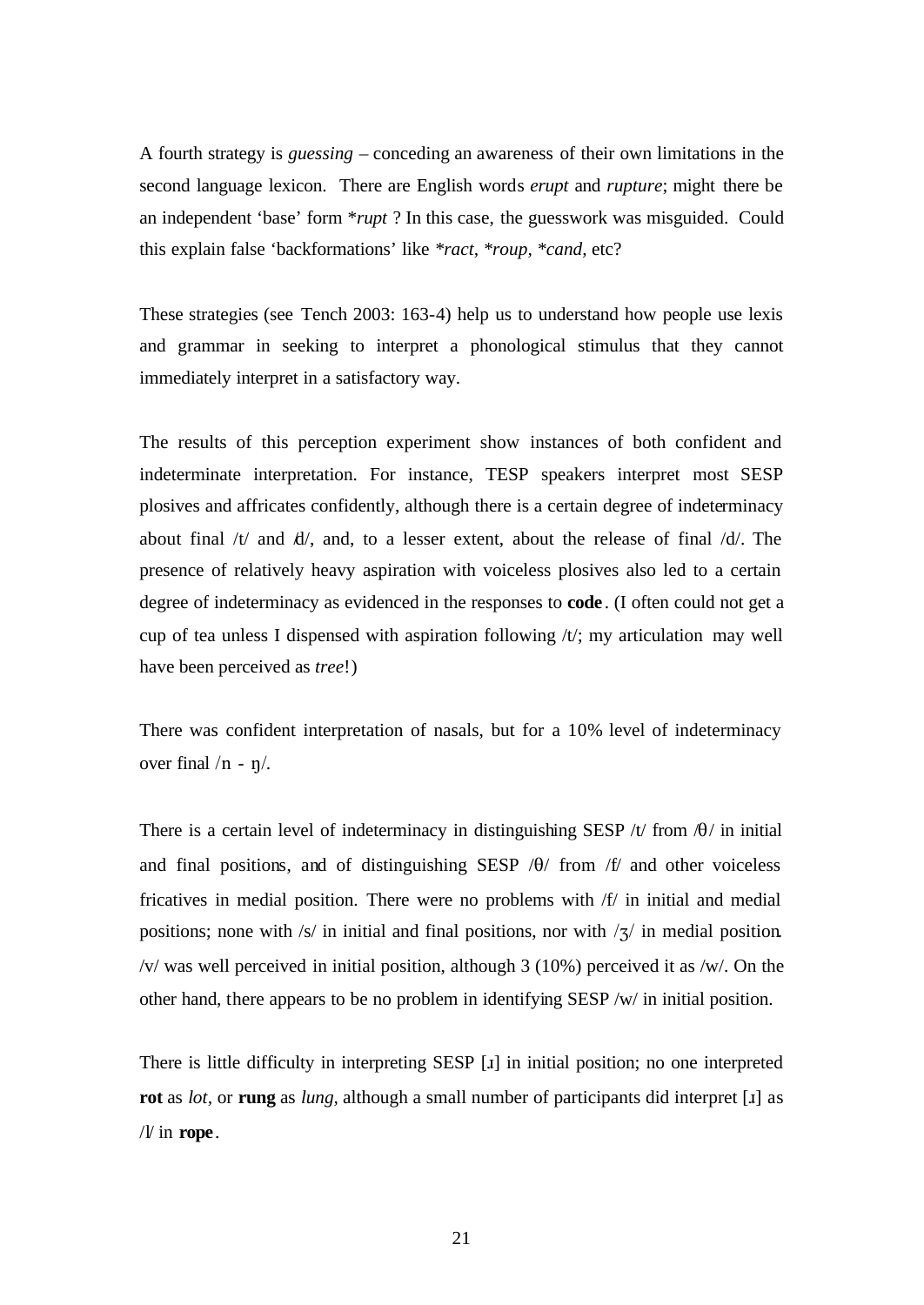There is, however, a much higher level of difficulty in recognizing final dark  $[1]$ , as in **whale** and **full**, typically as final  $\frac{\theta}{\sqrt{2}}$  ('orthographic' <r>).

Amongst the vowels, the participants were particularly confident in perceiving /a:, u:,  $3$ :/. Half the participants were not proficient in distinguishing /i:/ from /i/, but, interestingly, there was no parallel indeterminacy between  $\mu$ :/ and  $/\nu$ . However, SESP / $U$ / was readily interpreted as an opener vowel, and / $U$ / was mistaken for / $\partial U$ .

Less than half the participants interpreted SESP /-eIl/ satisfactorily; no doubt, the presence of final dark [1] contributed to this indeterminacy.

There was also considerable indeterminacy over SESP  $/2$ : and  $/2$ ; but this is recognized in IESP. SESP  $\Lambda$  poses a considerable problem too, as expected, in any case, in IESP. Similarly, SESP /p/. TESP speakers readily mistook it for  $/2$ :/,  $/2$ :/ and occasionally, for  $/\mathbf{x}$ ; see **rot**, **cod**. However, where there is no potential clash, as in **watch**, there is no problem. There was also a high level of indeterminacy over SESP  $/\epsilon \vartheta$  and  $/\epsilon$  before  $/r$ .

There was a low level of indeterminacy over SESP  $/\varepsilon$  and  $/\varepsilon$ . Likewise over SESP  $/\mathcal{E}$  and  $/\mathcal{E}$ <sup>2</sup>; see **cad**.

In general terms, it seems that the articulatory distinctions in SESP vowel quantity are ignored by Tamil speakers. Some SESP vowel qualities are clearly open to different interpretation by a majority of Tamil speakers:  $/i$ :  $-i$ ,  $/\partial u - \partial i$ ,  $/\partial e$   $-i$ ,  $/\Delta$  and /p/; also /-eil/. Others by a minority:  $/\varepsilon - \frac{\varepsilon}{3}$ ,  $/\varepsilon - \frac{\varepsilon}{3}$ ,  $/\partial$ U - u:/,  $/\partial$  -  $\partial$ U -  $\partial$ :/. The latter suggest that SESP might generally have a slightly opener tongue position than TESP equivalents of / $\varepsilon$ ,  $\varepsilon$ ,  $\sigma$ ,  $u$ ;  $u'$ ; this could also explain the 4 impressions of / $\varepsilon$ I/ as /a<sub>I</sub>/, see whale. It might also explain the indeterminacy over /i:  $-1$ ; if TESP / $1/$  is articulated more closely than in SESP, as Tamil short /i/, and if SESP vowel quantity differences are ignored because they do not match those of Tamil, then it is not surprising that TESP would be uncertain in interpreting SESP /i/.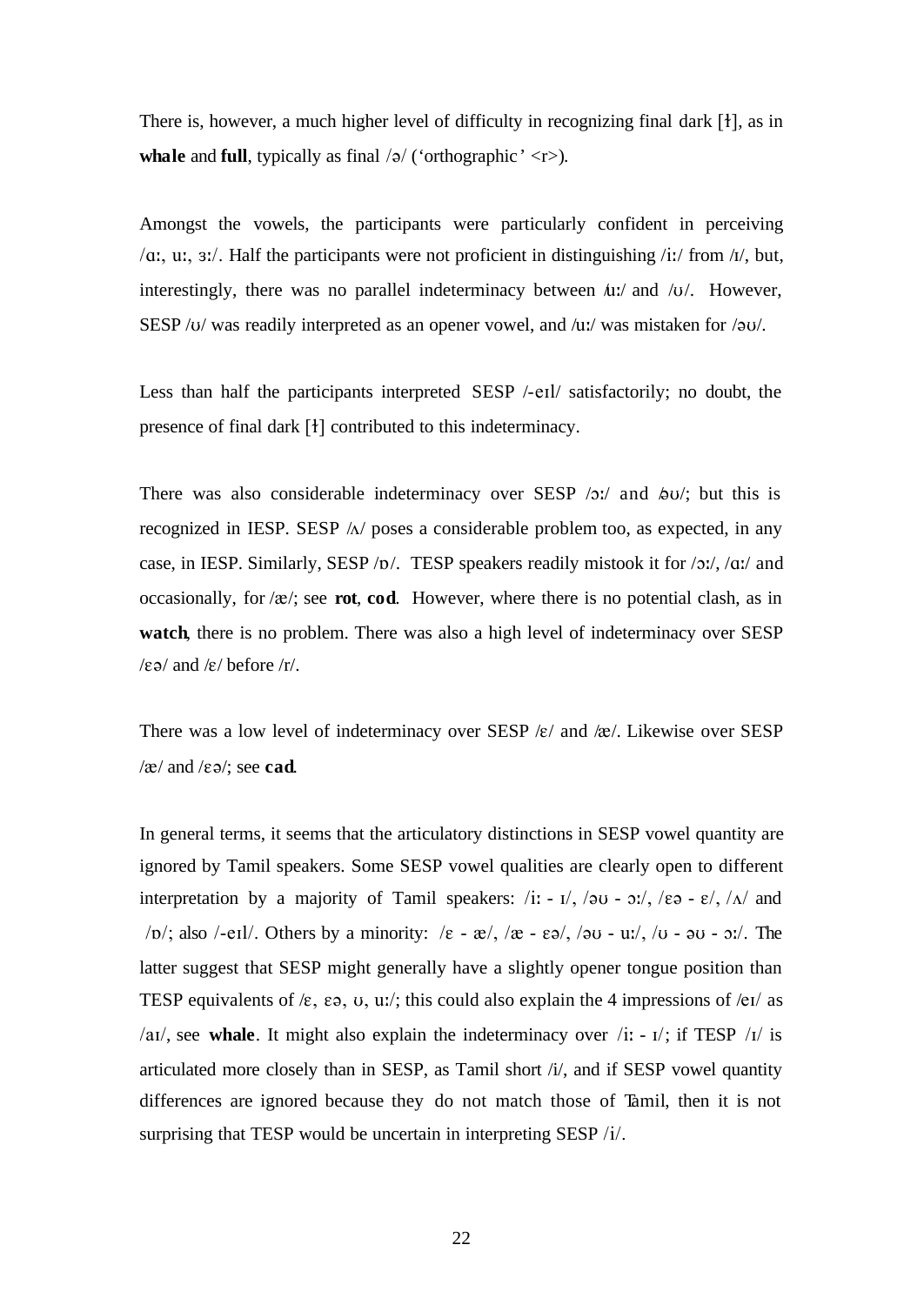Most participants recognized **card** as the repeated item, but it is also interesting to see what others considered to be the repeated item. One treated **card**, **cord** and **cod** as identical, another **card**, **cod** and **cad**, another **card** and **cord**, and yet another **cord**  and **cod**. In the same area of difficulty, two participants treated **cord** and **code** as identical, with one spelling both as \**cood* and the other as *cold* (these cases suggesting once again an opener articulation than TESP equivalents – see above)*.*

It is also of interest to note that others considered **rut** and **rot** as the repeated item. Two perceived them both as *wrought*, but three imagined the additional k/ and perceived them both as *rocked*, and yet another as 'invented' *\*ract.*

If this summarizes how TESP speakers hear SESP; but how well do SESP speakers hear TESP? How successful are TESP speakers in their phonological output to make themselves intelligible to SESP speakers? We turn now to the more extensive experiment in productive phonology.

### **Production**

Bansal (1976) is the most widely acclaimed study of the intelligibility of English as spoken by citizens of India. He used a 'battery' of different strategies: spontaneous dialogue (5 minutes of "connected speech", during which each subject talked about themselves and their work and interests); a set passage for reading; a list of 40 "short, everyday" sentences; a list of 60 common words; and a list of 40 words selected for their value in distinguishing minimal pairs. The spontaneous monologue was intended to replicate normal informal conversation, the most common form of spoken language; the set passage provided some control on the material spoken; the 40 sentences were also selected to represent informal conversation, but with key words: 20 words that contained 20 (SESP) vowels, 10 that contained problematical consonants, 5 with word stress problems and weak forms, and 5 with certain patterns of intonation. The 60 common words consisted of 30 monosyllabic words with all the (SESP) vowels in various positions, 20 monosyllabic words with problematic consonants and consonant clusters, and 10 polysyllabic words for stress patterns. The final list of 40 words consisted of words from close minimal pairs; the listener had to choose from alternatives, on the basis of what they heard. The comprehensiveness of this material is most impressive.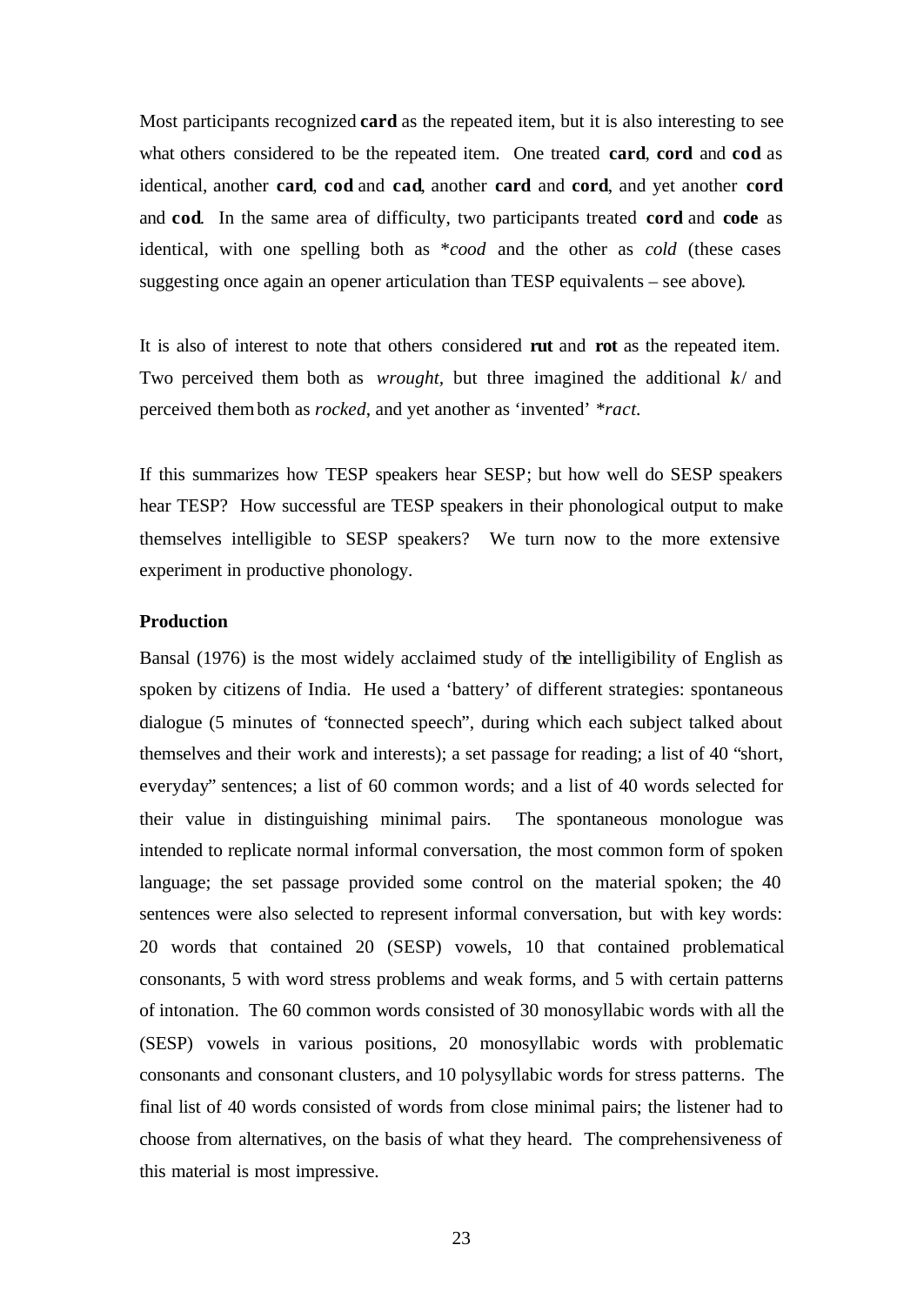The subjects were 24 men aged 19 to 40. Ten were Hindi speakers (4 each from Uttar Pradesh and Bihar, 1 from Delhi and 1 from Rajasthan); 3 Telegu speakers, 3 Urdu speakers, and one each who spoke Bengali, Tamil, Gujarati, Malayalam and Assamese. Four speakers of 'Educated Southern British (RP)' (ie SESP) constituted the control group.

A total of 178 listeners took part in the 234 listening sessions, including British and American native speakers of English, Commonwealth speakers who use English as a second language, and also a number of others who spoke English as a foreign language, eg Germans.

Kenworthy (1987) recommended spontaneous speech from a group of individuals on a similar topic as the main basis for assessing intelligibility from a given language background. Reading aloud was only recommended for providing information on potential spelling interference problems. Ideal judges are "listeners who have not had an abnormal amount of exposure to non-native speech or any previous contact with the speakers assessed." (Kenworthy 1987: 20).

Tench (1996) outlines what a full scale research project might consist of. He suggested 10 steps:

First, study a contrastive statement of the two pronunciation systems, to determine what is potentially problematic – vowels, consonants, consonantclusters, word accent, etc.

Second, think of a number of minimal pairs involving the potential problems; you will need quite a number to be able to give different subjects different lists.

Third, record several subjects reading a list of words that contain the potential problem. The best words are monosyllables or disyllables, because longer words like *hospital* will be recognizable even if the subject manages to get two or even three sounds wrong.

Fourth, play the recordings to native speakers without letting them know what the words are supposed to be; they must write down what they think was intended. This is why minimal pairs were used previously, because they are more likely to be mistaken.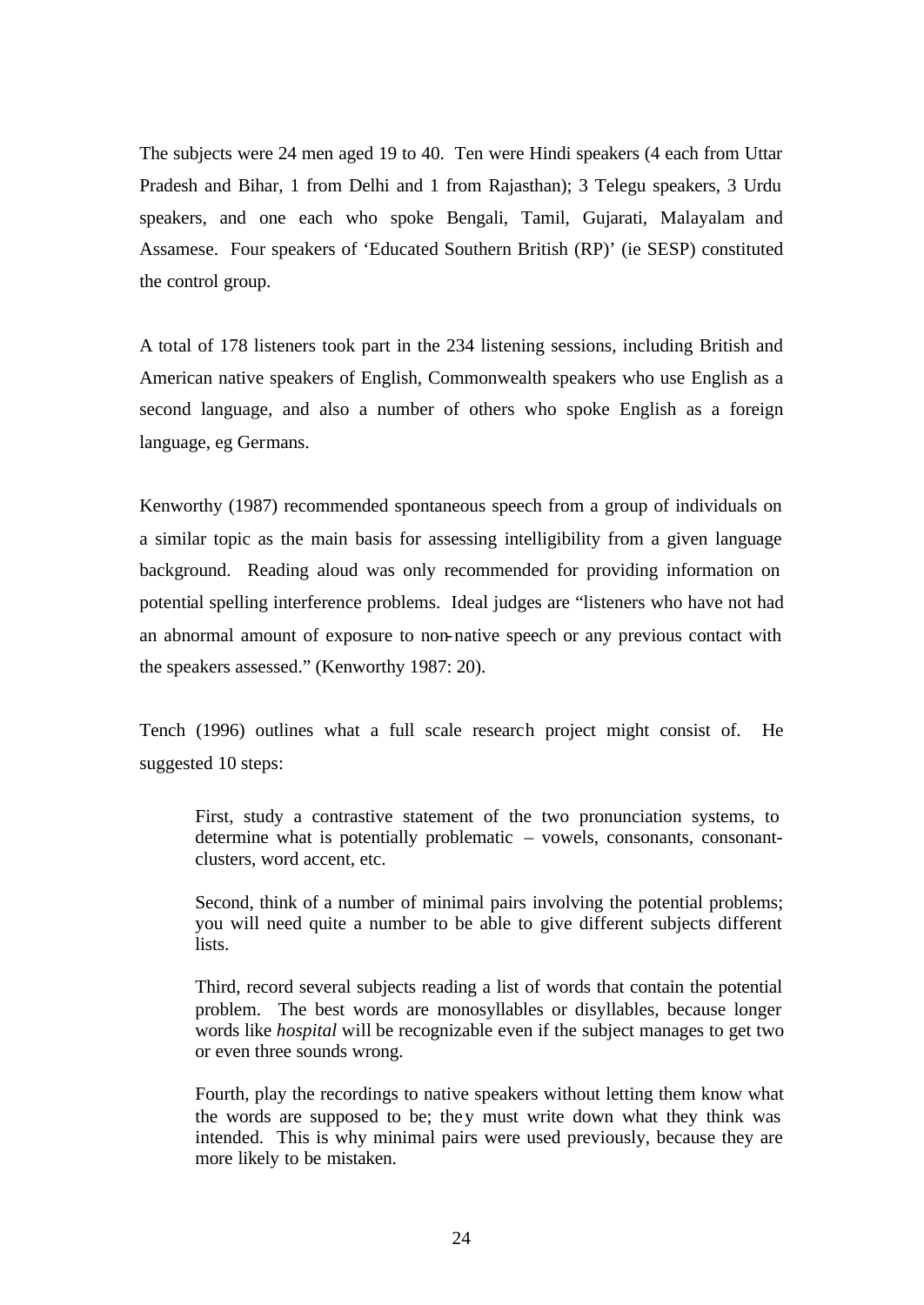Fifth, analyse the native speakers' judgements. This will give you a preliminary result of how intelligible the subjects' pronunciation has been.

Sixth, record the subjects reading a passage of English that is easily within their grammatical, lexical and discoursal competence. (This is important, so as to eliminate their effect on the reading.)

Seventh, play the recordings to native speakers of English without telling them what the passage is. They have to assess how much they understand of it.

Eighth and ninth, repeat steps six and seven, but with a short, unprepared, conversation.

Finally, analyse the native speakers' judgements and attempt to trace their difficulties back to what was discovered at step five.

(Tench: 1996: 255-6)

In the present case, the first five steps have been followed, although, as stated earlier, no particular attention has been given to word stress. A 'full-scale' project would obviously include stress, and matters of rhythm and intonation which steps 6 to 9 are intended to capture.

The equivalent of step 1 appeared earlier in this paper. Step 2 includes reference to different lists. Each participant would read only one list (step 3), but to guard against judges' anticipation of the words in a list, five comparable lists were drawn up. With a single list, a judge would begin to become familiar with the words and such familiarity would lead a judge to begin to anticipate words. In the present case, 5 lists were drawn up with the intention to check Tamil speakers' production of the following sounds:

| 1. | /1/                        | slip   | bid    | hill   | dim   | (to) live |
|----|----------------------------|--------|--------|--------|-------|-----------|
| 2. | $/eI-E/$                   | date   | age    | lace   | major | sale      |
| 3. | $\alpha$ - $\varepsilon$ / | pat    | lag    | sad    | jam   | cattle    |
| 4. | $\alpha$ -a:/              | hat    | ham    | batch  | had   | ban       |
| 5. | $/\Lambda$                 | cup    | bun    | hut    | luck  | nut       |
| 6. | /D/                        | spot   | shone  | stock  | fond  | bronze    |
| 7. | $\log$                     | poor   | sure   | tour   | cure  | pure      |
| 8. | $\sqrt{19}$                | fears  | ear    | idea   | spear | beard     |
| 9. | $/b-p/$                    | robe   | cub    | staple | kerb  | verb      |
|    | 10. /d#/                   | heard  | heed   | send   | mend  | cold      |
|    | 11. $\frac{q}{q}$          | league | bag    | lag    | log   | bug       |
|    | $12. /v\#/$                | strive | starve | curve  | serve | save      |
|    | 13. $\frac{z\#}{z}$        | buzz   | eyes   | plays  | rise  | joys      |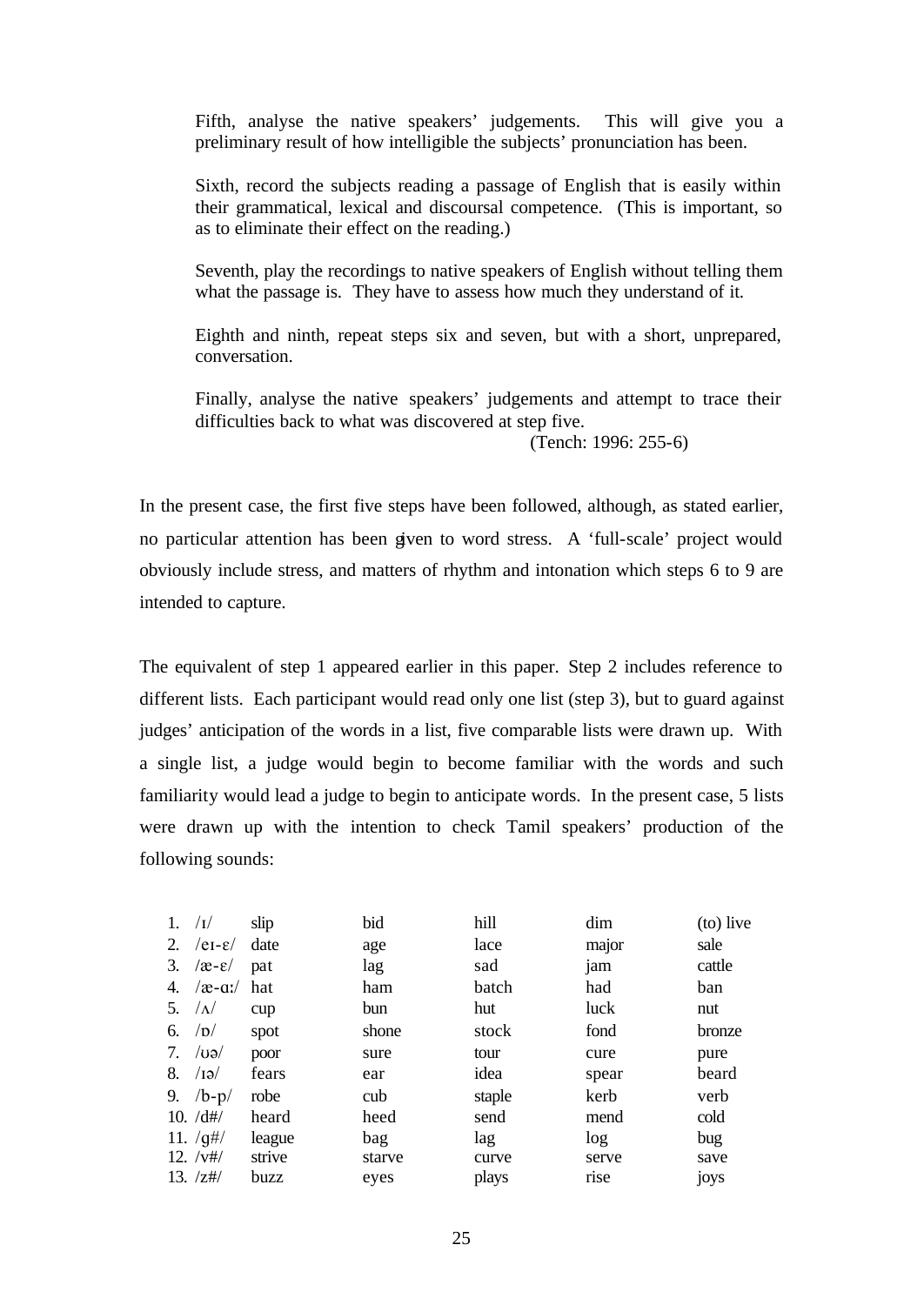| 14. $/ \delta/$          | breathe | though   | theirs | southern | worthy  |
|--------------------------|---------|----------|--------|----------|---------|
| 15. $\frac{d}{3}$        | age     | ridge    | major  | ledger   | lunge   |
| 16. $/2$ :/              | warm    | caught   | hall   | portion  | walk    |
| 17. $\sqrt{20}$          | whole   | tone     | lone   | coat     | oval    |
| 18. $ U $                | pull    | full     | look   | wool     | wood    |
| 19. $/aI/$               | pirate  | pilot    | height | five     | sty     |
| $20. /a$ u/              | out     | cows     | loud   | crowd    | brown   |
| 21.751/                  | voice   | toys     | oil    | coin     | void    |
| 22. /3!/                 | stir    | first    | were   | curd     | her     |
| $23.$ / $\varepsilon$ ə/ | pair    | wear     | scarce | there    | share   |
| 24. C-ed#                | walked  | helped   | asked  | rubbed   | lodged  |
| 25. $C-est$              | loves   | breathes | laughs | months   | clothes |

There were 15 judges, all British native speakers of English, fitting Kenworthy's description of 'ideal judges'. Each participant's recording was listened to by 5 different judges, amounting to 150 listening sessions, which were distributed among the 15 judges. This meant that, on average each judge would listen to each of the 5 lists twice, but they were not told this, so that they could not anticipate that their  $6<sup>th</sup>$ listening session might match their first, etc. Judges were supplied with forms, numbered 1 to 25 for the 25 words and space at the head of each column to record a participant's identity.

The judges' instructions were as follows:

You will hear a number of people reading a list of 25 words. Please listen carefully and write in the chart the words as you hear them. Please note that some of the words in the different lists are very similar, and so it means that you may have to distinguish between, say, *called* and *cold*, or *save* and *safe*, or *curb, curve* and *curved*.

Be as accurate as you can; don't interpret a word as a more familiar word when the pronunciation does not warrant it. For example, if a word sounds like *Baz*, don't be tempted to re-interpret it as a more "likely" word like *bars.*

If you can't decide between two (or three) possibilities, write them all down, eg *hut/hat*.

If you have no idea at all, write ? If you can only guess, write the word and add ?, eg *bus*? If you think the word is a name, write it as such, eg *Paul, Opel* If you don't recognize a word, but could conceivably spell it – either orthographically, with "", or phonetically,  $[$  ], eg "*chur*", or  $[t]$ 3: If the word has two spellings, like *doe/dough*, you need only write one of them, **but please try and distinguish between** *pour/poor; shore/sure, tore/tour; more/moor*, etc.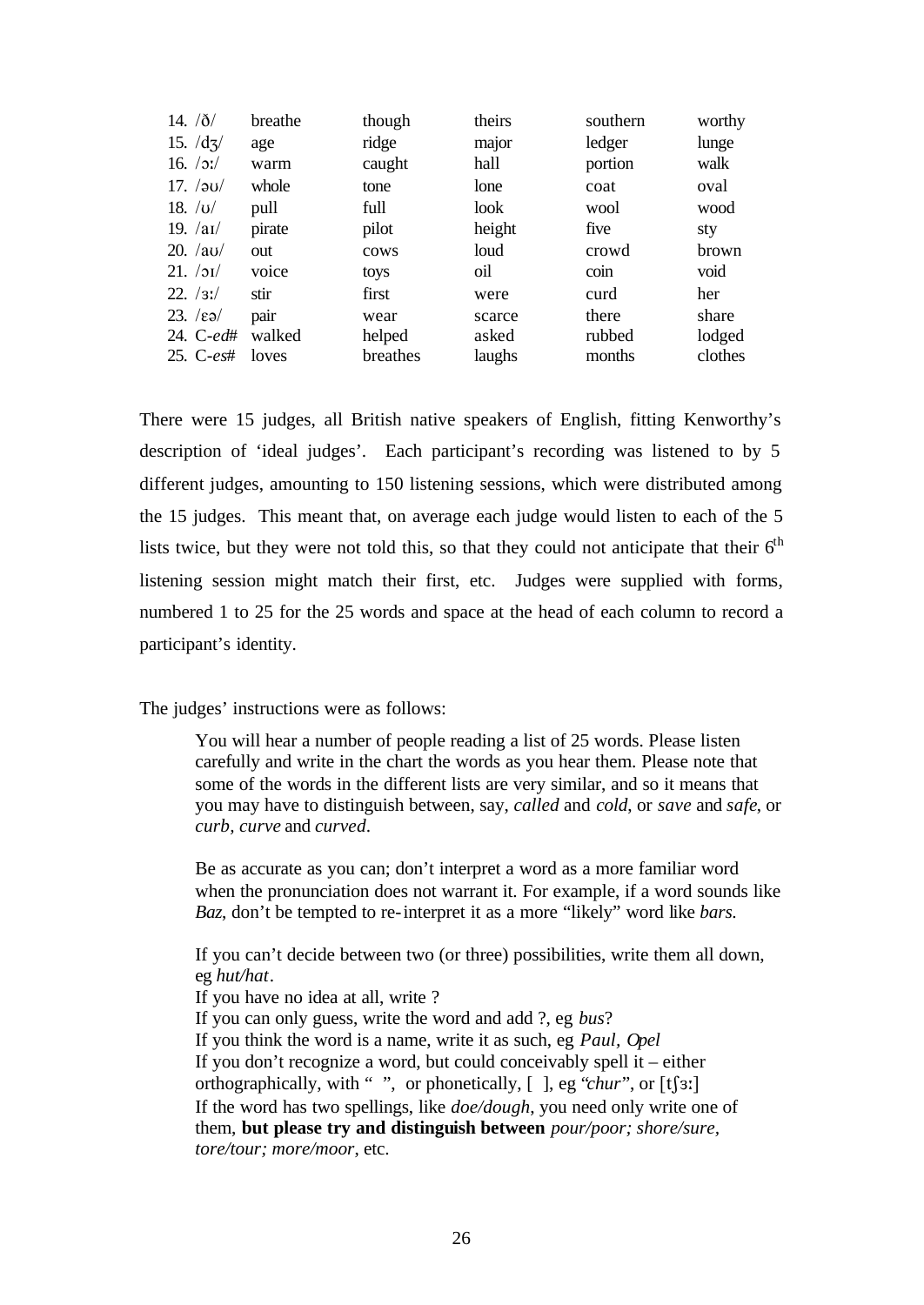The 5 sets of data for each participant were collected and scored. The participant had been required to pronounce a word, say **slip**, and this had been audio recorded. 5 judges had listened to their recording and had written down the word they thought the participant had said – without, of course, knowing in advance which word had been intended. The scores represent the degree to which the judges' impressions match the participant's intention. If all 5 judges had written *slip*, then the match is 100%, and we can say that the participant's effort in producing  $\hbar$  has been successful and can therefore be rated, in this particular respect, as 100% intelligible. If all 5 judges had written *sleep*, then the match is 0%; the participant's ability to distinguish /I/ from /i:/ leads to a rating of 0% intelligibility. (Remember, we are seeking to assess *phonological* competence only; in particular contexts, *sleep* may well be interpreted as  $slip$ , but the participant's phonological system would exclude  $\Lambda$ .)

However, judges did not always agree, and typically one or two judges would disagree with the others, producing results like 3 impressions as *sleep* and only 2 as *slip*. In this case, the intelligibility was calculated as 40%. In other cases, a judge might have misinterpreted the word as *flip* or *slit*; these were deemed as 'matching' as the target item was the vowel, not the whole word. Such instances are, actually, most helpful as incidental data, especially if /f/ or /p/ are focussed upon elsewhere.

The intelligibility rating for each participant for each particular target was then averaged to provide general information about Tamil speakers' general success. The average intelligibility rating for each targeted item appears below.

| 1. | /1/                                | 82   |
|----|------------------------------------|------|
| 2. | $eI - \epsilon/$                   | 96.3 |
| 3. | $\alpha$ - $\varepsilon$ /         | 89.  |
| 4. | $\alpha$ -a:/                      | 84.6 |
| 5. | $\Lambda$                          | 79   |
| б. | /n/                                | 36   |
| 7. | $/$ :\./                           | 68.6 |
| 8. | /2U/                               | 57.3 |
| 9. | U                                  | 85.3 |
|    | 10. $/ai/$                         | 83.3 |
|    | 11. $/au/$                         | 69   |
|    | 12. $/5I/$                         | 73.  |
|    | 13. /3!/                           | 70.3 |
|    | 14. $\sqrt{\epsilon}$ <sup>2</sup> | 54 6 |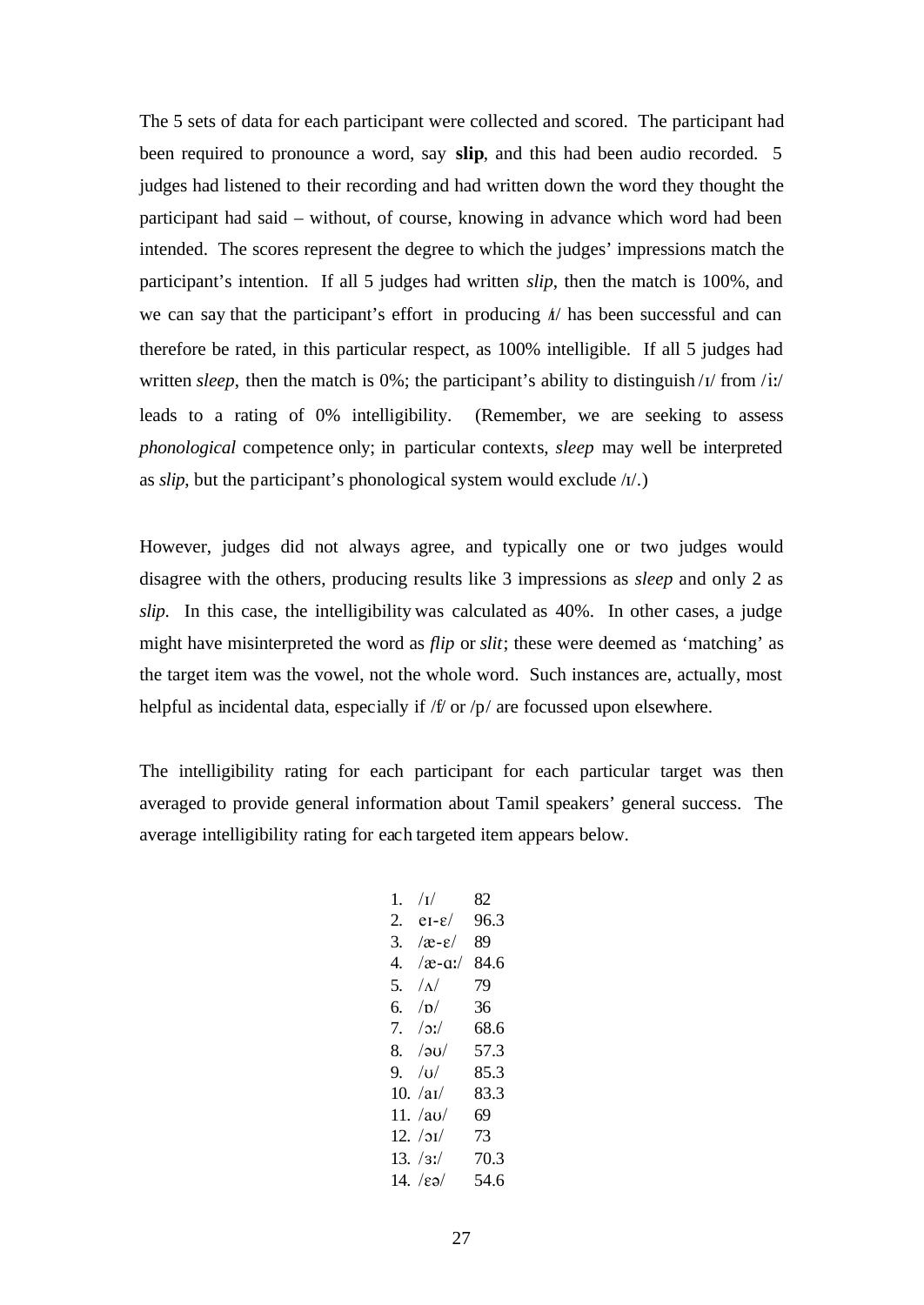| $15. \sqrt{u}$         | 64.6 |
|------------------------|------|
| 16. $/I\mathfrak{g}/I$ | 58.6 |
| 17. $/b-p/$            | 54   |
| 18. /d#/               | 40.  |
| 19. $/g\#/$            | 56.6 |
| $20. /v\#/$            | 28   |
| 21. /z#/               | 34   |
| 22. <i>/ð/</i>         | 44.6 |
| $23. /d_3/$            | 67.3 |
| 24. C-ed#              | 41.6 |
| 25. C-es#              | 26.6 |

Average intelligibility rating as % for each targeted item

The degrees of intelligibility can be ranked as follows:

| $\mathbf{A}$ | 80-100%   | 4 or 5 judges regularly agree that their perceptions match the Tamil |
|--------------|-----------|----------------------------------------------------------------------|
|              |           | speakers' intention, i.e. no problem in intelligibility              |
| B            | 60-79%    | 3 or 4 judges regularly agree that their perceptions match the Tamil |
|              |           | speakers' intention, i.e. a moderate degree of unintelligibility     |
|              | 40-59%    | 2 or 3 judges regularly agree that their perceptions match the Tamil |
|              |           | speakers' intention, i.e. a considerable degree of unintelligibility |
| D            | 20-39%    | 1 or 2 judges regularly agree that their perceptions match the Tamil |
|              |           | speakers' intention, i.e. a very considerable degree of              |
|              |           | unintelligibility                                                    |
| E            | $0 - 19%$ | None, or only 1 judge regularly agrees that their perceptions match  |
|              |           |                                                                      |

the Tamil speakers' intention, i.e. no degree of intelligibility

The vowels /i:, u:, a:,  $\varepsilon$ / were not tested, as a contrastive analysis of Tamil and SESP, and of IESP and SESP, suggested that they would not prove to be a problem. (Interestingly, these 4 vowels are the commonest vowels in the vowel systems of the world; see Crothers 1978: Appendix 1).

80% and above indicates that 4 or 5 judges agreed with each other and that their impression matched the intended item. In practical terms, this means that TESP competence matches SESP competence. The scores in the experimental data indicate that  $\sqrt{1}$ ,  $\sqrt{e}$ [ $\sqrt{1}$ ,  $\sqrt{e}$ [ $\sqrt{a}$ ] $\sqrt{u}$  and  $\sqrt{a}$  do not, as a rule, constitute any problem in intelligibility. That is, for instance, the Tamil speakers were able to articulate  $\Lambda$  in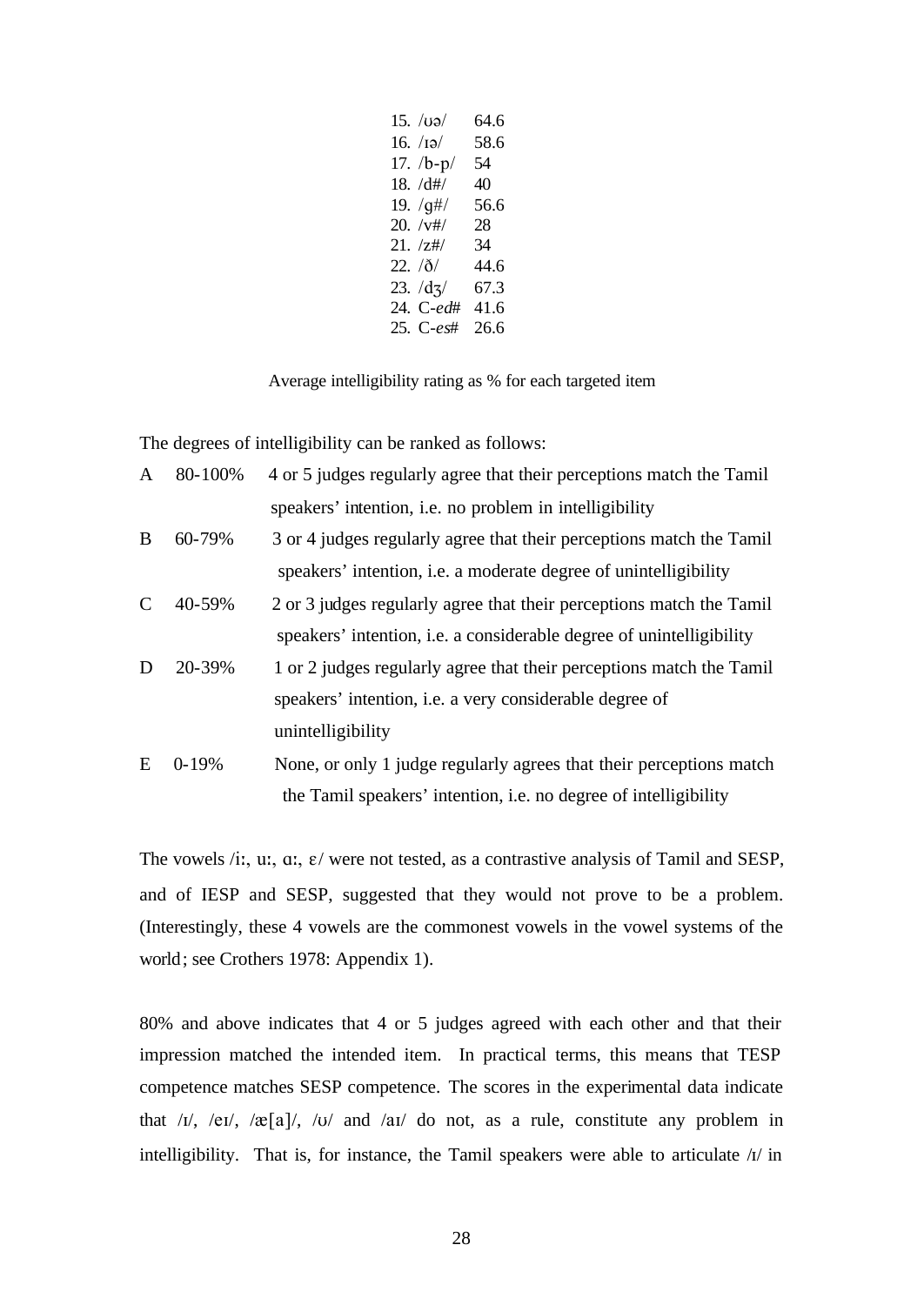**slip**, **bid**, **hill**, **dim** and (to) **live** sufficiently well that 4 or 5 British native speakers clearly heard them as distinct from *sleep*, *bead*, *heal/heel*, *deem* and *leave*. And similarly for /eɪ/ in contrast to / $\varepsilon$ /, / $\alpha$ / in contrast to / $\varepsilon$ / and / $\alpha$ :/, / $\alpha$ / in contrast to / $\alpha$ :/, and  $\alpha$ <sup>'</sup> and  $\alpha$ <sup>'</sup>.

The participants' production of  $/_A$ ,  $\sigma$ ; au,  $\sigma$ ,  $\sigma$ ,  $\sigma$  fell into Category B. The detailed record of mismatches is presented case by case, with a general discussion. In each case, the 'average intelligibility rating' is given, followed by the words from the 5 lists that were used to 'target' the vowel. The first figure indicates the number of judgements that matched the intended word, followed by the number of judgements for the alternatives.

V *average intelligibility rating*: 79% cup 29: cap 1 bun 25: burn 3, bone1, born 1 hut 11: heart 4, hurt 3, hat 12 luck 29: work 1 nut 23: net 1, not 2, mat 3, writ 1

Tamil speakers articulated  $/\Delta$  very successfully in the cases of **cup**, luck, slightly less so for **bun** and **nut**, but fairly disastrously for *hut* (11/30; 36.6%). The biggest problem is, noticeably, in articulating  $\Lambda$ / sufficiently clearly from  $\&mathbf{\&}$ : more British judges perceived their attempts at **hut** as *hat*, rather than as *hut*.

O: *average intelligibility rating*: 68.6%

warm 25: worm 1, mum 1, van 1, 'wown' 1, long 1 caught 8: cart 5, cot 16, putt 1 hall 24: Hull1, hard 4, hole 1 portion 20: potion 9, passion 1 walk 23: work 3, wok 3, 'wuck' 1

They were less successful with  $\Delta x$ , convincing British judges only about two-thirds of the time. The biggest problems were distinguishing **caught** from *cot*, and **portion**  from *potion*. This suggests that their articulation of the vowel in **caught** was more open than SESP, possibly [p:], but their articulation of the vowel in **portion** was more close, possibly  $[o!]$ . The difference may well lie in syllable structure:  $[p, p!]$  in closed syllables, [o, o:] in open syllables; this would make sense of Nihilani et al's rather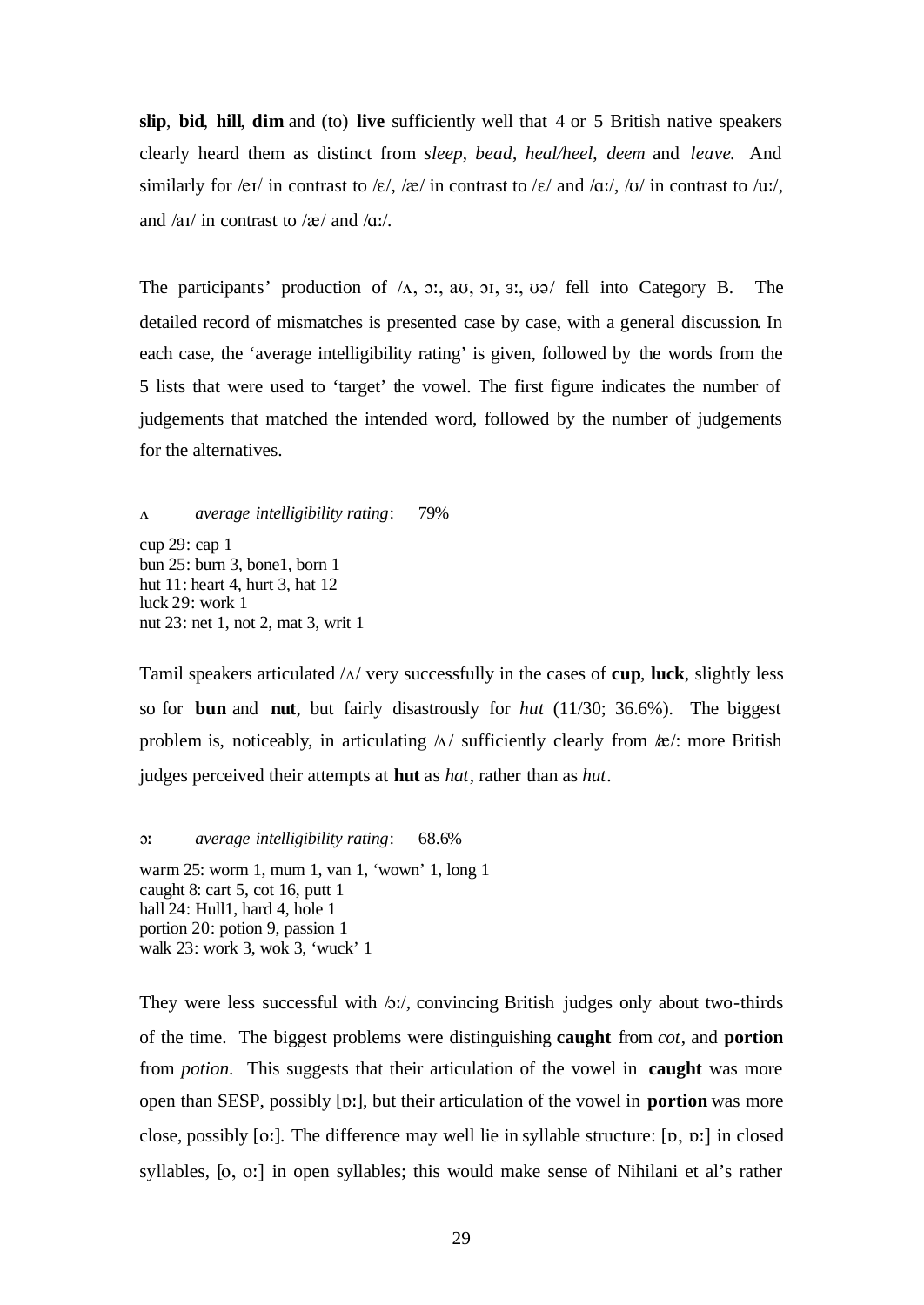perplexing statement of the wide range of vowel quality corresponding to SESP  $/2$ :/, which "gets realized as  $\lceil \mathfrak{v} \rceil$ ,  $\lceil \mathfrak{v} \rceil$  and  $\lceil \mathfrak{o} \rceil$  in Indian English" (1979:232).

aU *average intelligibility rating*: 69%

out 24: art , hot 2, Ø 3 cows 26: ghost, go 3 loud 16: low 11, lull, love, new crowd 21: crow 7, crawl, call brown 27: long, 'bur', brawn

The main problem with  $\alpha$ U/ was distinguishing it from  $\alpha$ U/. For instance, **loud** was heard by many as *low* – but this might be a case of the judges' re-interpretation through not hearing a final /d/ (see below), and similarly some judges heard **crowd** as *crow*. It should also be borne in mind how many TESP speakers interpreted SESP **code** as *crowd.* It does suggest that TESP /au/ has a closer beginning element, close enough to the mid central beginning of SESP /au/. (Cows was heard with /au/ as *ghost* or *go*, in four instances.)

OI *average intelligibility rating*: 73%

voice 21: wise 9 toys 23: ties 5, tall, power oil 25: pirate, all, high, pile 2 coin 30 void 16: wide 11, why, Ø 2

The main problem with  $\Delta I$  was distinguishing it from  $\Delta I$ . For instance, **void** was interpreted by many as *wide*, **voice** as *wise*, **toys** as *ties*.

3: *average intelligibility rating*: 70.3%

stir 20: still 5, stood 2, stoop, step, 'stup' first 24: bust/fussed 6 were 11: where 10, van, vast, ran, rat, war 2, Ø, when, wire curd 26: caught, cord 2, could her 20: hair 8, hut, ham

Attempts at  $\frac{1}{3}$ :/ produced a variety of interpretations, either as  $\frac{1}{6}$  where there is a potential minimal pair such as **were** and *where*, **her** as *hair*; or as  $\Lambda$  where there is a different potential for a minimal pair, eg **first** and *fussed*. But **stir** did not produce interpretations as *stare/stair*, and neither did **curd** as *cud* (or even *cared*).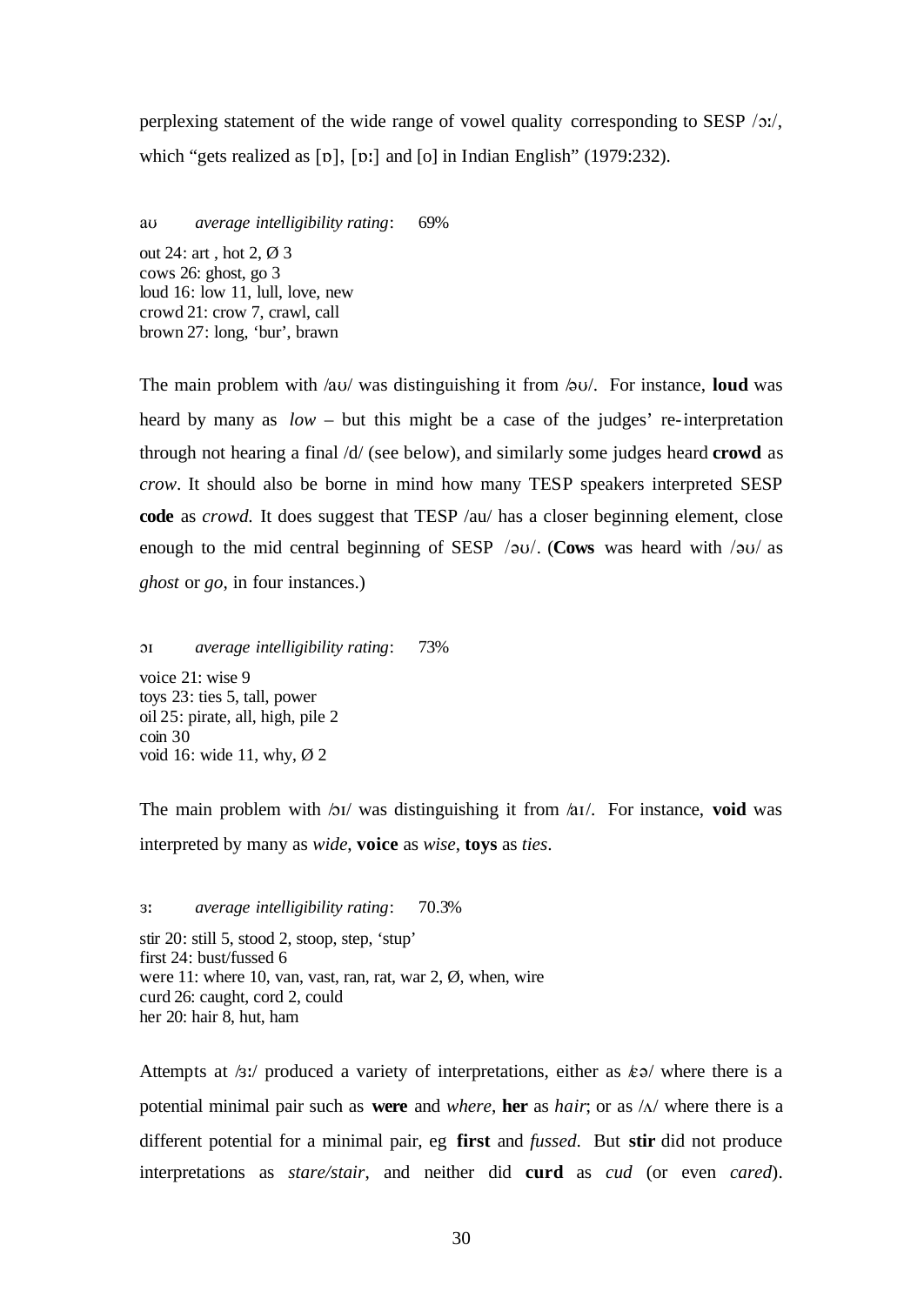Nevertheless, interpretations seem to vary according to syllable pattern, open syllables tending towards a perception as  $/\varepsilon\vartheta$ , and closed syllables to  $/\Lambda$ .

U@ *average intelligibility rating*: 64.6% poor 19: 'poover' 2, pour 3, Paul, were,  $\varnothing$  3, pu:wa: sure 10: shore 5, tf10:, f3:, shir(t) 4, 'shur' 2, share,  $\emptyset$ , sheer 3, shop 2 tour 10: chore 9,  $t$ fur, tool 5, toe, too 3, tore cure  $21$ : cue 7, ki:a:, tsai pure 21: your 6, 'piva' 2, Ø

The case of  $\sqrt{UQ}$  is interesting, because of the increasing divergence between British and American pronunciations of words such as **poor**, **sure**, **tour**, **cure** and **pure**. In UK, including younger generations of SESP speakers, the vowel  $\sqrt{u}$  has given way to /O:/, producing homophones *poor/paw*, *sure/shore/Shaw* and *tour/tore/tor*; this has not happened in USA, where /ur/ has been retained. The (British) judges were alerted to the issue and asked to try and distinguish between such homophones. It seems that most Tamil speakers produced /u $\theta$ / in some fashion in **poor**, **cure** and **pure**, but half of them used a long monophthong in **sure** and **tour**.

There are three items in Category C:  $\varphi$ U,  $\varepsilon$ ,  $\varphi$ ,  $\varphi$ , that is only 2 or 3 judges matched impressions with intentions.

@U *average intelligibility rating*: 57.3% whole 22: hall 6, pull 2 tone 12: torn 15, done, 'tonn', turn lone 23: lawn 4, loom 2, wool coat 23: caught 4, cord, girl , 'goo-er' oval 15: Orwell 5, Ø 1, oven 2, all 2, war, warn, owl, oil, 'ol'

The main problem for the British judges was to hear  $\sqrt{2}U$  distinct from  $\sqrt{2}U$ , eg **tone** was perceived as *torn* in 50% of cases, and an interpretation with  $\sqrt{2}$ ; was relatively frequent for **whole**, **lone**, **coat**, **oval.** 

E@ *average intelligibility rating*: 54.6%

pair 11: par(t) 8, pad 4, bath, bird, purr 2, pert, her,  $\emptyset$ wear 8: view(er) 3, 'bior' 2, we're 5, wet 2, rat 2, red, glad, rag, near 4, Ø scarce 13: scars 13, skirt, scarf, scat 2 there 14: day 7, they, dead, deer, bar 5, bad share 26: shed 2, shower 2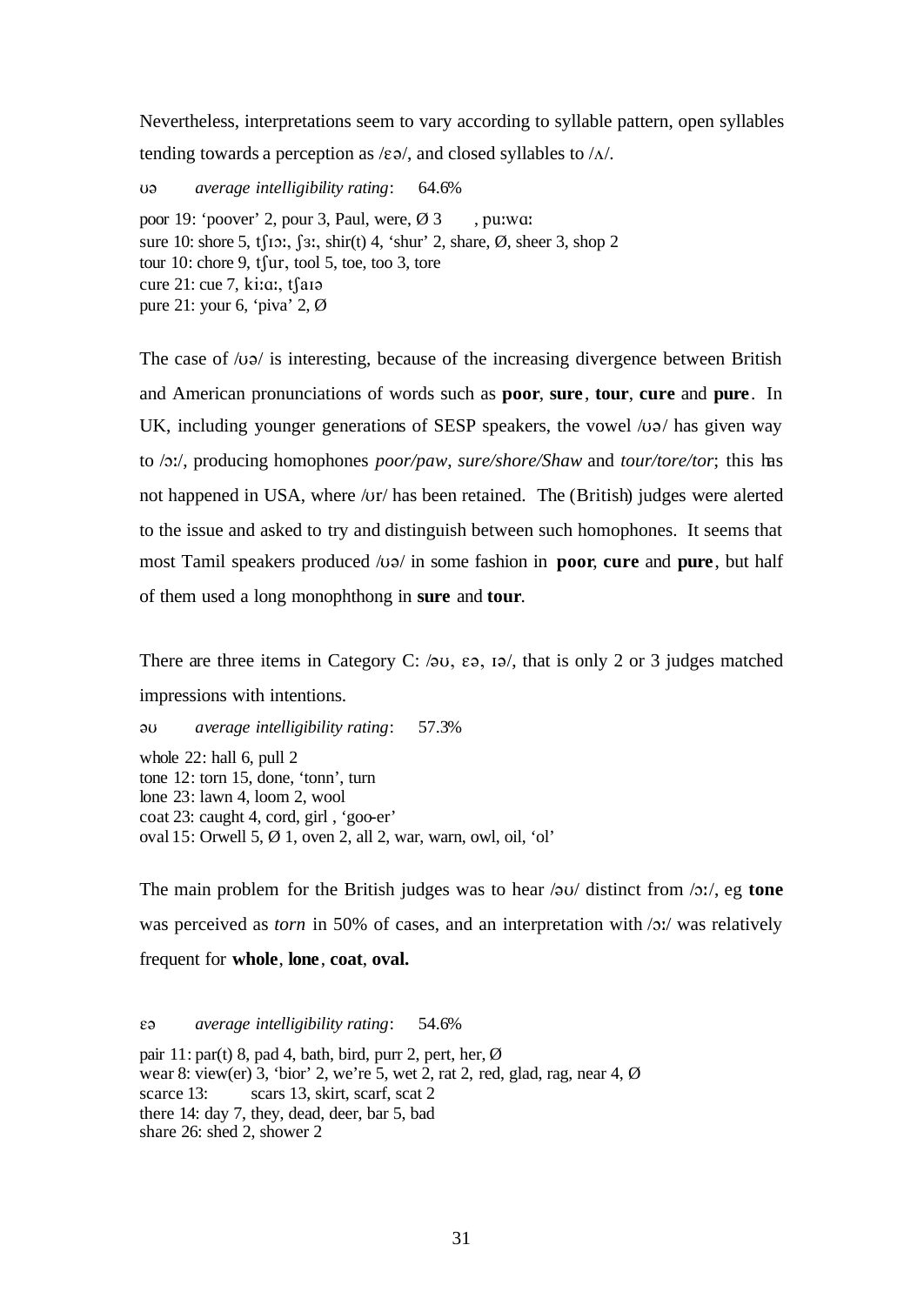We noted above that participants appeared to tend to produce  $\beta$ :/ as  $\epsilon \ge 0$  in open syllables; on the other hand,  $\&\circ$  was rarely perceived as  $\&\circ$ . although **pair** was occasionally perceived as *bird*, *purr*, *put*, *her*. However, **pair** was perceived much more frequently with /A:/, as *par*, *part, bath*. Similarly, **scarce** was perceived as *scars*  and *scarf*. But **wear** was perceived as  $\pi/2$ , as *we're*, *near* (and *\*bior?*), and **there** with /eI/, as in *they*, *day*. This may well be due to a tendency to pronounce as spelt. If  $\ell$  is spelt with a leading  $\langle a \rangle$ , the tendency seems to be towards an articulation approaching  $\lceil \alpha \rceil$ ; if it is spelt <-ear>, an articulation approaching  $\lceil \log n \rceil$ , and if <-ere>, then  $[e:].$ 

I@ *average intelligibility rating*: 58.6%

fears 21: yours, fuse,  $\varnothing$  3, pure, p/bill, de:s, 'ers' ear 13: your 7, year 6, 'yur', yell 2, girl idea 22: tea 5, radio 2, Ø spear 26: spill, 'spure', spo:l, spoor beard 8:bird 2, heard 5,  $\varnothing$  3, bread 4, 'bure' 4, bear 2, boar, bj3:d

In the case of  $/19$ , a possible pattern emerges: in open syllables, the  $/1/$  or  $/1/$  element is strong, but in the one monomorphemic closed syllable, **beard**, an interpretation as /3:/ dominates. **Spear** was understood best; one judge interpreted it as *spill*, and three with some kind of back vowel, but no one interpreted it as either *spare* ( $\epsilon \ge 0$ ) or *spur* (/3:/). **Idea** was also understood quite well (22/30): five judges heard a single syllable, *tea* (not even *dear/deer*) and two heard a polysyllabic word, *radio*; fears slightly less so (19/30) but again no one interpreted it with /E@/ (*fares/fairs*) or /3:/ (*furs/firs*). With ear, the most interesting factor was the initial  $\frac{1}{4}$  that most British judges heard, as discussed above.

The most serious item among the vowels in terms of intelligibility is the single case of Category D. No more than 2 judges could regularly match their impressions with the participants' intentions.

Q *average intelligibility rating*: 36% spot 13: sport 15, spark 2 shone 0: shown 12, shorn 17, shun stock 8: stork 19, star 3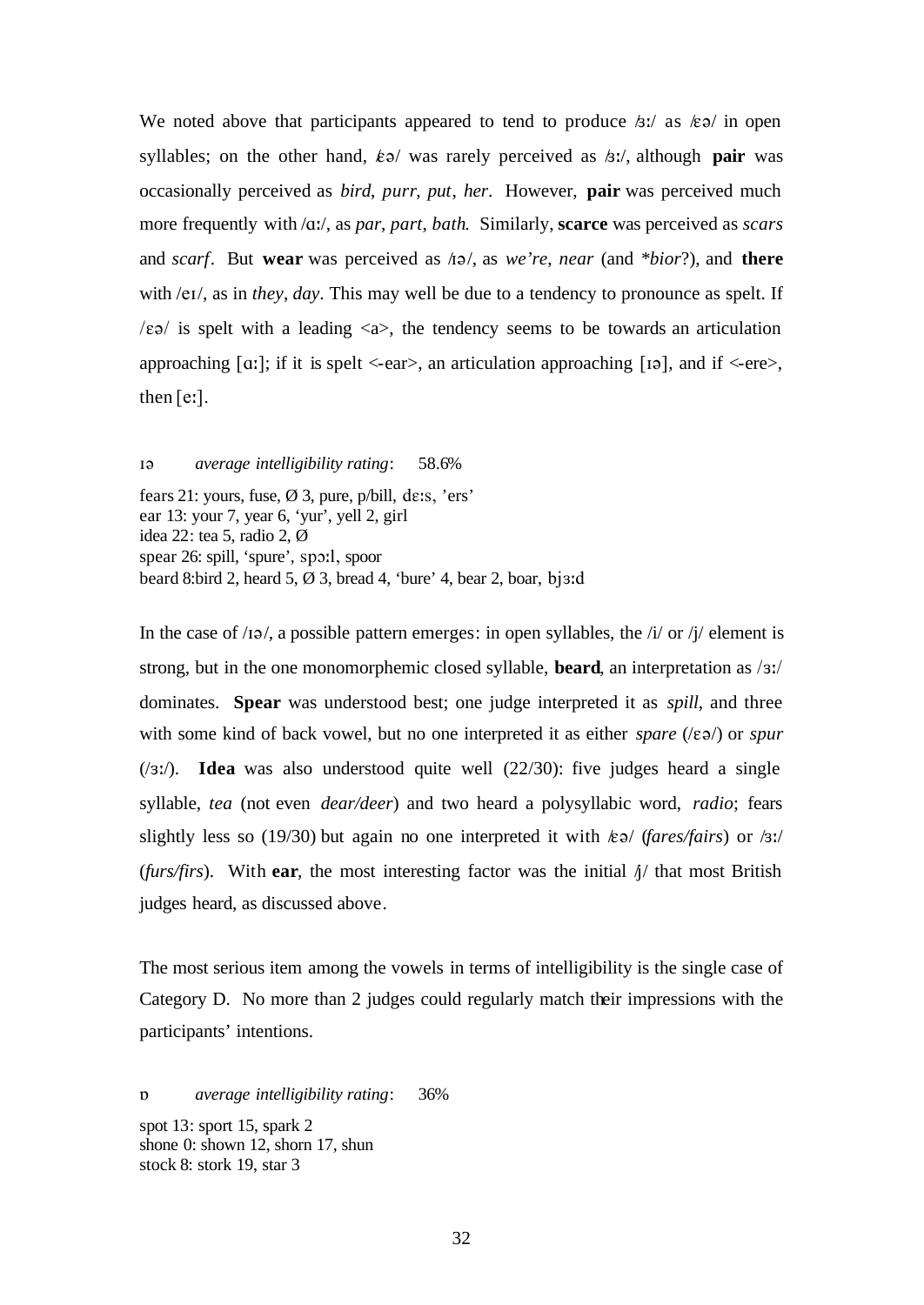fond 10: fawn 9, phone 6, farm 2, found 3 bronze 24: branch/ds 2, burns , braise , browns 2

The main problem with  $\phi$  was to distinguish it from  $\phi$ : Half the British judges heard **spot** as *sport*, and more than half heard **shone** as *shorn*, and **stock** as *stork*. **Fond** was interpreted by many as *fawn*, and by some as *phone*. The 12 perceptions of shone as *shown* do suggest a TESP articulation between SESP /o:/ and /au/. **Bronze** did not offer the same level of minimal pair potential.

The SESP weak vowels  $\phi$ , i, u/, appear not to be a problem in either perception or production, as evidenced in **surface** and **measure** in the first experiment, and by **southern**, **ledger** and **worthy** in the second. A major difference between SESP and TESP will be so called 'spelling pronunciations', where TESP will have a 'strong' vowel representing a vowel letter, while SESP will have a 'weak' vowel.

The plosive consonants were mainly tested in word-final position, on the assumption that modern educated Tamil distinguishes voice contrasts, although they might be vulnerable in word-final position. And indeed, they proved to be so, falling into Category C, where only 2 or 3 judges could regularly recognize them.

b/p *average intelligibility rating*: 54% robe 10: row 8, rope 10, Ø 2 cub 11: cup 16, cupboard/'cubble' 3 kerb 21: curve, cur 2, corn, girl 3, Ø 2 verb 15: were, 'ver' 3, burr 2, the, work 2, world, word, Ø 2, vote 2 staple 25: stable 5

In the case of final /b/, it was often heard as /p/, eg *rope* for **robe**, *cup* for **cub**. Some participants failed to pronounce it convincingly at all, with 8 impressions of *row* for **robe**, and a variety of /b/-less words for **verb**. One participant over-compensated in the release of /b/ in **cub**, leading to an impression of an additional syllable; this suggests an awareness of final  $/b/$  as a potential problem. Medial  $/p/$  was heard as  $/b/$ as *stable* for **staple** in 5 impressions out of 30.

d# *average intelligibility rating*: 40% heard 8: hurt 5, cure 5, here 4, skirt, cut, pull, oil,  $\emptyset$  3, far heed 15: he 8, heath, heel, heat, hear, full, keep 2 send 12: sit/fit 5, 'sen', sin 4, 'sim', same, sink, cill/silk, sun, sung, fence, sword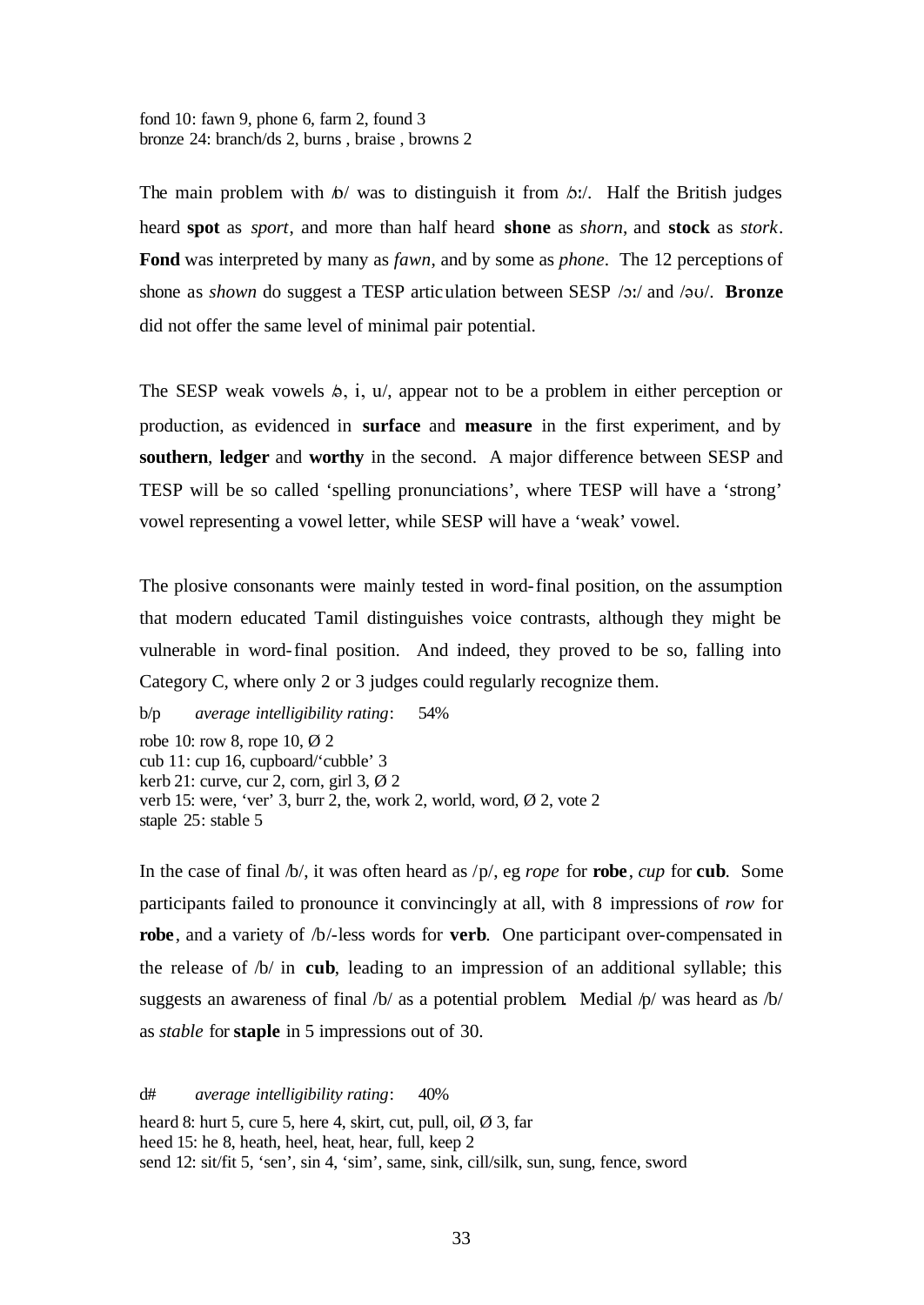mend 14: men 12, main, meant 3 cold 8: coal/hole 17, call 5

In the case of final /d/, it was often not heard at all, eg **heed** heard as *he*, **mend** as *men* or *main*, **cold** as *coal* or *call*; similarly with **heard** and **send**, but with greater variety. See also **fond,** and **loud** discussed above. Occasionally, final /d/ was heard as /t/.

g# *average intelligibility rating*: 56.6%

league 4: lee/leap 16, leek 6, 'lub', may, lay, lean bag 29: Baz lag 12: log 2, love, law, nor, lad 4, lack/black 3 log 13: love 2, lo:v, law/or/more 9, luck, lark, laugh, lock, lob bug 16: bus, bird, buck 7, but 2, bud, 'dup', bank

Final  $/q$  follows the pattern of final  $/b$ , rather than final  $/d$ , with voiceless consonants heard with **league**, **lag** and **bug. Bag** was interpreted well, with none of the expected evidence for *back*; but **log** fared less well, with 9 impressions without a final consonant.

dZ *average intelligibility rating*: 67.3%

age 24: edge, aid 3, eh, Ø ridge 9: rich 13, great 2, grit 2, fit, beat, height/hate, red major 28: measure 2 ledger 30 lunge 4: lung 7, 'lun', lunch 12, land, lav, low,  $\emptyset$ , 'luge', large

Similarly, the affricate consonants were only tested in the form of final  $\frac{dz}{}$ . Impressions of **ridge** and **lunge** included a high proportion of voicelessness as *rich*, *lunch*, but not **age** (as if *h*). In the latter case,  $\frac{d}{dx}$  was interpreted as  $\frac{d}{dx}$  in 10% of cases, as if the fricative element was too weak.

The testing of fricatives included /v/ and /z/ in final position, and  $\delta$ / in all positions. /f, s, h/ feature in modern educated Tamil. It is regretted that not enough attention was given to  $\theta$  and  $\theta$ ,  $\frac{\pi}{3}$  in the production test; the status of  $\theta$  can, however, be deduced from  $\delta/$  and from the perception test, but that of  $\delta/$ ,  $\frac{\pi}{2}$  not so easily.

v# *average intelligibility rating*: 28%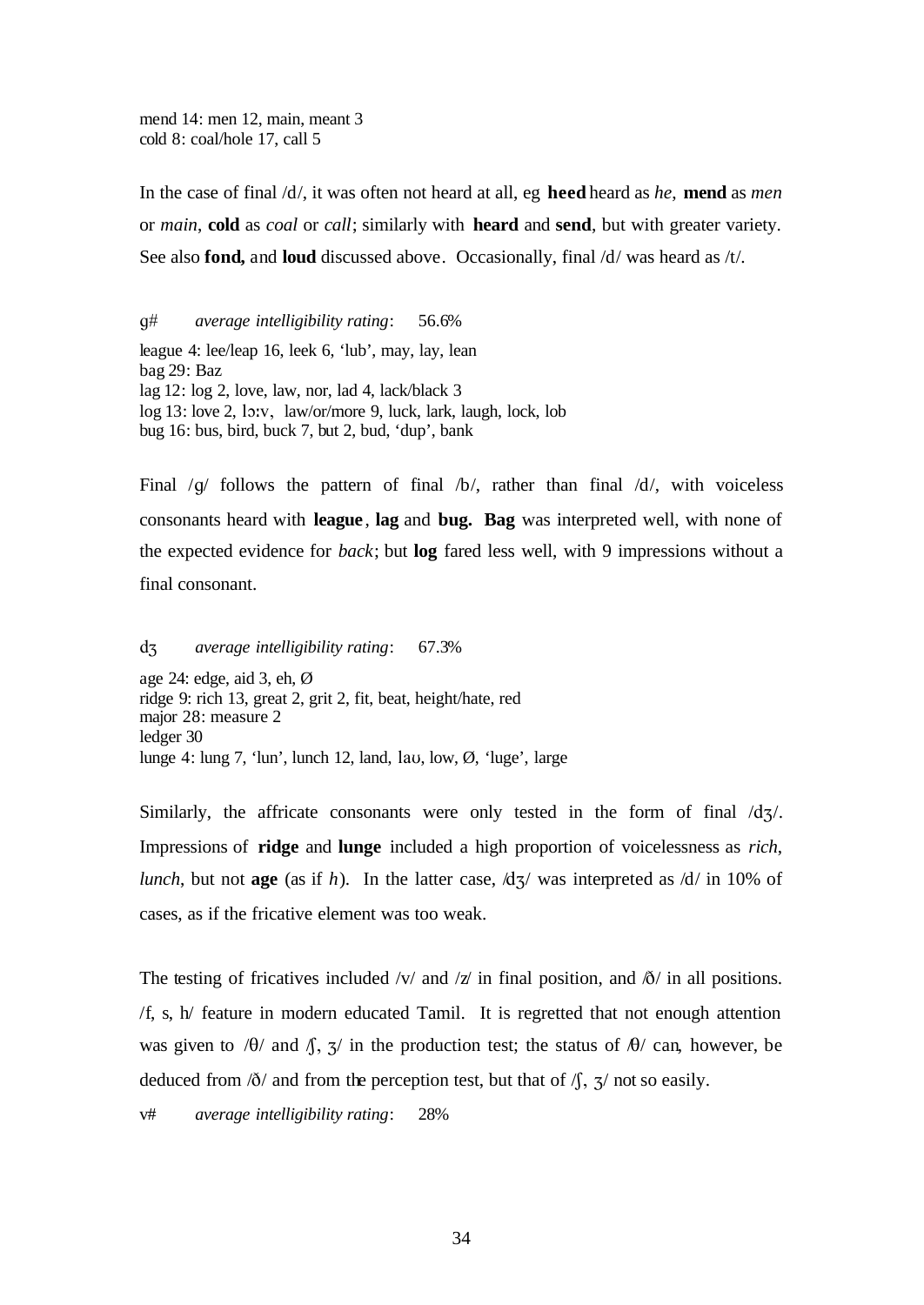strive 7: strau 2, 'strile', strewn, stripe 10, 'striyo', strife 3, 'stri/stry' 2, 'straul', strain, stare starve 3: store 3, stall, stalk, star 10, stow 2, 'starl' 2, stau, staff, straw 2, strew, stir, stroke, style curve 1: cur 6, coal 5, curl 2, curb 2, claw/club, cure/core, co 3, go 3, coke, cow, girl 3, purr

serve 6: so/sew 9, saw 2, sir 5, soap 2, pearl, surf, say, soil,  $\varnothing$  2 save 15: sail 4, say 2, same, shave 5, safe,  $\varnothing$  2

Final  $\mathcal{W}$  has Category D rating and received the lowest rating in the whole of the production experiment, apart from final clusters with <-es>. Although there were occasional impressions of /f/ as *strife* for **strive**, *staff* for **starve**, *surf* for **serve** and *safe* for **save**, and of  $p$ / as *stripe* for **strive**, the overwhelming impression was that it was not heard at all. If  $/v/$  in initial position is articulated as a 'weakened' [v], then it appears to 'weaken' further in final position. **Voice** was indeed perceived as *wise* (9 impressions out of 30) and **void** as *wide/why* (13); medially, as in **oval**, /v/ was perceived as /w/ or not perceived at all (12 impressions).

z# *average intelligibility rating*: 34% buzz 0: bus 29, but/Bert eyes 19: ice 10, ace plays 13: place 8, play 5, Ø, leave, beer, close rise 7: rice 21, rape, wait joys 8: joy 6, Joyce 13, choice, jars, 'jice'

Final /z/ also has Category D rating; it was regularly treated as a final /s/, as *bus* for **buzz,** *ice/ace* for **eyes**, *place* for **plays,** *rice* for **rise**, and *Joyce/choice/'jice'* for **joys**.

D *average intelligibility rating*: 44.6%

breathe 9: breed 9, reap 2, rip, brie 2, break, breath 2, read, reap 2, Ø though 7: doe 13, door 2, Ø, row/raw, pot 2, pour, power, tall, do theirs 11: dares 4, 'dars', Daz, there 3, bears, dare, does, dire, 'dar', days 4, those southern 12: sudden 14, seven, sadden, saddle, sad worthy 21: warts, Virpi, 'watty', 'werty' 2, worth, wagon, 'vulchi', wordy

 $\delta$  achieved a Category C rating in intelligibility. It was perceived as  $\delta$  /d regularly in initial position: **though** as *doe, door, do* (16 out of 30 impressions; as  $\delta$ / in only 7 impressions); **theirs** as *dares, days* etc (14 out of 30 impressions). It was also perceived as /d/ regularly in medial position: **southern** as *sudden*, *sadden,* etc (17 impressions out of 30); in the case of **worthy**, a /d/ impression varied with /t/. In final position,  $\delta$ / was perceived as  $\delta$ /d/, as *breed* for **breathe**, or another plosive consonant;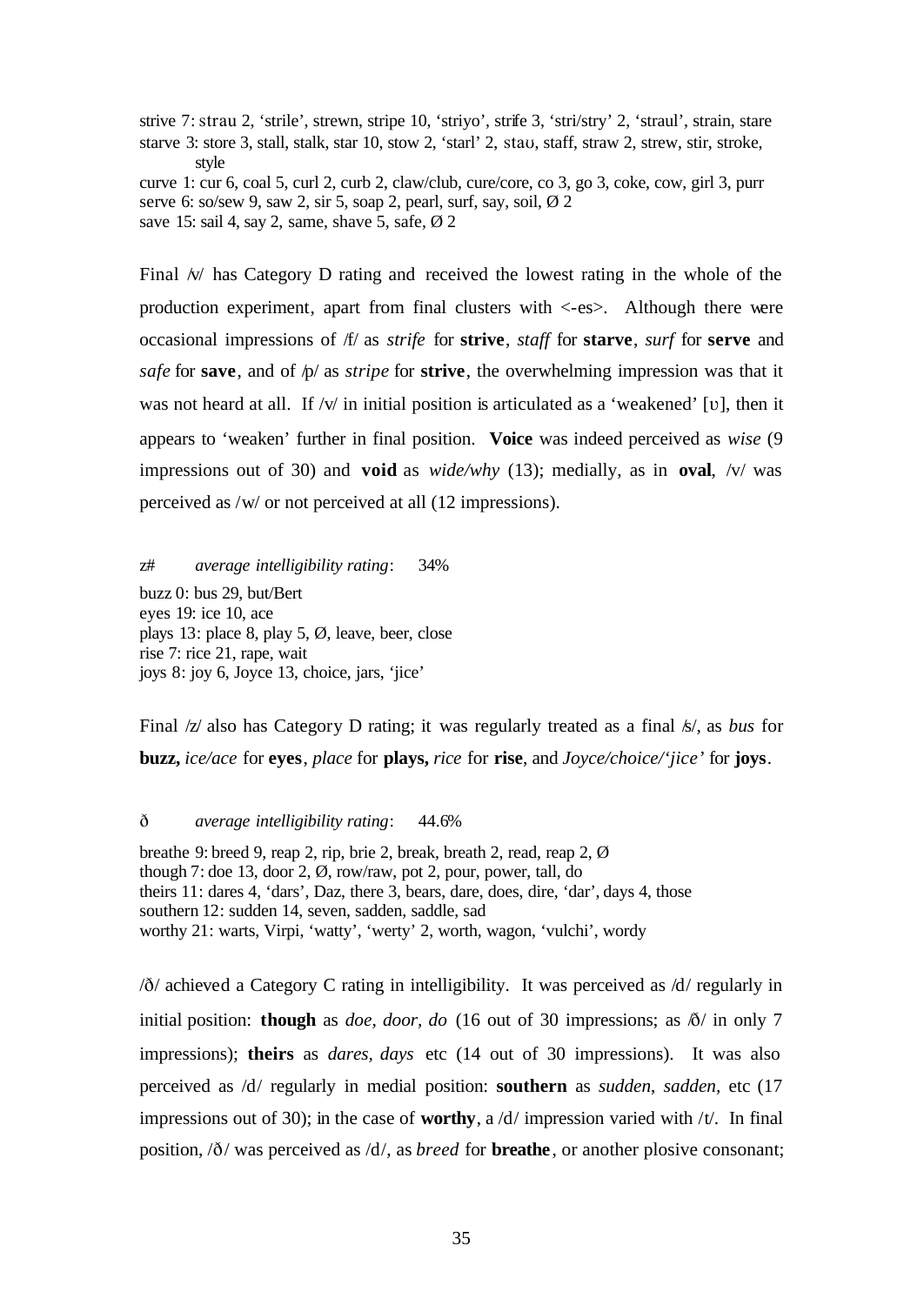only 9 impressions out of 30 involved  $\delta/$ , although the 2 impressions as *breath*, could conceivably represent a mis-spelling for **breathe** ; even so, the rate would only be 36.6%. The evidence of **taught**, **bought**, **rot** in the perception experiment (as *thought, both, wrath*) suggests that the pattern for  $\theta$ / would have paralleled the pattern of  $\partial$ .

The incidental evidence for a high intelligibility rating for  $f/$  is strong in initial position as in **fears**, **full**, **fond** and **five**, but weak in final position, as in **laughs**. The incidental evidence for  $\int \int$  as in **shone** and **portion** was extremely strong, and for  $\int h$ likewise, as in **hat, heard**, **ham**, **heed**, **helped**, **hill**, **hut**, **hall**, **height**, **had** and **her**.

The nasals were not targeted, but incidental evidence shows a very high rate of intelligibility for  $/m/$  and  $/n/$  in both initial and final positions. Regrettably, there is precious little data for  $\phi/$ , but the high rate of perception of  $\phi/$  in **rung** (86.6%) suggests there might not be a significant problem.

/l/ was not targeted either, but incidental evidence shows a very high rate of intelligibility for /l/ in all positions: initially, as in **league**, **loves**, **lag**, **lace**, **lore**, **look**, **loud**, **laughs**, **luck**, **log**, **ledger**, **live**, **lunge**; in initial clusters, as in **slip**, **plays**, **clothes**; medially, as in **pilot**; finally, as in **whole**, **pull**, **full**, **hill**, **hall**, **oil**, **wool**, **sale**, **oval**; in final clusters, as in **helped**, **cold**; and as a syllabic lateral, as in **staple**, **cattle**.

/r/ was not targeted, and again incidental evidence shows a very high rate of intelligibility for /r/ in all (relevant) positions; initially, as in **robe**, **ridge**, **rise**, **rubbed**; in initial clusters, as in **strive**, **breathe** , **bronze**, **brown**; and medially, as in **pirate**.

Incidental evidence for  $/w/$  and  $\eta/$  show also a high rate of intelligibility. There were occasional impressions of /v/ for /w/, but the vast majority showed that British judges heard **wall(ed)**, **wear**, **warm**, **were**, **worthy** with /w/. Whereas the Tamil participants' efforts at initial  $\sqrt{v}$  often suggested  $\sqrt{w}$  to British ears, the reverse was not the case. We have precious little evidence for  $\eta$  beyond the 16 impressions of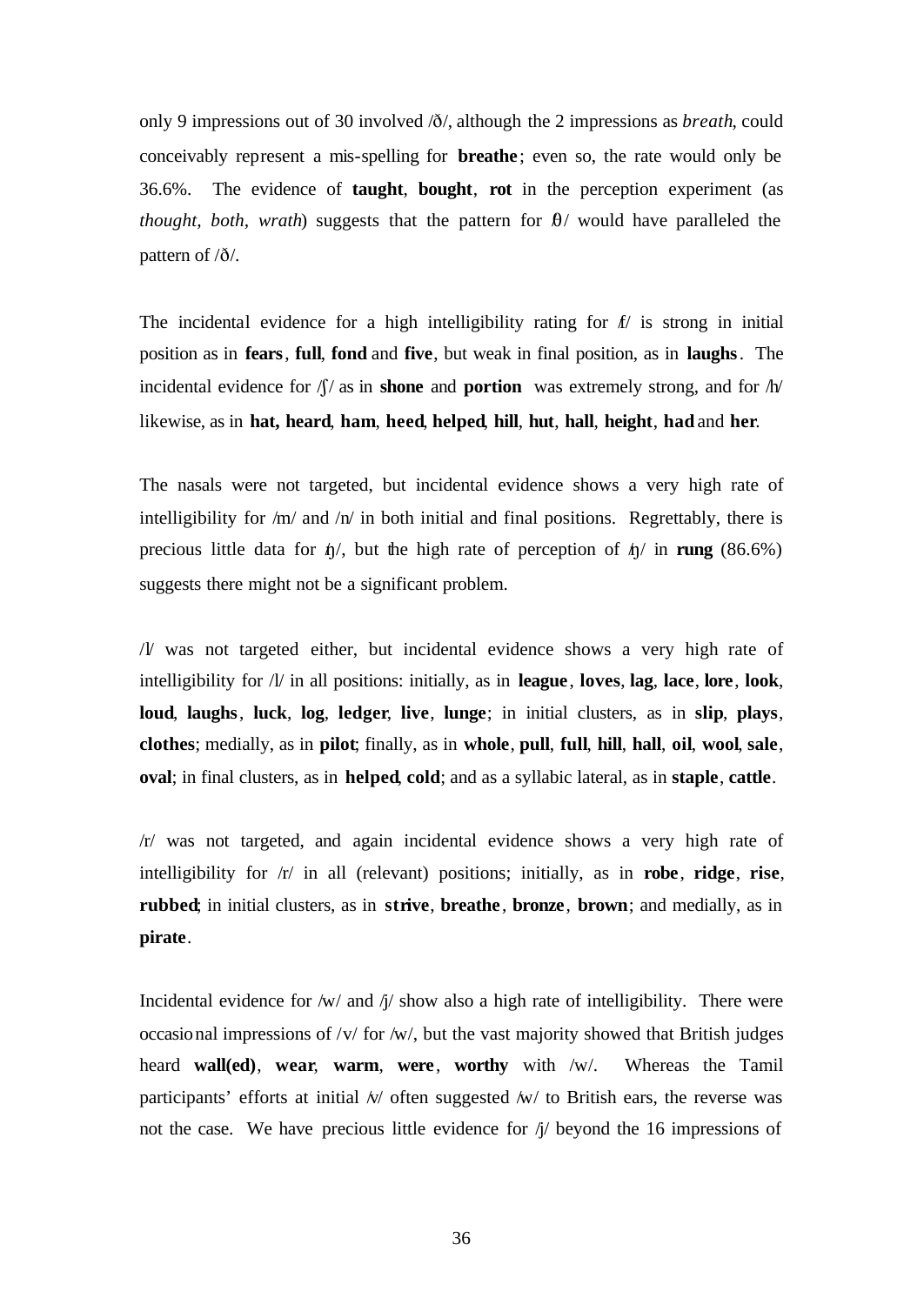<y> preceding **ears**, but that suggests that there would be no problem! (The problem is separating year from *ear* with both being pronounced with  $/j$ !)

Finally, consonant clusters. The incidental evidence for initial clusters with  $\Lambda$  and /r/ suggest a high rate of intelligibility, as indicated above. A sample of final clusters were targeted, as being more vulnerable, as proved to be the case. Five words with < ed> following one consonant (**walked**, **rubbed**, **lodged**) or two (**helped**, **asked**), and five words with <-es> following one consonant (**loves**, **breathes**, **laughs**, **clothes**) or two (**months**) were chosen.

C+t/d# *average intelligibility rating*: 41.6%

walked 8: war, walk 15, work 3, word, now, Ø helped 6: held 2, help 15, helper 3, alpha, helpful, 'helt', hilt asked 7: ask 14, ours, art 2, 'uns', oz, house 2, ass 2 rubbed 15: row, drum, rum,  $\emptyset$  2, red, rub 3, rub(r), draft, 'rab', raft, 'rowt', 'rud' lodged 25: lodge 2, latched, lunches, 'lor'

Only 8 impressions of **walked** matched the intended word; in most cases, the final  $/t/$ was not heard. Only 6 impressions of **helped** matched, and only 7 of **asked**. With **rubbed**, there were 15 impressions matching the intended word, and with **lodged**, 24. This suggests that when  $\leq$ ed $>$  is realized as  $t/$ , it is hardly heard, but when it is realized as /d/, the rate of intelligibility is relatively good. This might be surprising in view of the general disappearance of /d/ in **send** and **mend**, reported above, but it does conform with Khan's report of superior scores for suffixal /d/ over non-suffixal clusters in IESP (Khan 1991: 292), as presented earlier.

#### C+s/z# *average intelligibility rating*: 26.6%

loves 6: louse/mouse 15, love 3, glaU, loud 2, lout 2, loved

- breathes 0: bridge 3, breeds 9, breed 2, reads 2, breech, breathe 2, greets, great, greet, briefs, 'breet' 2, 'breets', brids 3, braids
- laughs 6: love 4, loves, loss 3, lost, louse 2, laugh 4, gloves/clothes, last 3, lots 2, 'lats', loud, mouse

months 19: 'mans' 2, 'munce', month 5, 'mants' 2, 'manz'

clothes 21: lots 2, lodge, close, 'clode', clothed, clot 2, cloth/clothe

In the case of final  $\leq$ es $>$ , an interesting distinction appears. When it represented plurality it was quite well perceived: only 9 misperceptions out of 30 for **clothes**, and only 11 for **months**. However, when it represented present tense third person singular, it was very poorly received; no matching perceptions for **breathes**, and only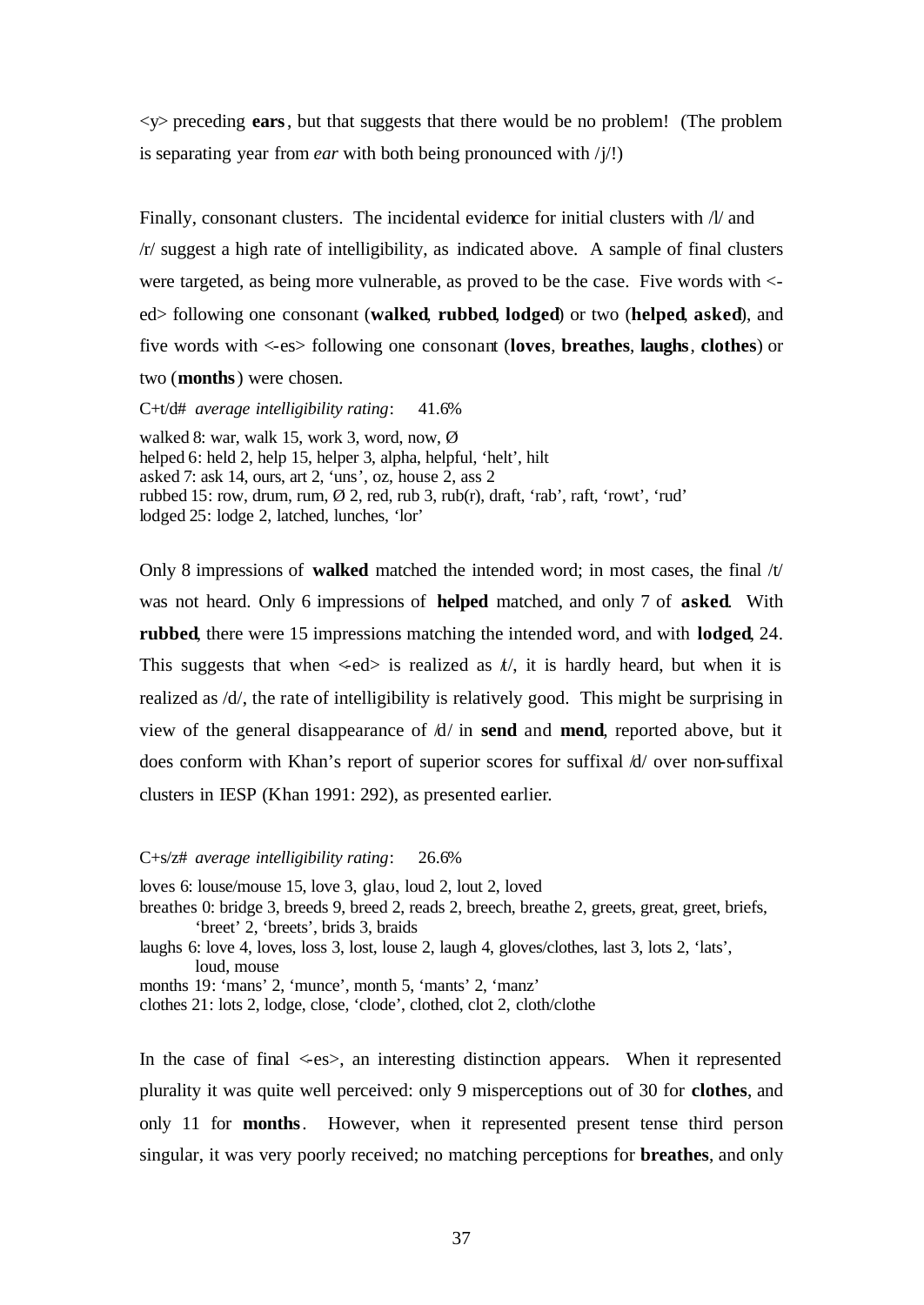6 each for **loves** and **laughs**. It seems not to follow the pattern of voicing as in <-ed> clusters; in fact, conceivably the most difficult cluster, in **months**, a cluster of two voiceless fricatives with  $\frac{k}{r}$  representing plurality, was well perceived, but  $\frac{1}{k}$  in **laughs** was poorly perceived, with /s/ representing a verbal suffix. The same difference is noticed with /-z/ clusters.

The data bears out the general observation that final clusters are a particular problem for Tamil speakers of English, but more data would need to be collected to account for the details.

# **Tentative sketch of Tamil English Standard Pronunciation**

We are now in a position to suggest the main characteristic features of a standard Tamil English accent. There are necessarily individual variations: some, for instance, distinguish the vowels of **boat/bought**, but others do not; some distinguish between /t/ and  $\theta$ /, and others do not; many do not distinguish between /s/ and /z/ in final position, but do elsewhere; many produce a long monophthong /e:/ for SESP diphthong /eɪ/; some interpret the spelling  $\langle -air \rangle$  as /q;/, rather than as SESP / $\varepsilon \partial$ . Nevertheless, we can suggest the broad outline of TESP, and compare it with SESP.

Differences between accents are usually classified in the following manner, following Wells (1982): *systemic, distributional,* and *realizational* differences relate respectively to differences in the number of items in the vowel and consonant phonemic inventory, to differences in the phonological environment in which a given phoneme occurs, and to differences in the phonetic quality of a given phoneme; *lexical* differences relate to the selection of one phoneme rather than another in a particular word or class of words, but not to every instance of that phoneme. In the case of TESP and IESP, lexical differences often involve 'spelling pronunciations' and different word stress patterns.

Tamil English vowels

|            | 1.7<br><b>A</b> |             | u:<br>ш<br>u | Ιd         | uə |
|------------|-----------------|-------------|--------------|------------|----|
|            | e:              |             | $\sim$<br>◡. |            |    |
| $\sqrt{2}$ |                 | $\sim$<br>ັ |              | $\epsilon$ |    |

| 19         | uə |
|------------|----|
|            |    |
| $\epsilon$ |    |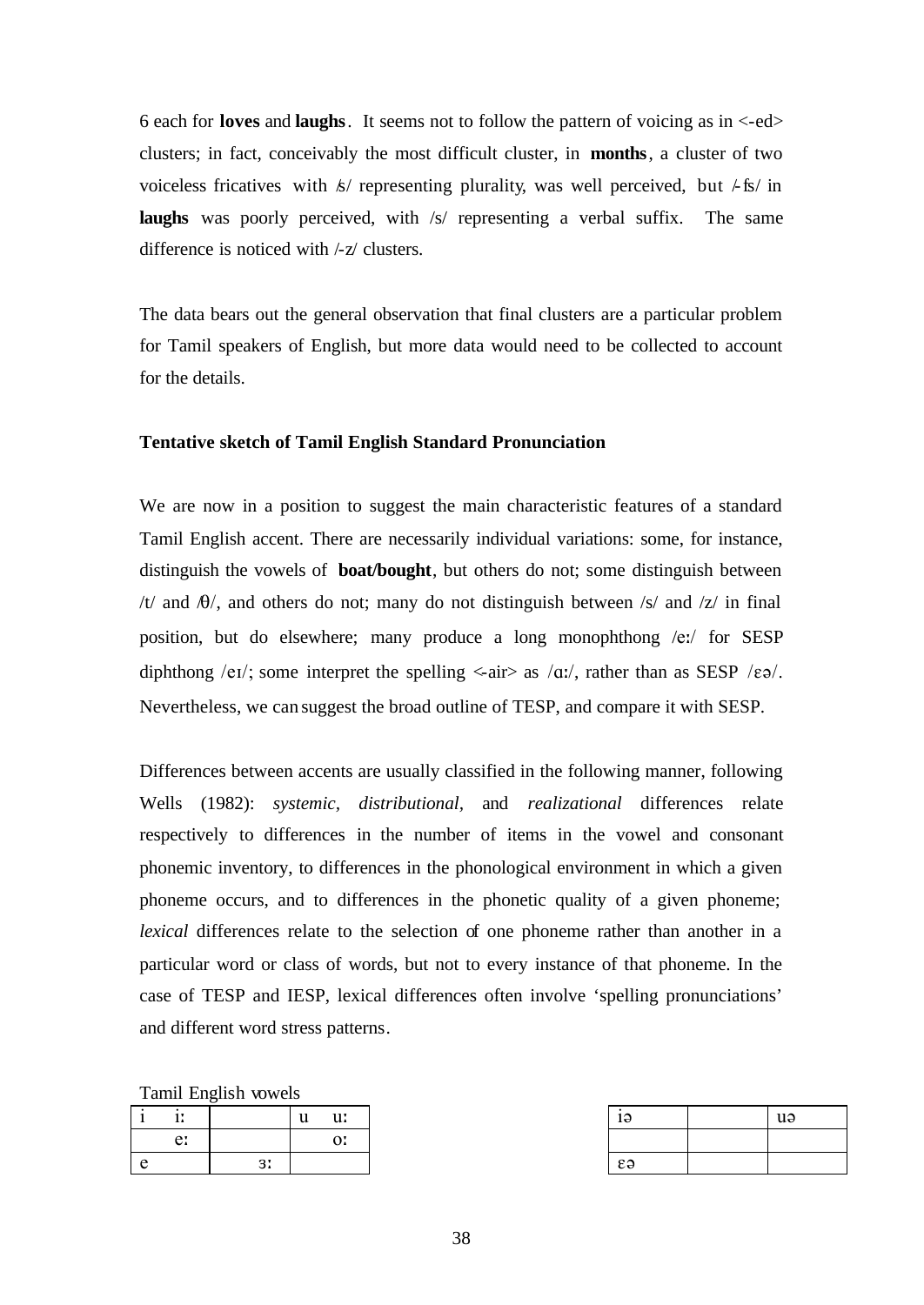| . .                    |  |                       | au | ⌒<br>$\mathbf{u}$ |
|------------------------|--|-----------------------|----|-------------------|
| $\sim$<br>$\mathbf{u}$ |  | $\sim$<br>$a_{\perp}$ |    |                   |

The main systemic difference among vowels for most TESP speakers compared to SESP is the fusion of SESP /@U - O:/, as in IESP. TESP has a vowel of Tamil **/o:/** quality, ie mid (neither mid-close nor mid-open) that is typically interpreted by SESP speakers as  $\sqrt{2}U/\sqrt{U}$  in open syllables, and as  $\sqrt{2}U/\sqrt{U}$  in closed syllables. TESP speakers tend to interpret SESP / $\partial U$  as either /u:/ because of the close ending of the diphthong, or as /au/ because it sounds similar to TESP /au/ with its mid central beginning. Furthermore, TESP and SESP speakers tend to interpret each others'  $\sqrt{2}$ ; as  $\sqrt{2}$ ; in closed syllables.

Realizational differences are noticeable in the rest of the TESP vowel system.

- **TESP**
- **/i:/** has the phonetic quality of the equivalent Tamil vowel, without the propensity to diphthongization found in SESP.
- **/i/** has the phonetic quality of the equivalent Tamil vowel, and is much closer than its SESP counterpart /I/. Many TESP speakers interpreted the SESP reduced /i:/ vowel before a voiceless consonant as equivalent to their Tamil /i/, and thus interpreted SESP **reach** as TESP *rich.* This clearly suggests a difference in the interpretation of vowel quantity in SESP and Tamil (and TESP).
- **/e:/** has the phonetic quality of the equivalent Tamil vowel, a long monophthong with no diphthongization, but operates in the system as the counterpart to SESP /eI/.
- **/e/** has the phonetic quality of the equivalent Tamil vowel, and is very similar to the rather more open SESP  $/\varepsilon$  characteristic of the younger generation.
- **/u:/** has the phonetic quality of the equivalent Tamil vowel, without the propensity to diphthongization found in SESP.
- **/u/** has the phonetic quality of the equivalent Tamil vowel, and is much closer than its SESP counterpart /v/. This led some TESP speakers to interpret SESP  $\sqrt{U}$  as the more open TESP vowel  $\sqrt{U}$ , as discussed above.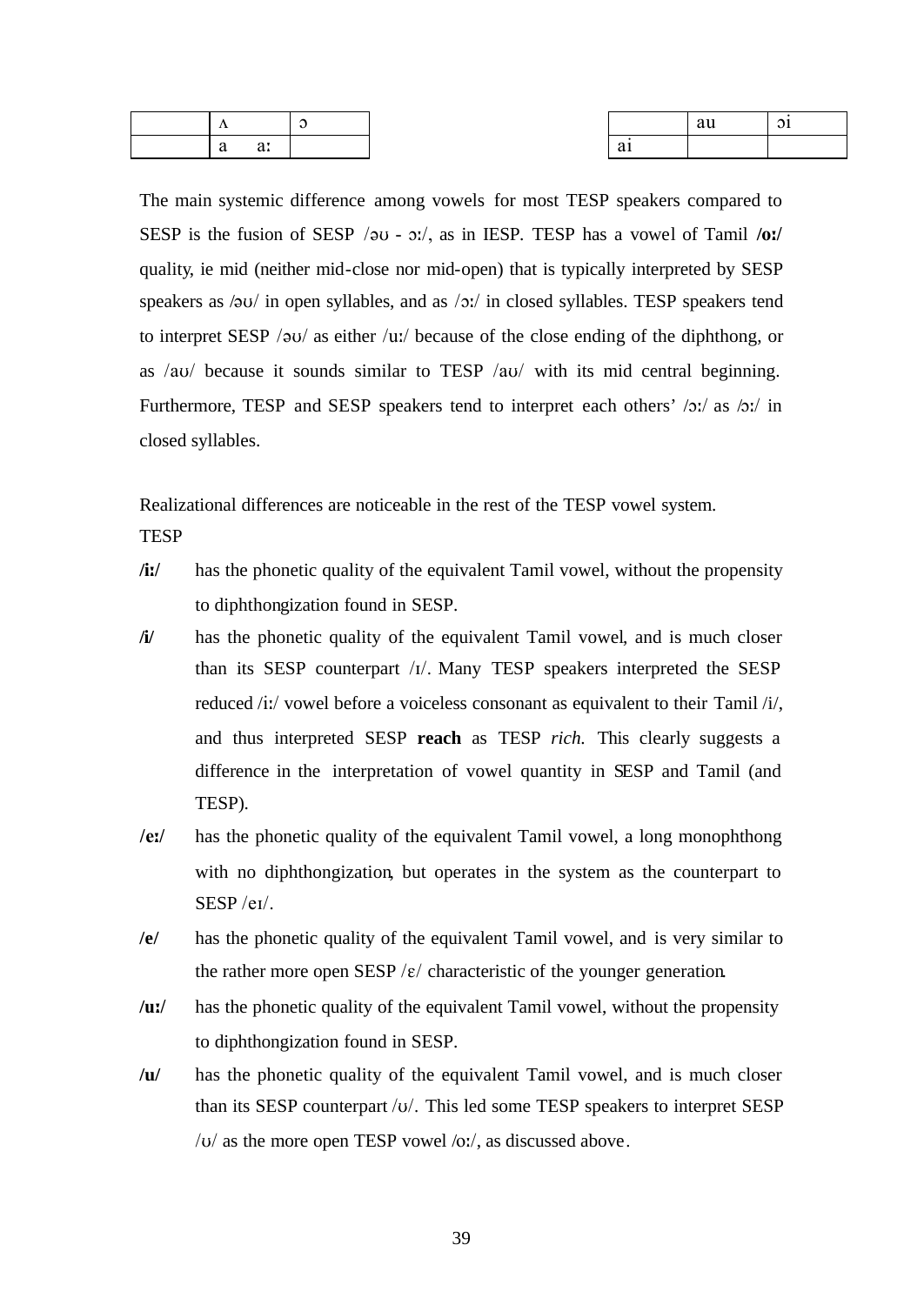- **/O/** has the phonetic quality of the equivalent Tamil vowel, and is somewhat closer than its SESP counterpart  $|D|$ , to such an extent that some British listeners tend to interpret it as /O:/, and TESP speakers tend to interpret the opener SESP / $p$ / as either / $q$ :/ on account of its phonetic quality, or as / $p$ :/ on account of its quantity.
- **/a/** has the phonetic quality of the equivalent Tamil vowel, more central and open than SESP / $\alpha$ /, which led some TESP speakers to interpret the latter as / $\epsilon \vartheta$ /.
- **/a:/** has the phonetic quality of the equivalent Tamil vowel, which is more central than conservative SESP /q:/.
- **/3:/** has no equivalent in Tamil, but seems to be articulated somewhat more forward and open than SESP /3:/, leading some British listeners to interpret it as  $\sqrt{\epsilon}$  in open syllables, and as  $\sqrt{\Delta}$  in closed syllables.
- $/\Lambda$  has no equivalent in Tamil. Perception data indicates that TESP speakers interpret SESP  $/\Delta$  very disparately, suggesting a wide variety of articulations on their part, but the production data seems to suggest that individual speakers of TESP produce it in general a little more open than the SESP counterpart, leading some British listeners to interpret it as  $/\mathcal{R}/.$
- **/ai/** has more or less the same phonetic quality as the equivalent Tamil vowel, ending more closely than the equivalent SESP vowel.
- **/au/** has the phonetic quality of the equivalent Tamil vowel, which seems to have a closer, more central beginning than SESP /aU/. This led some British listeners to interpret TESP /au/ as /au/. It also ends closer than the equivalent SESP vowel.
- **/Oi/** has no equivalent in Tamil. Some British listeners interpreted it as /aI/, which suggests a more forward beginning of the diphthong. Note again a closer ending than the equivalent SESP vowel.
- **/ia/** has no equivalent in Tamil. The tendency to add  $\frac{1}{4}$  in word initial position suggests a closer beginning than SESP  $/19/$ , and a more prominent second element is suggested by the British listeners' tendency to hear /3:/ in closed syllables.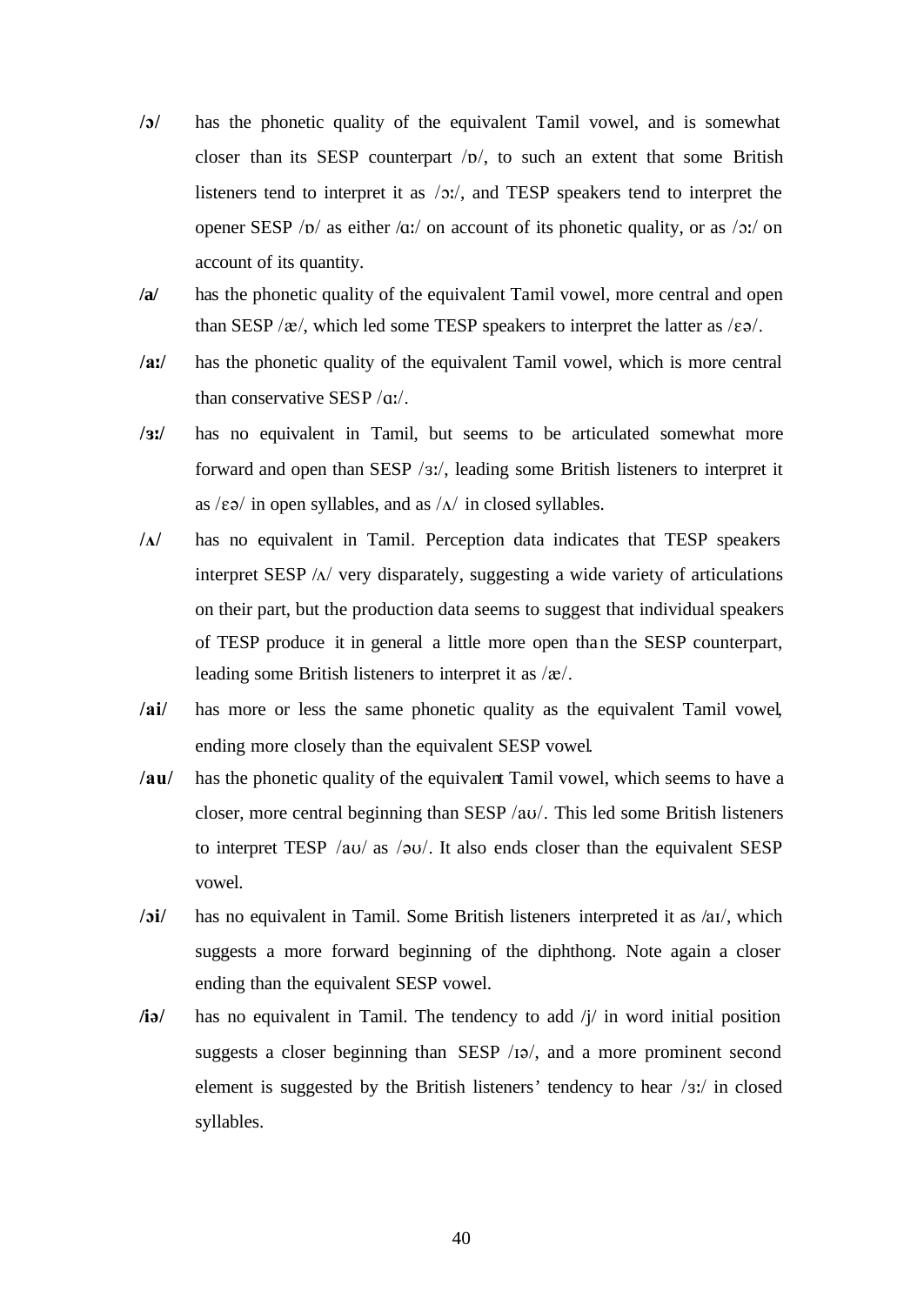- **/** $\varepsilon$ **a/** has no equivalent in Tamil. Some British listeners interpreted it as  $\alpha$ :/ when the spelling has a leading  $\langle a \rangle$ , as /19/ when spelt with  $\langle -ear \rangle$ , and as /e:/ when spelt as <-ere>. Nevertheless, just over half the judgements recognized it as  $\ell$  (Eq. 5), so its phonemic status is just about assured.
- **/** $u$ **a** has no equivalent in Tamil. The tendency to add  $\omega$  in word initial position suggests a closer beginning than SESP  $/\upsilon\varphi$ . But it is clear that some TESP speakers do not include this vowel in their system and substitute  $\sqrt{2}$  as is now common in UK.

|                                                                        |   |               |                 | labio-     |          |          |              | alveolar/ | post- |          |  |  |   |                |   |       |         |
|------------------------------------------------------------------------|---|---------------|-----------------|------------|----------|----------|--------------|-----------|-------|----------|--|--|---|----------------|---|-------|---------|
|                                                                        |   | bilabial      |                 | dental     |          | dental   |              | retroflex |       | alveolar |  |  |   | palatal        |   | velar | glottal |
| Plosives                                                               | p | $\mathfrak b$ |                 |            |          |          |              | d         |       |          |  |  | k | $\mathfrak{g}$ |   |       |         |
| Affricate                                                              |   |               |                 |            |          |          |              |           | $t$ ∫ | $d_3$    |  |  |   |                |   |       |         |
| <b>Nasal</b>                                                           |   | m             |                 |            |          | n        |              |           |       |          |  |  |   |                |   |       |         |
| Fricative                                                              |   |               |                 | V          | $\theta$ | $\delta$ | <sub>S</sub> | Z         |       | 3        |  |  |   |                | h |       |         |
| Tap                                                                    |   |               |                 |            |          |          |              |           |       |          |  |  |   |                |   |       |         |
| Lateral                                                                |   |               |                 |            |          |          |              |           |       |          |  |  |   |                |   |       |         |
| approximant<br>$\sim$ $\sim$ $\sim$ $\sim$ $\sim$ $\sim$ $\sim$ $\sim$ | . |               | $\cdot$ $\cdot$ | $\upsilon$ |          |          |              |           |       |          |  |  |   |                |   |       |         |

Tamil English consonant chart

 $( )$  = additional phonemes with some speakers

The main systemic difference among consonants for most TESP speakers compared to SESP is the lack of  $\sqrt{v}$ ,  $\theta$ ,  $\delta$ ; hence the bracketing in the chart above. Attempts by TESP speakers to articulate SESP /v/ were frequently interpreted as /w/ in word-initial position and were scarcely noticed in final position. Attempts by TESP speakers at SESP  $\delta$ / $\delta$  were typically interpreted as  $\delta$ / $\delta$  in all positions. The evidence for a parallel treatment of SESP  $/\theta$  is found in the perception test, where TESP speakers often interpreted SESP /t/ as / $\theta$ /. It is to be noted that none of these three consonants feature in Tamil or in IESP.

Just occasionally, a TESP speaker used /p/ where SESP has /f/, but this was not common enough to deny the claim that TESP has **/f/**.

The main distributional difference concerns the frequent lack of voiced obstruents in final position. Besides  $\land$ ,  $\delta$ /(see above), **/b, d, g, dz, z/** appear only sporadically in the data; there can be no doubt that  $\frac{1}{3}$  would be just as unlikely in final position.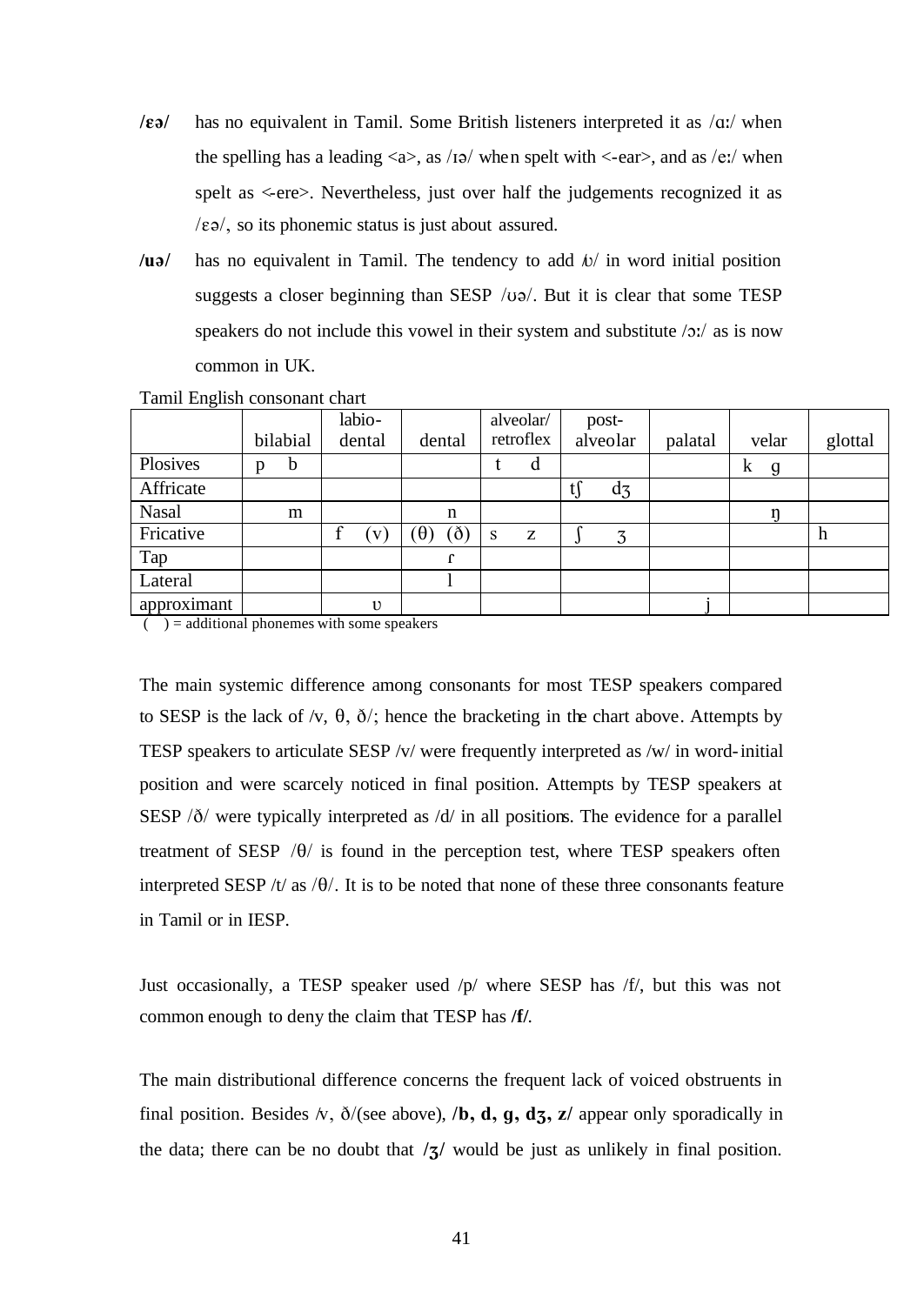Final /b/ was occasionally pronounced so strongly – no doubt, in an effort to overcome an awareness of its problematic status in TESP speech – with a fully articulated [@] release, that some British listeners interpreted it as an additional syllable.

A second distributional difference with SESP concerns the pronunciation of the suffixes *–ed* and *–es*. **/t/** frequently did not occur (22.2%) as the suffix *–ed* after a consonant, but /d/ did (66.7%), although it frequently (38.3%) was missing after a consonant in a monomorphemic word (see the discussion above on Khan's (1991) description of IESP). Similarly, **/s, z/** often did not occur as the suffix *–es* after a consonant, and if it did, it was at the expense of the other consonant.

It was also noted in the perception experiments that TESP speakers often imagined additional consonants like  $/k$  and  $/p$  in word-final position. This could well represent an awareness that they do in fact tend to reduce final clusters and realize that when they hear, for example, /rpt/, it could well be either the word *rot* or *rocked*.

The third distributional difference concerns the presence of **/j/** and **/w/** as onsets to relevant close vowels in word-initial position, as noted above.

There are four main realizational differences: the first concerns the general lack of aspiration of the voiceless plosives **/p, t, k/** as a support for the contrast with their voiced counterparts. This is an important phonetic feature in SESP, but this is clearly not the case in TESP. SESP aspiration was, in fact, occasionally interpreted as an additional consonant by TESP speakers, as noted above.

Secondly, TESP *IV* appears to be 'clear' in all positions. This evidently does not produce any problem for British listeners to TESP, but there is evidence that SESP final 'dark' /l/ can be a problem for TESP speakers, since 10 TESP speakers failed to hear it in **whale**, and 7 in **full**. In most cases of misperception, the SESP 'dark' /l/ was interpreted as if it represented final orthographic  $\langle r \rangle$ , pronounced as  $/\varphi$ .

Thirdly, TESP  $/r/$  is a flapped consonant  $[r]$ , rather than the SESP approximant [1].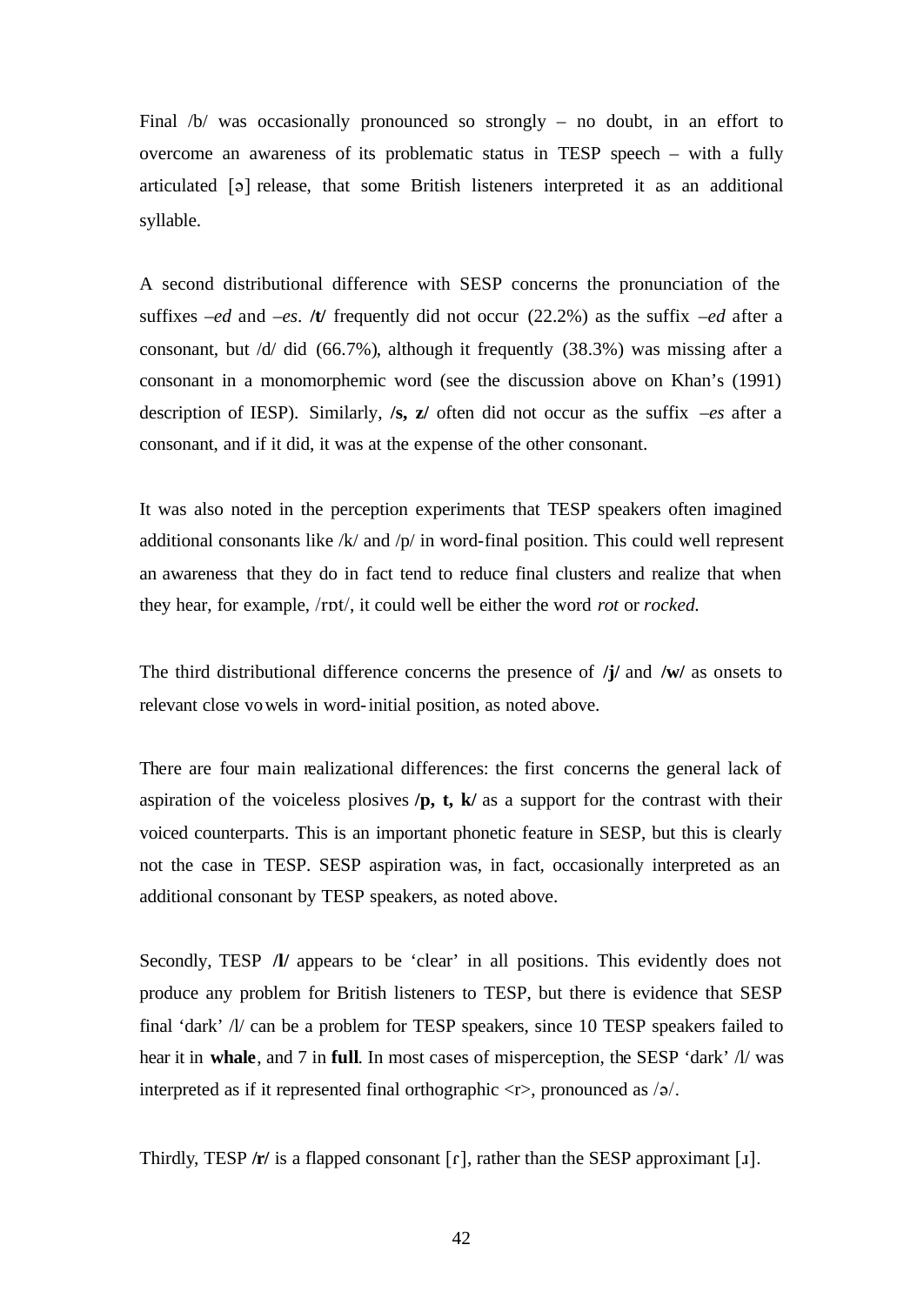Fourthly, Asher (1982: 212-6) noted how Tamil borrowed English words with /t, d, l/ but converted them into retroflex articulations, eg *tea* becomes Tamil /tiː/, *tin* /tin/, *doctor* /da:ktar/. Although *lorry* becomes /la:ri/, SESP /l/ becomes Tamil /l/ in initial clusters, eg *glass* /g[aːs/, and in final position, eg *apple* /a:ppi]/, *cycle* /saikki]/. This suggests that TESP may well also have retroflex variations for **/t, d, l/.**

The other consonants  $/m$ , **n, f, f, f, h** do not show any appreciable realizational differences.

These notes represent a *tentative* sketch of the consonant and vowel inventories of TESP. It is conceded that a sample of 30 subjects would not justify a more robust claim than this, and that the flaws in the gathering of data on a couple of items would undermine a claim to be comprehensive. Nevertheless, the data is substantial enough to act as a pilot study and form a base for a more extensive study, that should also embrace the prosodics of TESP word phonology. It is also substantial enough to justify the potential designation of an accent of English as *Tamil English Standard Pronunciation*; this, in itself, is of enormous consequence as the population of TESP speakers may well equal, or even exceed, the population of SESP(RP) speakers in the world.

### **Acknowledgements**

I am grateful to Sona College of Technology, Salem, Tamil Nadu for financial support which enabled me to carry out the field work. I am also grateful to the following for acting as judges: Sian Carter, Rachael Chambers, Ben Clarke, Chris Clear, Elizabeth Jones, Laura Jones, Amy Meyrick, Hannah Morgan, Bridget North, Anastasia Nylund, Sophie Packer, Kate Simonds, Elena Vilares, and Adam Williams.

### **References**

- AHN, M-Y. 1997. *The Phonological Interlanguage of Korean Learners of English.* Unpub PhD thesis, University of Wales, Cardiff
- ASHER, R. E. 1982. *Tamil.* Lingua Descriptive Studies. Amsterdam: North-Holland
- BANSAL, R. K. 1976. *The Intelligibility of Indian English.* Hyderabad, India: Central Institute of English and Foreign Languages
- BANSAL, R. K. 1983. *Studies in Phonetics and Spoken English.* Hyderabad, India: Central Institute of English and Foreign Languages
- CIEFL. 1972. *The Sound System of General Indian English.* Hyderabad, India: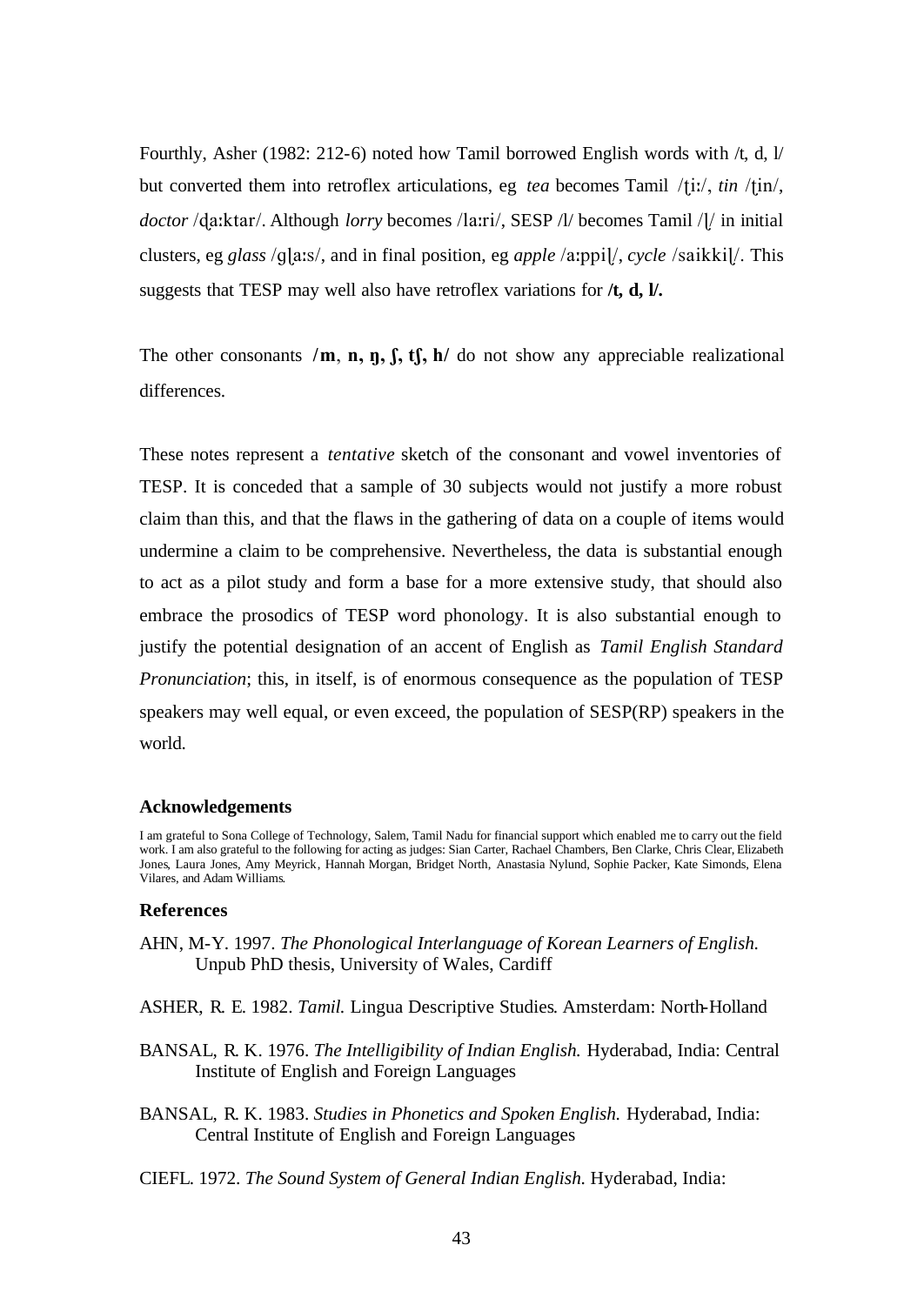Central Institute of English and Foreign Languages

- CROTHERS, J. 1978. Typology and universals of vowel systems. Greenberg, J. H et al (eds) *Universals of Human Language,* Vol 2: *Phonology.* Stanford: Stanford University Press
- GIMSON, A. C. 2001. *Gimson's Pronunciation of English* 6<sup>th</sup> ed. Revised by Cruttenden, A. London: Arnold
- KEANE, E. 2004. Tamil. *Journal of the International Phonetic Association 34/1*: 111-116
- KEANE, E. 2004. Prominence in Tamil. *Journal of the International Phonetic Association 36/1*: 1-20
- KENWORTHY, J. 1987. *Teaching English Pronunciation.* London: Longman
- KHAN, F. 1991. Final consonant cluster simplification in a variety of Indian English. *English around the World*, ed byCheshire, J. Cambridge: Cambridge University Press
- KRISHNAMURTI, B. 2003. *The Dravidian Languages.* Cambridge: Cambridge University Press
- MEHROTRA, R. R. 1998. *Indian English: texts and interpretation.* Amsterdam: John Benjamins
- NARASIMHAN, S. 2001. Speakers of Dravidian languages: Tamil, Malayalam, Kannada, Telegu. *Learner English* 2<sup>nd</sup> ed. Swan, M & Smith, B. Cambridge: Cambridge University Press
- NIHILANI, P., TONGUE, R. K. and HOSALI, P. 1979. *Indian and British English.* Delhi: Oxford University Press
- SCHIFFMAN, H. E. 1999. *A Reference Grammar of Spoken Tamil.* Cambridge: Cambridge University Press
- SCHREIER, D. (2005) *Consonant Change in English Worldwide.* Basingstoke: Palgrave Macmillan
- SHACKLE, C. 2002. Speakers of South Asian languages. *Learner English* 2<sup>nd</sup> ed. Swan, M. and Smith, B. Cambridge: Cambridge University Press
- STEEVER, S. B. ed. 1998. *The Dravidian Languages.* London: Routledge
- TENCH, P. 1996. Methodology in phonological interlanguage. *International Review of Applied Linguistics* 34: 241-260
- TENCH, P. 2001. An applied interlanguage experiment into phonological